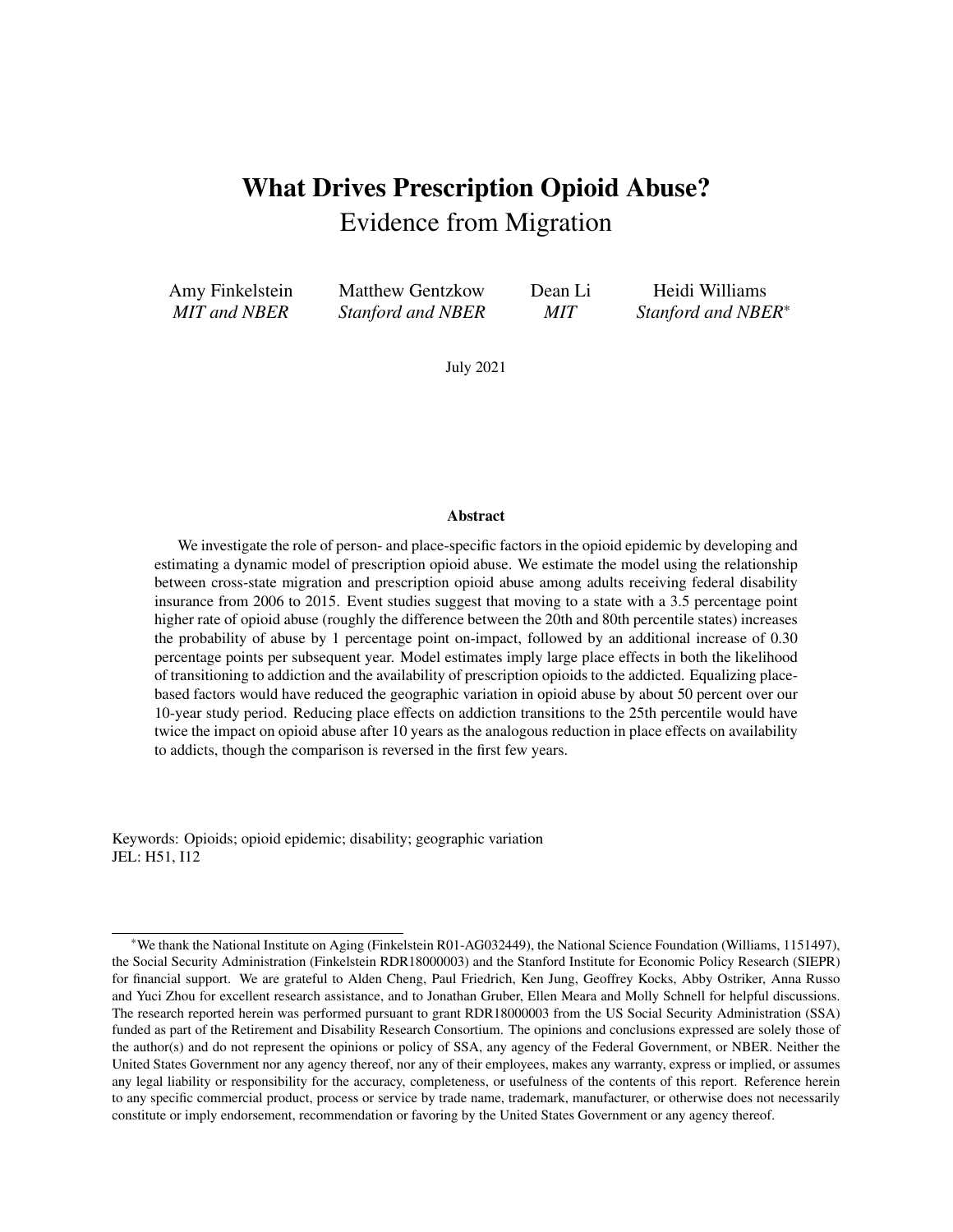# 1 Introduction

The opioid epidemic is one of the most important US public health crises of recent decades. In 2017, deaths from opioids were more than double the number of homicide deaths, and an order of magnitude higher than cocaine-related deaths at the height of the 1980s crack epidemic [\(GAO 1991;](#page-26-0) [Kochanek et al. 2019;](#page-27-0) [NCHS](#page-28-0) [2021\)](#page-28-0).

A distinguishing feature of the epidemic is the role played by legal prescription opioids such as oxycodone (Oxycontin) and hydrocodone (Vicodin). The opioid crisis emerged from physicians' increased willingness to prescribe legal opioids, which in turn was driven by pharmaceutical firms' marketing efforts and the medical profession's decision to recognize pain as a "fifth vital sign" [\(Quinones 2016;](#page-28-1) [Case and](#page-25-0) [Deaton 2020;](#page-25-0) [Maclean et al. 2020\)](#page-28-2). Prescription opioids continue to account for a large share of opioid deaths today [\(CDC 2017a\)](#page-25-1).

In this paper, we estimate a dynamic model of prescription opioid abuse that allows us to unpack the drivers of the opioid epidemic along two key dimensions. First, we separate the roles of person-specific and place-specific factors. Person-specific factors include characteristics such as age, smoking, childhood adversity, mental health status, and prior substance abuse, whose importance has been emphasized in the medical literature [\(Ives et al. 2006;](#page-27-1) [Sullivan et al. 2010;](#page-29-0) [Fischer et al. 2012;](#page-26-1) [Webster 2017\)](#page-30-0). They also include individual human capital, which may be a contributor to what Case and Deaton [\(2015;](#page-24-0) [2017;](#page-25-2) [2020\)](#page-25-0) term "deaths of despair." Place-specific factors include the propensity of local physicians to prescribe opioids for what they believe to be legitimate reasons [\(Barnett et al. 2017;](#page-24-1) [Schnell and Currie 2018;](#page-29-1) [Eichmeyer](#page-26-2) [and Zhang 2021\)](#page-26-2), the availability of unscrupulous providers and "pill mill" pain clinics [\(Lyapustina et al.](#page-28-3) [2016;](#page-28-3) [Rutkow et al. 2015\)](#page-29-2), and the presence of policies such as triplicate prescription programs [\(Alpert et al.](#page-24-2)  $2019$  $2019$  $2019$ ).<sup>1</sup>

Second, we distinguish between place factors that impact the likelihood that individuals transition to and from addiction and place factors that influence the ease with which existing addicts can obtain prescriptions. The former, which we refer to as the *addiction channel*, would include factors like the willingness of physicians to give first-time prescriptions to patients suffering from pain, and it would be particularly influenced by policies like prescribing limits for such opioid "naive" patients [\(Sacks et al. 2021\)](#page-29-3). The latter, which we refer to as the *availability channel*, would include factors like the presence of pill mills, and it would be particularly affected by policies such as prescription monitoring programs [\(Buchmueller and Carey 2018;](#page-24-3)

<sup>&</sup>lt;sup>1</sup>Other examples of policies include naloxone access laws [\(Doleac and Mukherjee 2018;](#page-26-3) [Rees et al. 2019\)](#page-28-4), opioid prescribing limits [\(Sacks et al. 2021\)](#page-29-3), and prescription monitoring programs intended to limit abuse [\(Kilby 2015;](#page-27-2) [Meara et al. 2016;](#page-28-5) [Buch](#page-24-3)[mueller and Carey 2018;](#page-24-3) [Kaestner and Ziedan 2019\)](#page-27-3). Area-specific peer effects [\(Khan et al. 2019;](#page-27-4) [Powell et al. 2020\)](#page-28-6) will also be captured as place factors in our framework.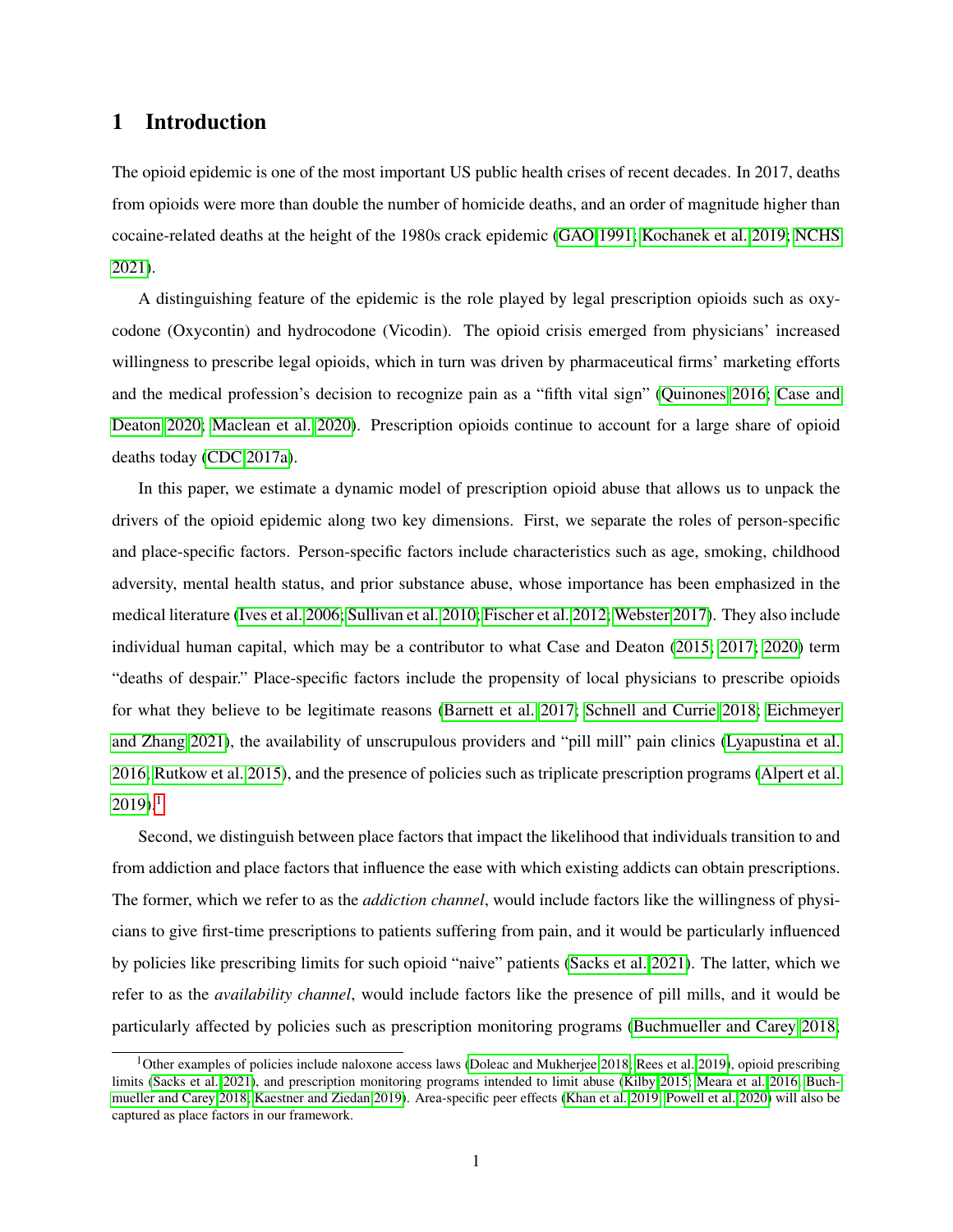[Kaestner and Ziedan 2019;](#page-27-3) [Meara et al. 2016;](#page-28-5) [Kilby 2015\)](#page-27-2) and pill mill laws [\(Lyapustina et al. 2016;](#page-28-3) [Rutkow](#page-29-2) [et al. 2015\)](#page-29-2).

Decomposing the role of these different factors is important for understanding how different public policies could have affected the epidemic. It is also essential for understanding the wide geographic variation that has been observed in the intensity of the epidemic. Prescribing per capita varies by a factor of more than two between the 10th and 90th percentile states [\(McDonald et al. 2012;](#page-28-7) [Schieber et al. 2019\)](#page-29-4), and the crisis has been especially severe in Appalachia, New England, and the West [\(Katz 2017;](#page-27-5) [Guy et al. 2017\)](#page-26-4).

In our model, an individual may transition into or out of addiction, with probabilities that depend on both person- and place-specific factors. Whether or not an individual abuses opioids depends on her state of addiction as well as place-specific supply (i.e., availability) factors. The model yields rich predictions for variation in the dynamics of the epidemic across space and time. It suggests that changes in abuse rates when people move can identify the relative importance of person and place-specific factors, with the evolution of abuse rates following moves further distinguishing between the place-based addiction and availability channels.

We estimate the model using data on prescription opioid use from 2006 to 2015 among adults enrolled in the Social Security Disability Insurance (SSDI) program, the federal public insurance program for the disabled. Opioid use is especially prevalent in this population. Roughly half of SSDI recipients receive an opioid prescription each year [\(Meara et al. 2016;](#page-28-5) [Morden et al. 2014\)](#page-28-8), a rate considerably higher than the rest of the population.<sup>[2](#page-0-0)</sup> We take advantage of rich panel data on prescription drug use for about 2.4 million SSDI recipients. The fact that the SSDI population has a relatively fixed level of government benefits and extremely tight limits on additional earnings lets us rule out large changes in individual income or employment in driving changes in behavior around the times when people move. At the same time, it may also attenuate some of the variation in economic circumstances highlighted by Case and Deaton [\(2015;](#page-24-0) [2017;](#page-25-2) [2020\)](#page-25-0).

To define prescription opioid abuse, we follow a standard approach in the literature (e.g., [Ciesielski](#page-25-3) [et al. 2017;](#page-25-3) [Meara et al. 2016;](#page-28-5) [Larrick 2014\)](#page-27-6) and measure abuse for each individual-year with an indicator for prescriptions that result in a daily morphine-equivalent dose (MED) of more than 120 mg in any calendar quarter. This measure is strongly correlated with adverse outcomes such as opioid poisonings and opioid dependence in both our data and in other populations.

 $2$ The share of opioid prescriptions accounted for by SSDI recipients is almost three times higher than their population share. SSDI recipients account for less than 5 percent of the adult population, and we estimate that adult SSDI recipients account for about 13 percent of all opioid prescriptions [\(Autor 2015;](#page-24-4) [SSA 2017;](#page-29-5) [CDC 2017b;](#page-25-4) authors' calculations). We calculate SSDI recipient opioid use by multiplying the average opioid use per SSDI recipient on Medicare Part D (observed in our data) by the total number of SSDI recipients.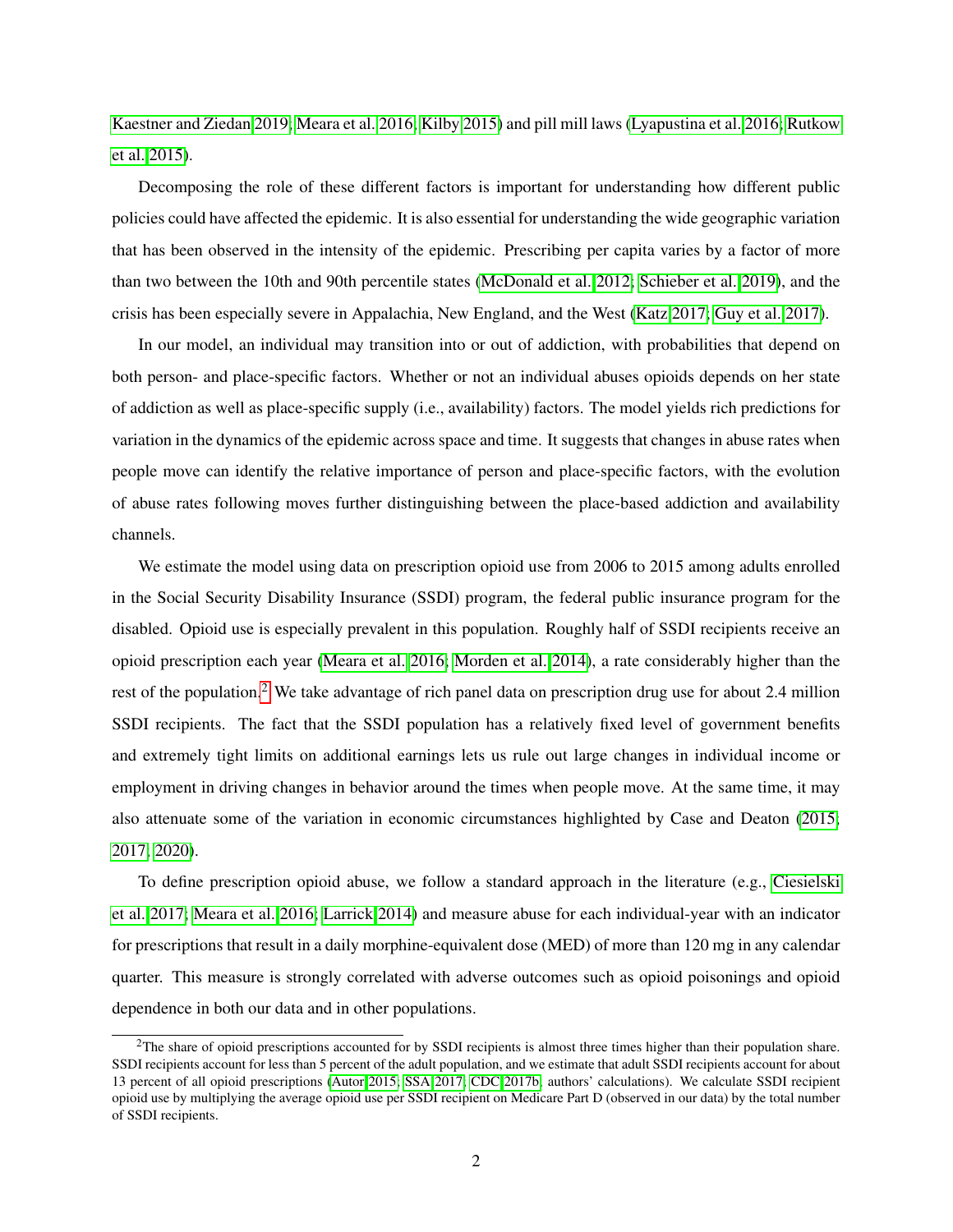We begin with event study estimates of changes in opioid abuse when individuals move across state lines. We find that individuals moving to higher-opioid abuse areas immediately begin abusing opioids at higher rates, and those moving to lower-abuse areas immediately begin abusing at lower rates. These impacts increase in the subsequent years post-move. For example, we estimate that moving from a state at the 20th percentile of opioid abuse to a state at the 80th percentile of opioid abuse (about a 3.5 percentage point increase) causes an immediate jump in opioid abuse of approximately 1 percentage point followed by a continued increase of about 0.30 percentage points per subsequent year.

Viewed through the lens of our model, the large on-impact effects of moving are consistent with a large role for place-specific factors that affect availability. The continued post-move convergence in abuse rates additionally suggests an important role for place-specific factors that affect transitions to addiction. Consistent with this interpretation, when we proxy for an individual's state of addiction with her prior opioid use, the results suggest that for prior opioid users, moving to a higher-abuse state is associated with a sharp on-impact increase in prescription opioid abuse along with further increases post-move, whereas for opioid-naive patients, there is little or no on-impact change, but a steady increase post-move.

We estimate the model using method of moments. We use moments that measure the average rate of opioid abuse each year before a move and each year after a move, separately for about 12,500 mover cohorts, defined by their origin and destination states and the year in which their move occurs. Event studies simulated based on the estimated parameters match the observed event studies reasonably well.

The estimated parameters allow us to analyze the impact of different channels in contributing to prescription opioid abuse. This reveals a quantitatively important role for both person-specific and placespecific factors, and among place-specific factors, a particularly large role for the addiction channel. We estimate—counterfactually—that equalizing place-specific factors during our study period would have eliminated about half of the cross-state variation in opioid abuse. We also estimate the equalizing addiction transition probabilities—which include both place and person components—would have reduced the crossstate variation in opioid abuse by three times more than eliminating place-specific availability of opioids to addicts.

Finally, we consider the relative impact of policies that reduce the place-specific availability channel—for example, through pill mill laws and prescription monitoring programs—to that of policies that reduce the place-specific addiction channel—for example through policies that regulate physician prescribing behavior for opioid naives. Specifically, we examine the impact on opioid abuse of reducing states' place-based addiction transition rates to the 25th percentile of the state distribution and of reducing states' place-based availability to addicts to the 25th percentile of the availability distribution. We find that by the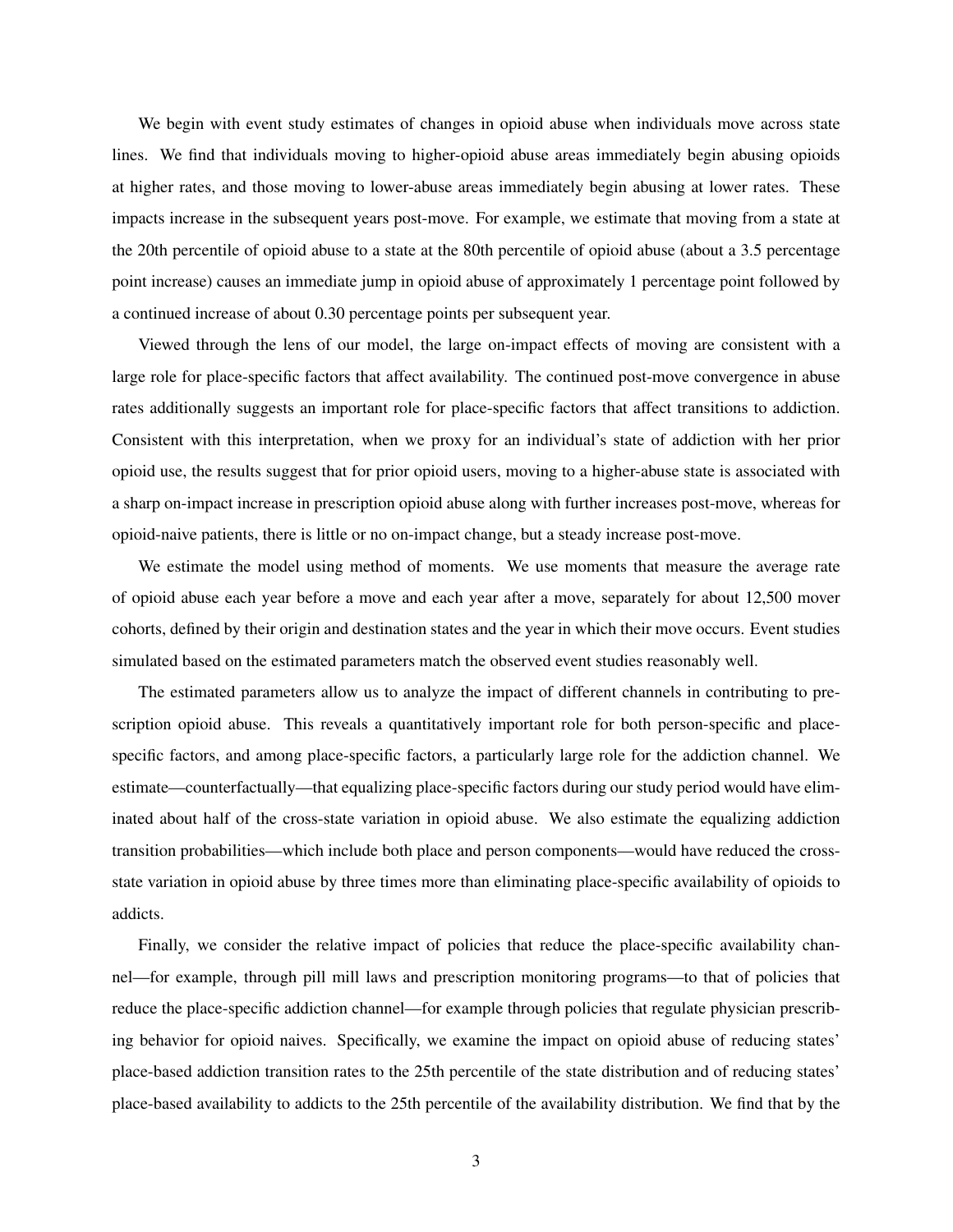end of our 10-year study period, the reduction in the place-based addiction channel would have reduced opioid abuse by twice the amount as a reduction in the availability channel. At the same time, our estimates reveal an important temporal dimension to this trade-off, with the impact of reducing the availability channel relatively greater in the short run and the impact of reducing the addiction channel relatively greater in the longer-run.

An important limitation to these conclusions is that the place-specific factors that we measure only capture changes in prescription opioid abuse; our data do not permit a direct examination of potential substitution to illegal forms of opioids such as heroin. Further analysis of the determinants of illegal opioid use is an important area for future work, particularly as illegal opioids have started to play a larger role in the epidemic, especially in more recent years beyond our study period [\(Maclean et al. 2020\)](#page-28-2). A second important limitation is that our focus on the SSDI population means that variation in income will be smaller in our setting than in the general population, limiting our ability to pick up the role of both person and place-specific drivers of individual economic circumstances.

Our results speak to an ongoing debate over the relative importance of different factors in driving the opioid epidemic. Much of this work has been based on examination of the correlations between patterns of rising opioid abuse and changes in other factors. Case and Deaton [\(2015;](#page-24-0) [2017;](#page-25-2) [2020\)](#page-25-0) and others have pointed to the important role of individuals' economic circumstances and related demand-side factors [\(Car](#page-24-5)[penter et al. 2017;](#page-24-5) [Hollingsworth et al. 2017;](#page-27-7) [Dean and Kimmel 2019;](#page-26-5) [Venkataramani et al. 2020\)](#page-29-6). Others have argued that the patterns of increased drug deaths and opioid abuse across states suggest an important role for the availability of drugs and little, if any, role for economic decline [\(Ruhm 2018;](#page-29-7) [Currie et al. 2019;](#page-25-5) [Currie and Schwandt 2020;](#page-25-6) [Cutler and Glaeser forthcoming\)](#page-25-7).[3](#page-0-0) [Charles et al.](#page-25-8) [\(2019\)](#page-25-8) conclude that both economic conditions and opioid supply have played in rising local opioid use and deaths.

We develop an explicit model of opioid addiction, and we use a different empirical strategy, based on individuals moving across states, to separate person-specific and place-specific factors, and to distinguish among different types of place-specific factors. Our strategy is similar to one we have used in prior work to understand the determinants of geographic variation in the elderly's health care utilization [\(Finkelstein et al.](#page-26-6) [2016\)](#page-26-6), but extends the approach to allow for non-separability in the outcome equation of person-specific and place-specific factors, as well as allowing for distinct place-specific channels.[4](#page-0-0) This mover-based empirical

 $3$ Other work suggests that economic decline may be a result of opioid abuse itself [\(Laird and Nielsen 2016;](#page-27-8) [Krueger 2017;](#page-27-9) [Aliprantis et al. 2019;](#page-24-6) [Harris et al. 2020\)](#page-27-10).

<sup>&</sup>lt;sup>4</sup>[Finkelstein et al.](#page-26-6) [\(2016\)](#page-26-6) in turn draw on earlier work in the health care space that exploited patient migration [\(Song et al. 2010\)](#page-29-8) and physician migration [\(Molitor 2018\)](#page-28-9). Most closely related to the current paper, [Laird and Nielsen](#page-27-8) [\(2016\)](#page-27-8) exploit individual moves across municipalities in Denmark to generate quasi-random matches between individuals and physicians and estimate that treatment by a physician with a higher rate of opioid prescribing is associated with both more use of prescription opioids and a decline in labor market activity.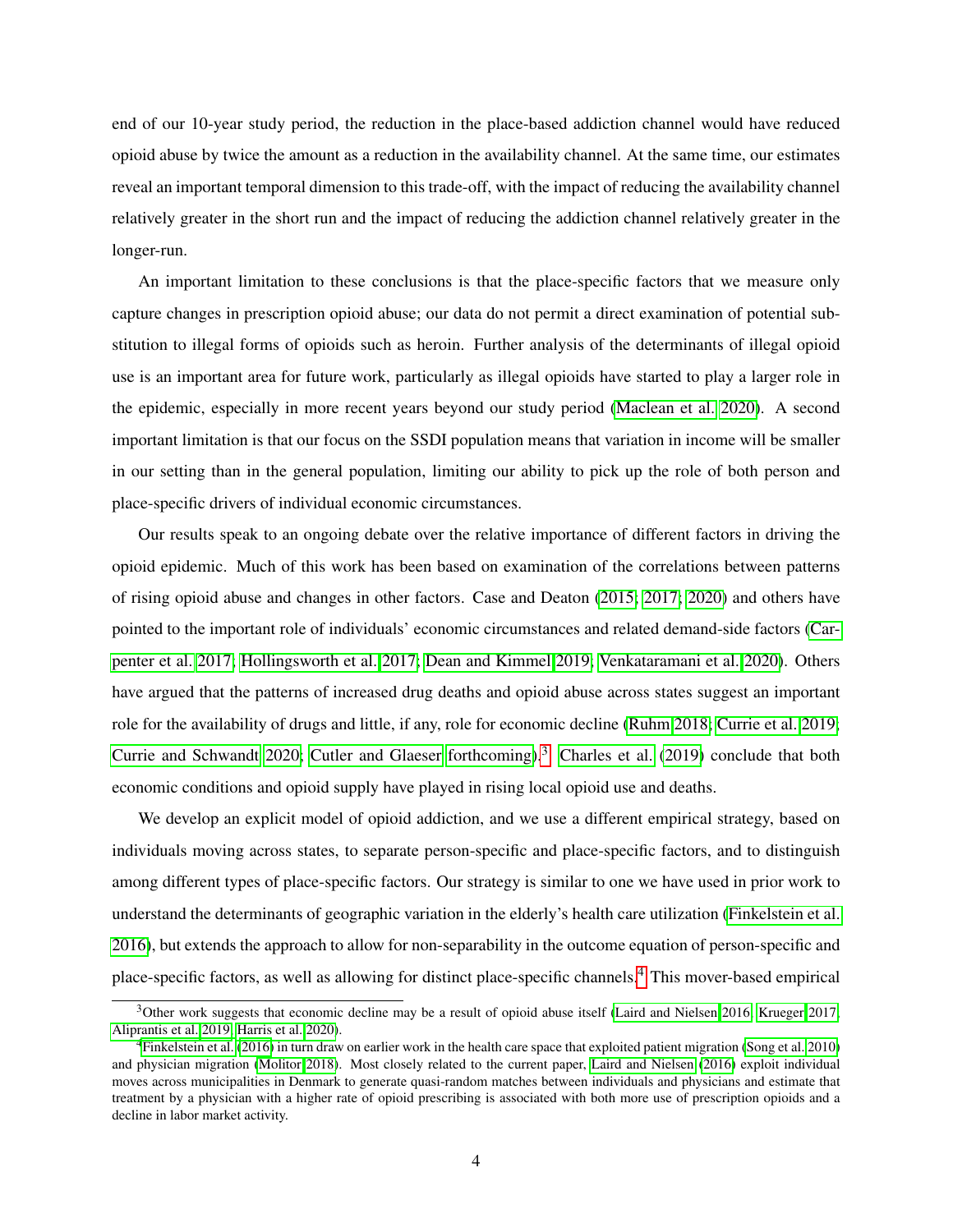approach fits more broadly into a large and growing prior literature using changes in location to separate the effects of individual characteristics from the effects of geographical or institutional factors on a wide range of economic outcomes (e.g. [Card et al. 2013;](#page-24-7) [Chetty et al. 2014;](#page-25-9) [Chetty and Hendren 2018a](#page-25-10)[,b\)](#page-25-11). Most of this prior literature has assumed separability between person-specific and place-specific factors in the outcome equation.<sup>[5](#page-0-0)</sup>

Finally, our analysis of the sources of geographic variation in prescription opioid abuse contributes to the large literature on the causes and consequences of geographic variation in health care utilization and treatment. [Skinner](#page-29-9) [\(2011\)](#page-29-9) provides a review of this literature. The important role we estimate for placespecific factors that affect transitions to addiction is consistent with the existing widespread evidence of substantial geographic variation in treatment practices that involve tradeoffs across different objectives, such as whether to order a test or whether to engage in aggressive treatment or "watchful waiting" in response to early detection of prostate cancer.

The rest of the paper proceeds as follows. Section [2](#page-5-0) describes the setting and data. Section [3](#page-9-0) introduces the model. Section [4](#page-11-0) presents estimates from mover event studies and discusses how the resulting patterns can be interpreted in light of the model. Section [5](#page-18-0) estimates the model and presents our analysis of the impacts of counterfactual place-based policies. The last section concludes.

# <span id="page-5-0"></span>2 Setting and Data

We study prescription opioid abuse over the ten year period from 2006 to 2015. During this time period, the opioid epidemic was already firmly established, but the crisis was still primarily one of *prescription* abuse (see Appendix Figure [A.1\)](#page-50-0).

We analyze prescription opioid use among adults enrolled in the Social Security Disability Insurance (SSDI) program, the federal public insurance program for the disabled. SSDI provides both income and medical insurance (Medicare) to workers experiencing long-term disability. Medical insurance coverage begins two years after eligibility for income payments. Over 8 million disabled workers (and 2 million spouses and dependents) received SSDI benefits in 2010, and SSDI expenditures comprised over seven percent of federal non-defense spending. About one-third of SSDI expenditures reflect Medicare costs [\(Autor 2015\)](#page-24-4). Once on SSDI, it is rare for individuals to exit SSDI and return to the labor force; most exits are either due to death or to reaching age 65 and so qualifying for Social Security old-age benefits [\(Autor](#page-24-8) [and Duggan 2006\)](#page-24-8). While on SSDI, recipients' income and labor market status tends to be stable; they are

 $5$ The study of habit formation in consumer purchases by [Bronnenberg et al.](#page-24-9) [\(2012\)](#page-24-9) is one exception.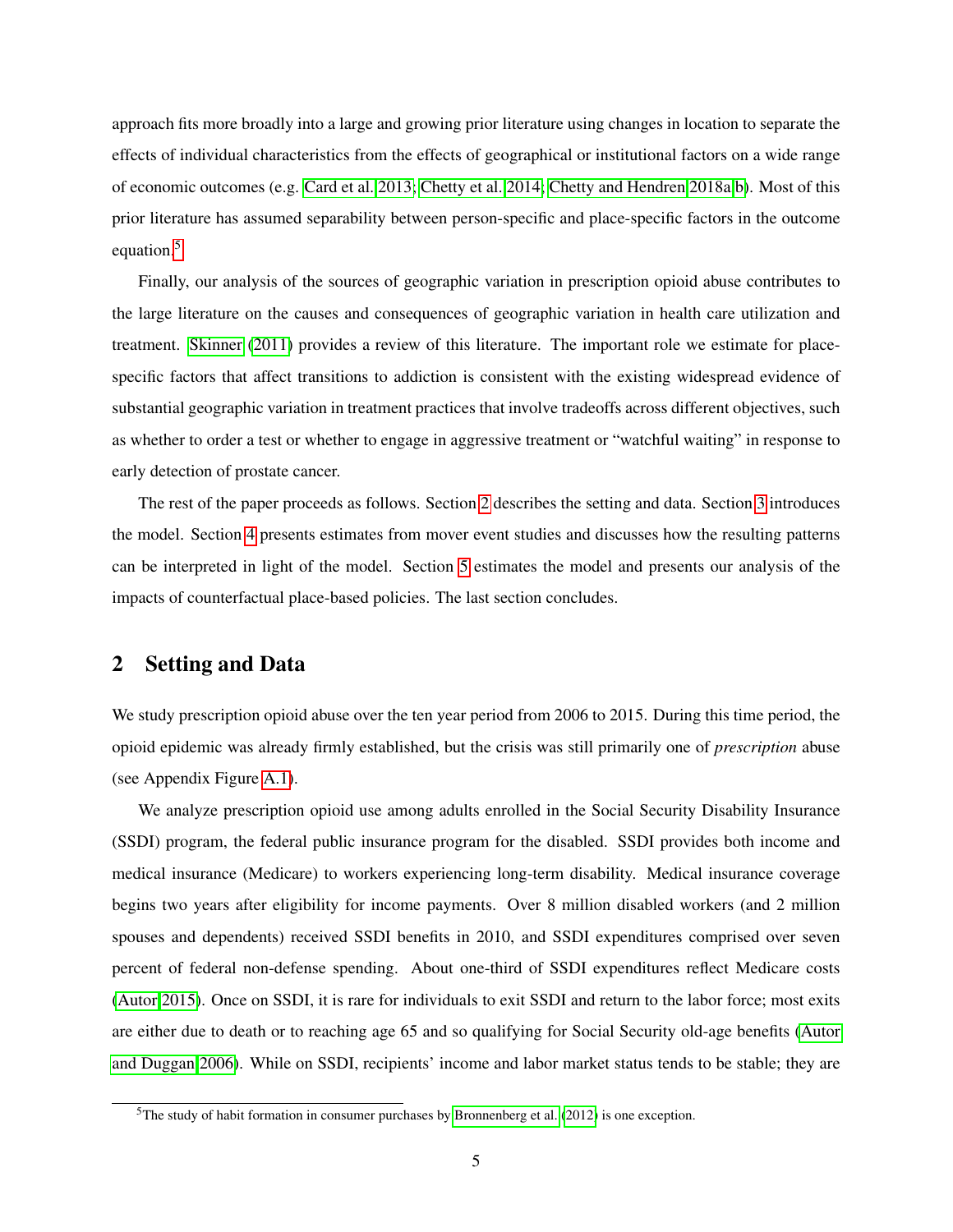not allowed to have monthly labor market earnings above a low limit, which was \$1,090 per month in 2015 [\(SSA 2017\)](#page-29-5).

Several features of this population make it particularly attractive for our analysis. First, the stringent limits on labor market activity allow us to abstract from potential changes in opioid abuse driven by large changes in individual employment or income around the time they move. Second, rates of opioid use are high among this population [\(Meara et al. 2016;](#page-28-5) [Morden et al. 2014\)](#page-28-8). And third, through the Medicare data we are able to observe detailed, panel data on their prescription opioid use.

We use data from SSDI recipients included in a 20 percent random sample of Medicare beneficiaries.<sup>[6](#page-0-0)</sup> We focus on the approximately three-quarters of SSDI recipients who are also enrolled in Medicare Part D. This voluntary, heavily subsidized prescription drug benefit program has been available to Medicare enrollees since 2006. They can enroll in it either through a stand-alone Part D plan or through Medicare Advantage—a set of private insurance plans that offer an alternative form of health insurance to traditional Medicare. The Part D enrollment rate among SSDI Medicare recipients is slightly higher than the 60 percent rate among elderly Medicare recipients [\(Cubanski et al. 2016\)](#page-25-12). Adults with sufficiently low earnings prior to the onset of disability also quality for Medicaid - the public health insurance program for qualifying low income adults; dual eligibility for Medicaid and Medicare ensures that beneficiaries have Part D coverage, and face no out of pocket expenses for covered health care.

We are able to follow Part D enrollees in a panel over time, and observe basic demographic information including gender, age, race, Medicaid enrollment, and zip code of residence, defined annually as the address on file for Social Security payments.[7](#page-0-0) We use our detailed, claim-level data to observe the drug and dosage of filled prescriptions as well as the identity of the prescriber; prior work has also used the Medicare Part D prescription drug claims data to measure prescription opioid use (e.g. [Buchmueller and Carey 2018;](#page-24-3) [Meara](#page-28-5) [et al. 2016;](#page-28-5) [Morden et al. 2014\)](#page-28-8). For the approximately three-quarters of our enrollee-years who are not enrolled in Medicare Advantage, we also observe inpatient and outpatient claims which we use to develop various measures of adverse opioid outcomes.

Sample construction We define all outcome variables for year *t* to be aggregates of claims from January through December of year *t*, and analyze data for 10 years:  $t = 2006$  through  $t = 2015$ . From our original

 $6$ Unlike Medicare for the elderly, enrollment in SSDI is not limited to those over 65 years of age, so our data includes a wide range of ages.

<sup>&</sup>lt;sup>7</sup>We obtain data on zip code of residence from the Medicare Denominator File for years 2006-2008 and Beneficiary Summary File (BSF) for years 2009-2015. In the Medicare Denominator File, a beneficiary's zip code of residence each year is determined by her address on file as of March 31st of the following year; in the BSF, a beneficiary's zip code of residence is determined by her address on file as of December 31st that year. More information is available here: [https://www.resdac.org/articles/](https://www.resdac.org/articles/medicare-eligibility-and-enrollment-files-rif-versions) [medicare-eligibility-and-enrollment-files-rif-versions](https://www.resdac.org/articles/medicare-eligibility-and-enrollment-files-rif-versions).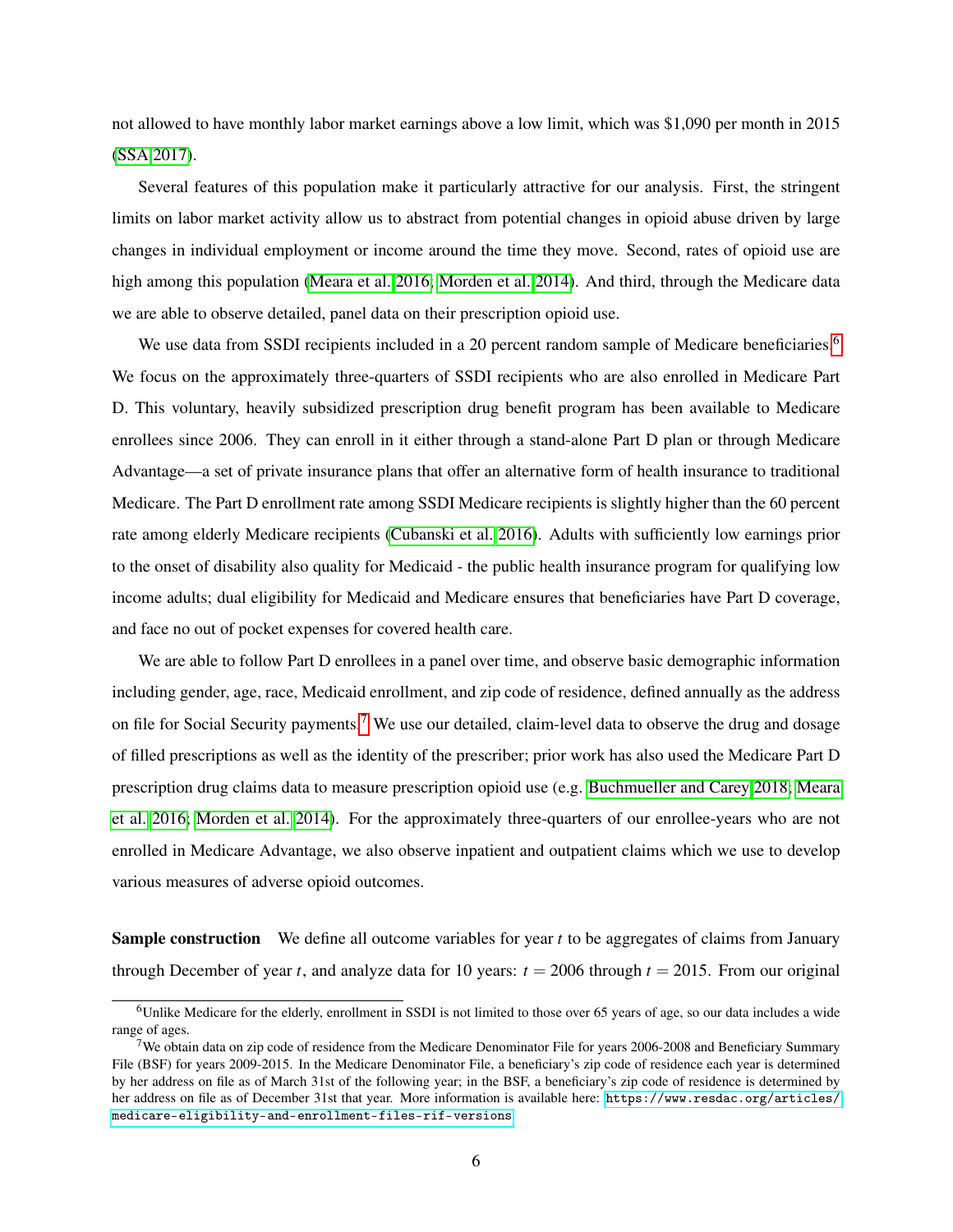20 percent sample of all Medicare enrollees (15.6 million enrollees; 103 million enrollee-years) we limit ourselves to the 3.5 million enrollees (23.5 million enrollee-years) whose original source of Medicare eligibility was from SSDI. We further restrict to enrollee-years with 12 months of Medicare Part D coverage, which excludes approximately 930,000 enrollees and 8.8 million enrollee-years.

Our baseline geographic unit of analysis is a state, although we show robustness of our descriptive analysis to other levels of geography such as county and commuting zone. We define individuals to be "non-movers" if their state of residence is the same throughout our sample period. We define individuals to be "movers" if their state of residence changes exactly once during this period.

Starting from a sample of 215,000 enrollees who change their state of residence at least once, we impose several additional restrictions to arrive at our sample of 90,000 movers. We exclude the approximately 25,000 movers who moved during the last year in the sample since we cannot observe their post-move behavior. We exclude about 65,000 movers who changed their state of residence more than once between April 2006 and December 2015. We limit analysis to the five years pre- and the five years post-move, thus excluding about 90,000 enrollee-years outside of this window. Finally, we follow the approach developed in [Finkelstein et al.](#page-26-6) [\(2016\)](#page-26-6) and exclude about one-quarter of the remaining movers whose share of prescription claims in their destination state, among prescription claims in either their origin or destination state, is not at least 0.75 higher in the post-move years relative to the pre-move years.[8](#page-0-0) Appendix Figure [A.2](#page-51-0) shows that our approach successfully identifies the timing of moves, with about 50 percent of origin or destination claims in the move year located in either a mover's origin or her destination.

Our final sample contains 90,890 movers (521,523 enrollee-years) and 2,325,094 non-movers (13,349,773 enrollee-years).

Measuring opioid abuse Opioids are both a risky addictive drug and a critical source of relief for patients suffering acute pain. This makes it difficult to determine with certainty which prescriptions are consumed or diverted for non-medical purposes, and which are part of a medically appropriate treatment plan. Even in a clinical setting, physicians may struggle to identify opioid abuse when a patient may be feigning pain [\(Parente et al. 2004\)](#page-28-10).

<sup>&</sup>lt;sup>8</sup>Note that we do not directly observe the location of Part D claims, but we do observe the identification number of the prescriber. We define the prescriber's location in a given year as the state where they have at least 60 percent of their inpatient, outpatient, and carrier claims for that year. We do not define a location for any prescriber that does not have at least 60 percent of their annual claims within a single state. On average, for our non-mover SSDI population, we estimate that about 97 percent of opioid prescriptions filled are prescribed by a doctor who practices within the individual's state of residence. Note that our measure of the change in the claim share in a given location is not defined for movers who do not have at least one claim both pre- and post-move. We exclude these cases if: (i) they have no post-move prescription claims and a pre-move destination prescription claim share greater than 0.05; (ii) they have no pre-move prescription claims and a post-move destination prescription claim share less than 0.95. See [Finkelstein et al.](#page-26-6) [\(2016\)](#page-26-6) for more discussion.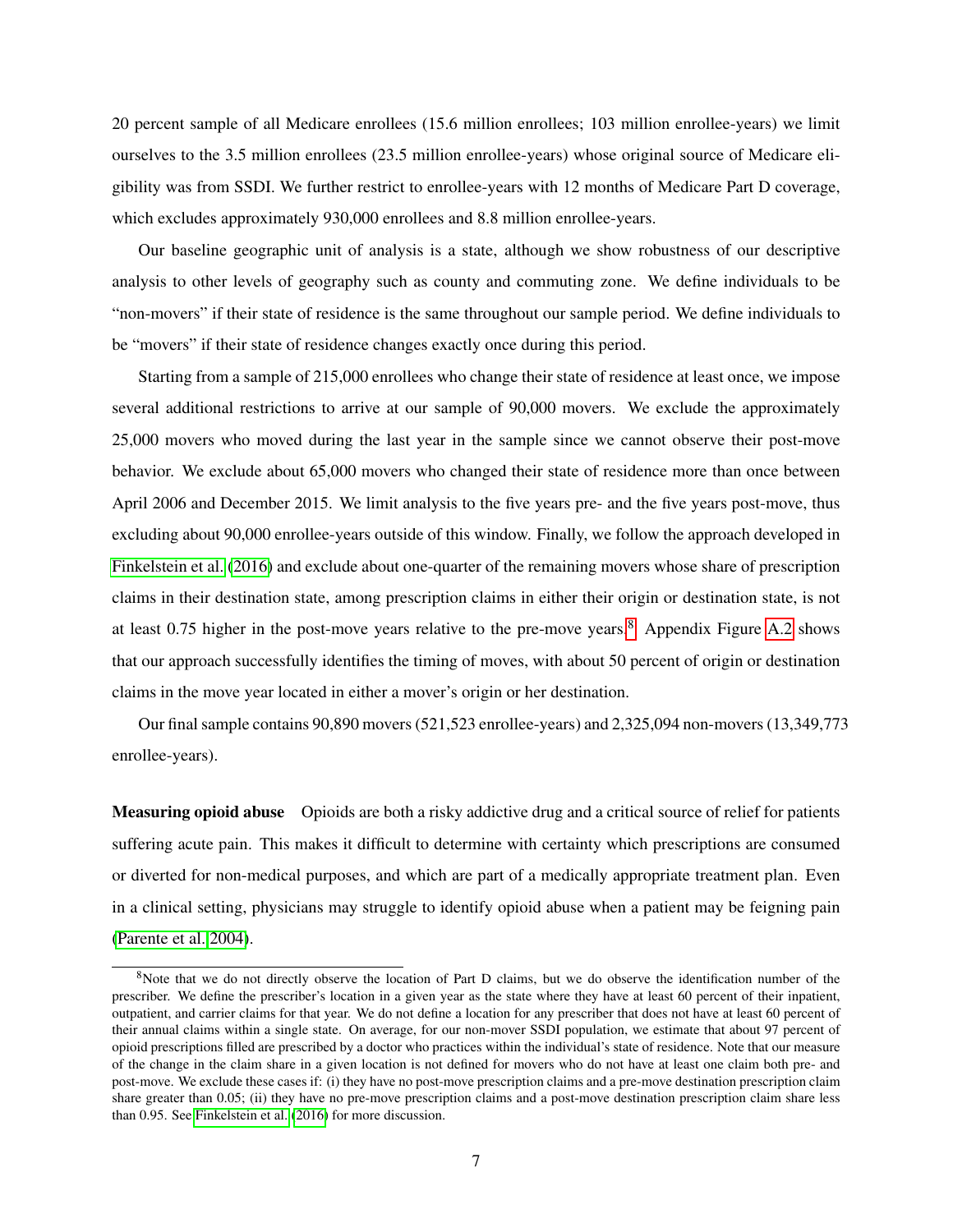While there is no consensus gold standard measure of opioid abuse among clinicians or medical researchers [\(Sullivan et al. 2010;](#page-29-0) [Turk et al. 2008\)](#page-29-10), the medical literature studying the opioid epidemic has developed several proxies for likely opioid abuse based on prescription data [\(Hall et al. 2008;](#page-26-7) [Larrick 2014;](#page-27-6) [Logan et al. 2013;](#page-27-11) [Meara et al. 2016;](#page-28-5) [Morden et al. 2014;](#page-28-8) [Sullivan et al. 2010;](#page-29-0) [Jena et al. 2014;](#page-27-12) [White et al.](#page-30-1) [2009;](#page-30-1) [Rice et al. 2012;](#page-28-11) [Cepeda et al. 2012\)](#page-25-13). These measures identify patterns in prescriptions at the personyear level that are correlated with adverse drug outcomes such as opioid misuse (use for a non-medical purpose), dependence, emergency room visits, and overdose deaths [\(Braden et al. 2010;](#page-24-10) [Bohnert et al. 2011;](#page-24-11) [Dunn et al. 2010;](#page-26-8) [Jena et al. 2014;](#page-27-12) [Logan et al. 2013;](#page-27-11) [Ciesielski et al. 2017;](#page-25-3) [Klimas et al. 2019;](#page-27-13) [Wei et al.](#page-30-2) [2019;](#page-30-2) [Brat et al. 2018;](#page-24-12) [Rough et al. 2019\)](#page-28-12).

Our primary measure of abuse is an indicator for an individual filling prescriptions that result in an average daily morphine equivalent dosage (MED) of more than 120 mg in any quarter of the year. Our use of this measure follows [Ciesielski et al.](#page-25-3) [\(2017\)](#page-25-3), [Larrick](#page-27-6) [\(2014\)](#page-27-6), [Meara et al.](#page-28-5) [\(2016\)](#page-28-5), and [Sullivan et al.](#page-29-0) [\(2010\)](#page-29-0). The dosage required for abuse is above the 96th percentile of person-quarter observations in our data (and above the 93rd percentile among enrollees who are prescribed any opioids in the year); it is about six times higher than the average quarterly dosage in our sample and three and a half times higher than the average quarterly dosage among those with any opioid use in the year. Using the typical Vicodin dosage, it would correspond to 24 Vicodin pills each day during a three-month period.

We also show robustness of our descriptive results to two other measures used in the literature: an indicator for filling prescriptions with four or more unique physicians in a year, and an indicator for filling a new opioid prescription before the end of a previous prescription. [Appendix A](#page-43-0) provides more detail on the construction of each measure and their correlations with each other and with subsequent adverse outcomes in our data. Our primary abuse measure is the most predictive of subsequent adverse outcomes in our data.

Finally, for some of our descriptive analyses, we will find it useful to distinguish among patients based on their prior opioid history. Following the standard definitions in the literature [\(Deyo et al. 2017;](#page-26-9) [Sun et al.](#page-29-11) [2016\)](#page-29-11), we define an "opioid naive" as a migrant who filled no opioid prescriptions in the year before the move  $(r = -1)$ , and a "prior user" as a migrant who filled an opioid prescription in the year before the move.

Summary statistics We report summary statistics for our study population of movers in Table [1,](#page-40-0) column 1. Slightly over one-half of movers are female, and approximately three-quarters are white. Almost threefifths receive Medicaid, and their average age is 56. In just under half of enrollee-years there is at least one opioid prescription, which is consistent with the previously-documented high rate of opioid use in the disabled population [\(Meara et al. 2016;](#page-28-5) [Morden et al. 2014\)](#page-28-8). About five percent of enrollee-years meet the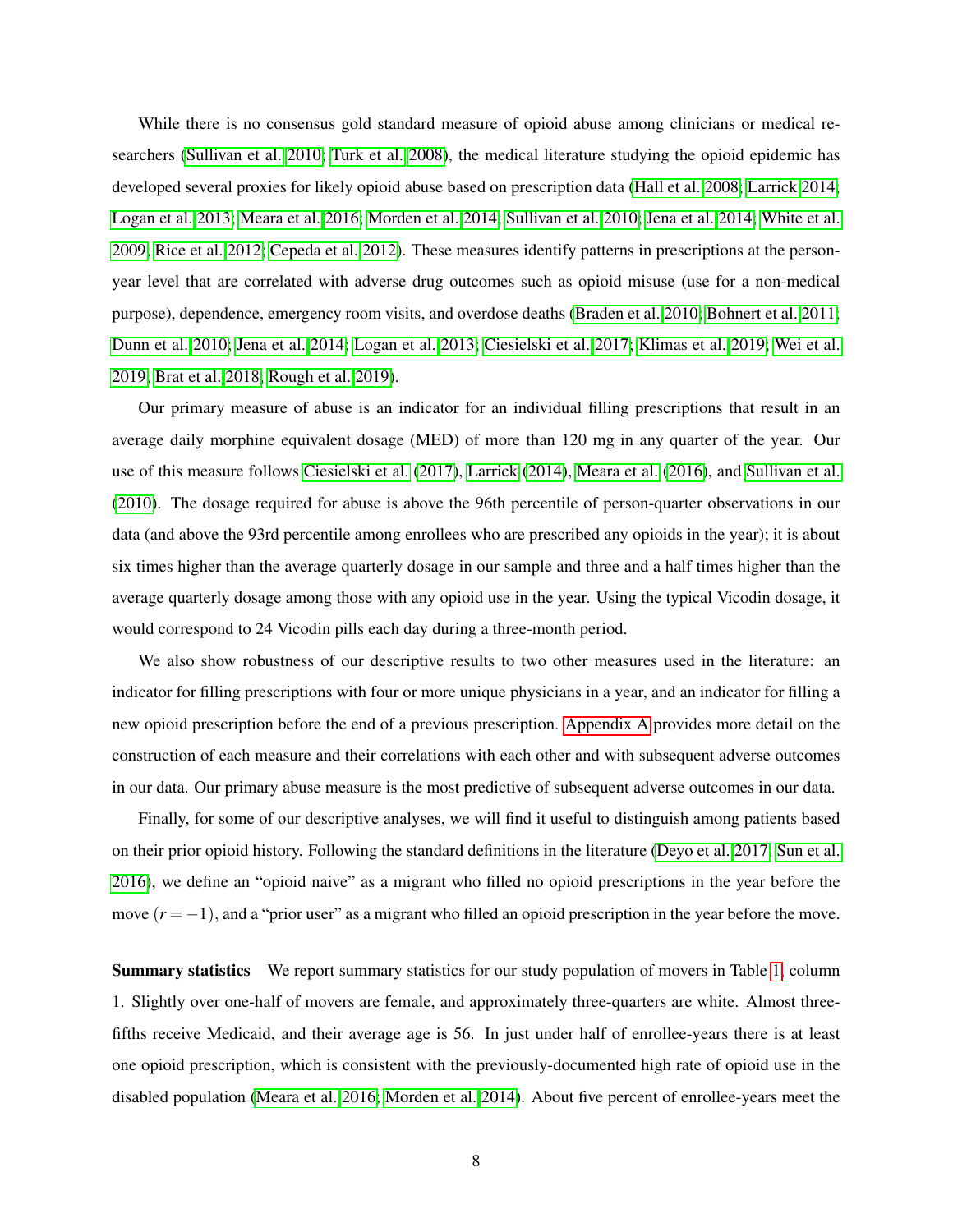definition for abuse. Those whom we can characterize are roughly evenly divided between opioid naives and prior users; almost one-fifth of mover-years have no Part D data in the year before move and are therefore not characterized as an opioid naive or a prior user in the year prior to move. Relative to non-movers (column 2), movers are somewhat more likely to be female, white, on Medicaid, and younger. Movers also exhibit somewhat higher rates of prescription opioid use and abuse.

Among our movers, the average distance between their origins and destinations (measured between the population-weighted state centroids based on the 2010 census) is 797 miles, with a median move of 638 miles and a standard deviation of 617 miles. The median state receives 1,462 movers and the mean state receives 1,779. Florida is the most common destination state (about 13% of movers) and also the most common origin state (8.7% of movers). The least common destination is the District of Columbia (0.2% of movers) and the least common origin is North Dakota (0.2% of movers).

Figure [1](#page-31-0) shows the distribution of the rate of opioid abuse across states for our full sample. New England, Appalachia, the Southwest, and the Northwest are all particularly hard-hit. There is also considerable variation within regions. For example, within New England, the average abuse rate in New Hampshire is more than twice that of the neighboring state of Massachusetts, while in the Midwest, the abuse rate in Montana is more than two and a half times higher than that of the neighboring state of North Dakota.<sup>[9](#page-0-0)</sup>

### <span id="page-9-0"></span>3 Model

We build a dynamic model of opioid addiction and abuse. We consider a population of people *i* living in locations *j* in years *t*, with  $j(i, t)$  denoting *i*'s location in year *t*. Each person is either a non-mover who stays in a single location in all periods or a mover who changes location exactly once. We denote the set of non-movers in location *j* by  $\mathscr{I}_j$ . We define a *cohort* of movers by their origin *o*, destination *d*, and move year *m*, and index these cohorts by *c*. The set of movers in cohort *c* is  $\mathcal{I}_c$ , and we let *m*(*c*), *o*(*c*), and *d*(*c*) denote cohort *c*'s move year, origin, and destination. We let  $r(c,t) \equiv t - m(c)$  denote the year relative to a cohort's move.

In each year *t*, person *i* may be either addicted to prescription opioids or not addicted. We denote this addiction state by  $a_{it} \in \{0,1\}$ , with  $a_{it} = 1$  indicating that *i* is addicted in year *t*. The state evolves stochastically with probabilities of transitioning into or out of addiction that depend on both person- and place-specific factors. The probability of transitioning to addiction is given by  $\pi_j^+ + \eta_i^+$  and the probability

 $9$ We cannot compare the pattern of abuse as we measure it in our population to that of the general population. However, in [Appendix B](#page-45-0) we have confirmed that national trends and state-level variation in opioid prescriptions per capita in our population are similar to that in the general population, although the level of opioid prescriptions is substantially higher for our disabled population.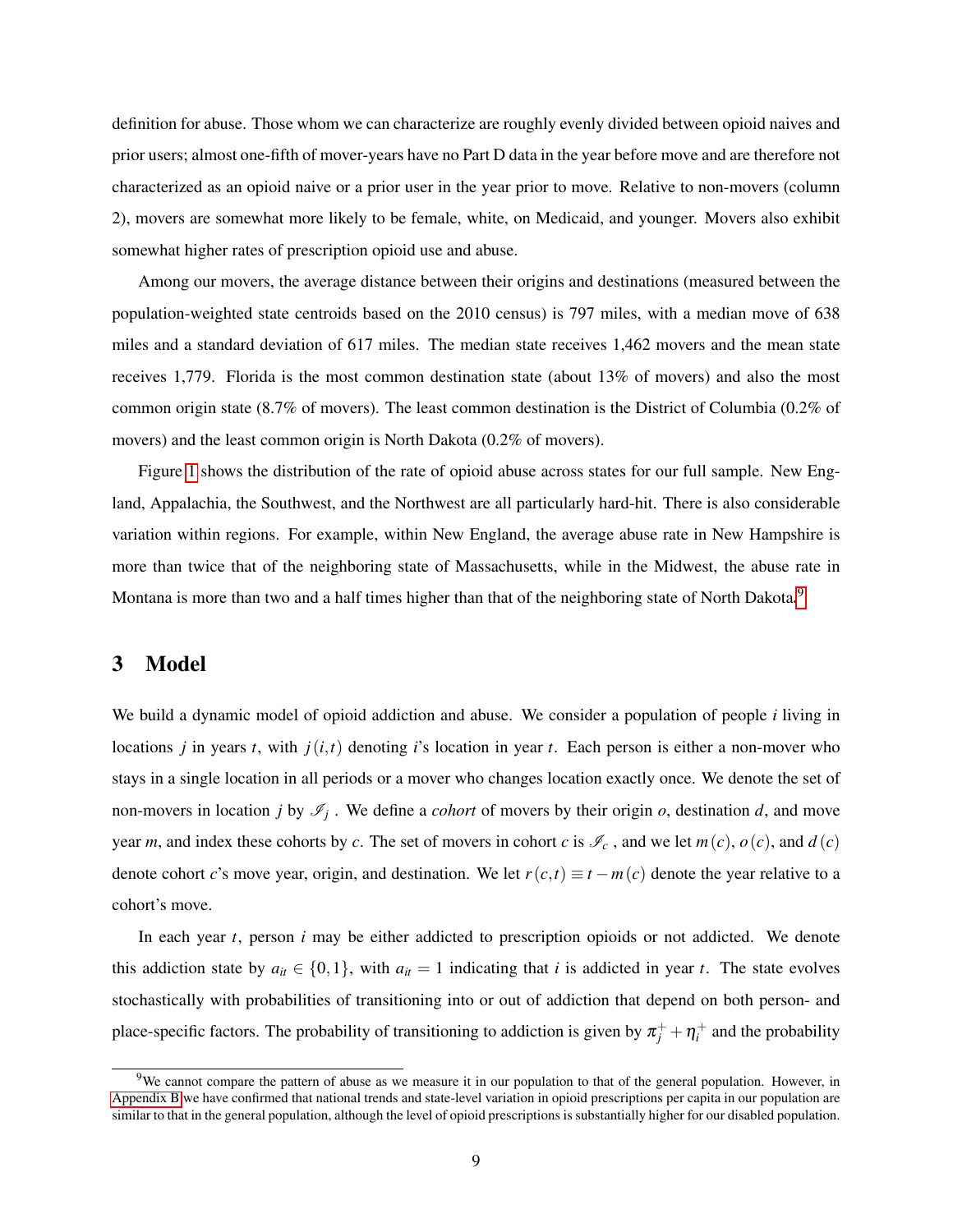of transitioning out of addiction is given by  $\pi_j^- + \eta_i^-$ , where the  $\pi$  and  $\eta$  terms represent place and personspecific factors respectively. Thus,

$$
Pr(a_{i,t} = 1 | j(i,t) = j) = \begin{cases} 1 - \pi_j^- - \eta_i^- & \text{if } a_{i,t-1} = 1 \\ \pi_j^+ + \eta_i^+ & \text{if } a_{i,t-1} = 0. \end{cases}
$$

We let  $\pi_j = \begin{bmatrix} \pi_j^+ & \pi_j^- \end{bmatrix}$ and  $\eta_i = \begin{bmatrix} \eta_i^+ & \eta_i^- \end{bmatrix}$ i .

Because underlying drivers of addiction and abuse have changed dramatically over time, we do not focus on the steady state of this model but rather study the evolution of addiction patterns beginning from an initial state that we estimate. The addict share  $\bar{a}_{jt}$  among non-movers in location *j* is defined recursively as

$$
\overline{a}_{jt} = \frac{1}{|\mathscr{I}_j|} \sum_{i \in \mathscr{I}_j} \left(1 - \pi_j^- - \eta_i^-\right) a_{i,t-1} + \left(\pi_j^+ + \eta_i^+\right) \left(1 - a_{j,t-1}\right),\,
$$

where the initial addiction states  $a_{i0}$  are parameters to be estimated and  $|\mathcal{I}_j|$  denotes the number of nonmovers in location *j*.

Our main observed outcome of interest is abuse of prescription opioids. We treat this as binary, letting  $y_{it} \in \{0,1\}$  be an indicator for whether person *i* abuses prescription opioids in year *t*. We assume that the probability an addict abuses opioids is a function of place and time-specific factors, including local supplyside conditions. We assume that non-addicts never abuse opioids.

Thus opioid abuse is determined by

$$
Pr(y_{it} = 1 | j(i, t) = j) = \begin{cases} \gamma_{jt} & \text{if } a_{it} = 1 \\ 0 & \text{if } a_{it} = 0. \end{cases}
$$

Thus expected abuse conditional on the addiction state is  $a_{it}\gamma_{jt}$ . As a shorthand, we refer to the parameter  $\gamma_{jt}$  as "opioid availability" in location *j* and time *t*.

In the empirical analysis, we will observe opioid abuse *yit* and the location of each individual, but not their underlying addiction state  $a_{it}$ . We cannot directly observe the binary addiction state  $a_{it}$ , since not all addicts are prescribed opioids in a given year. The key identification challenge will therefore be to separately pin down the opioid availability parameters  $\gamma_{jt}$ , the place-specific and person-specific addiction parameters  $\pi_j$  and  $\eta_i$ , and the initial addict shares  $\bar{a}_{j0}$ . As we will discuss, the patterns of opioid abuse around moves to and from different locations will be crucial for identification.

A main focus of the analysis will be characterizing the component of abuse that can be attributed to the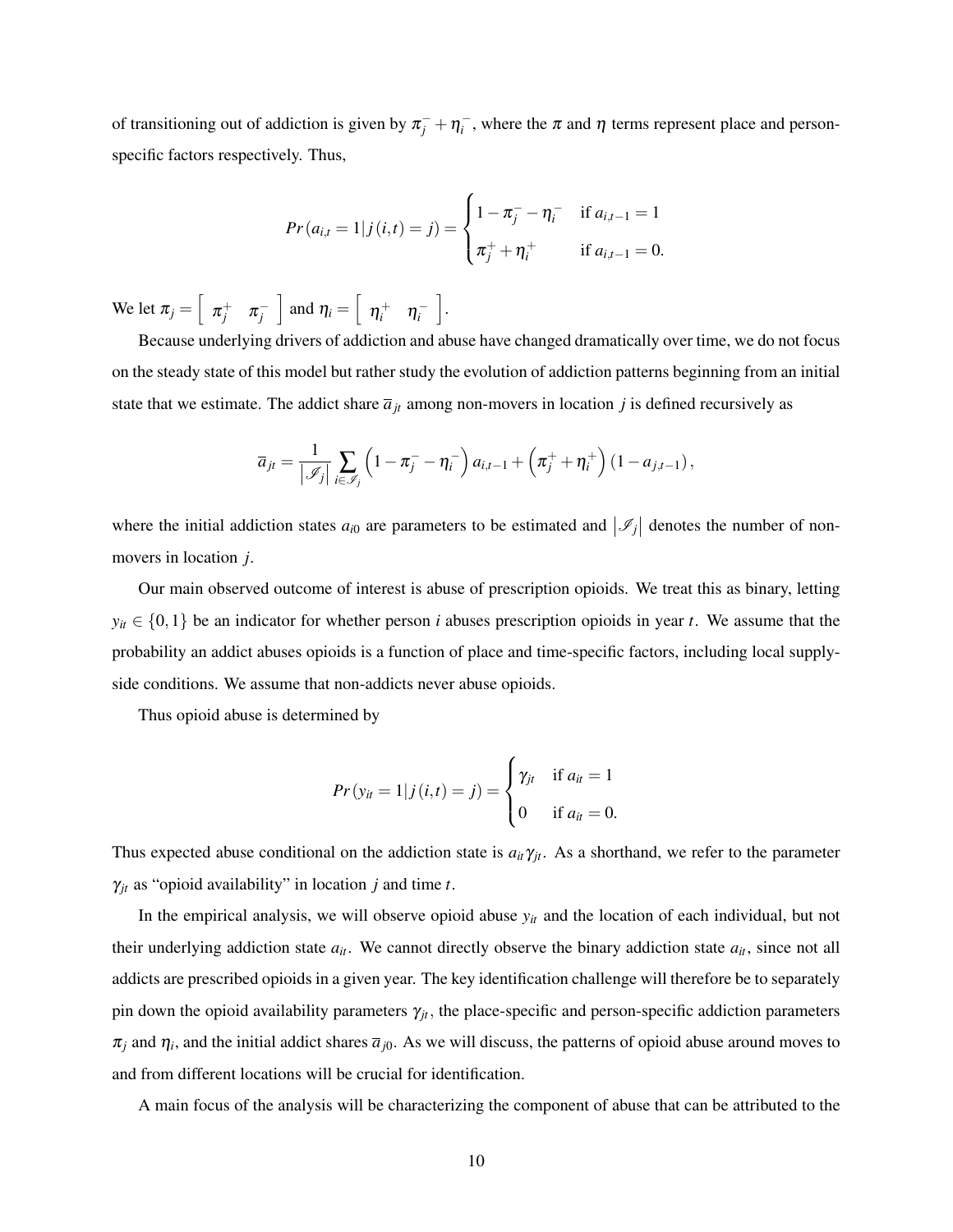causal effect of place. For an addict  $(a_{it} = 1)$ , the causal effect on abuse in period *t* of moving in period *t* from an original location  $o(i)$  to a new location  $d(i)$  is  $(\gamma_{d(i)t} - \gamma_{o(i)t})$ . The causal effect for a non-addict is zero. Thus, the average causal effect of such a move in period  $t$  for a population in which share  $\bar{a}_t$  is addicted is  $\overline{a_t}(\gamma_{d(i)t} - \gamma_{o(i)t})$ . Over time, the share addicted  $\overline{a_t}$  will also be affected by the move via place-specific addiction parameters.

To define the causal effect in full generality, we can define a set of potential outcomes  $y_{it}(\mathbf{h})$ , where  **is a vector indicating the history of locations in which** *i* **lived in each year 1,...,***t***, and where**  $y_{it}$  (h) is the outcome  $y_{it}$  that would occur under history h. We can then define the period-*t* average treatment effect on movers in cohort *c* of moving in year *m* relative to remaining in their origin as:

<span id="page-11-2"></span>
$$
T_{ct} = E_{i \in \mathscr{I}_c} \left[ y_{it} \left( \mathbf{h}_{ct} \right) - y_{it} \left( \mathbf{h}_{ct}^0 \right) \right] \tag{1}
$$

where  $h_{ct}^0$  is the *t*-history where all elements are equal to  $o(c)$  and  $h_{ct}$  is the *t*-history in which the first  $m(c)$ elements are  $o(c)$  and the remaining elements are  $d(c)$ . It is straightforward to show that

<span id="page-11-1"></span>
$$
T_{ct} = \begin{cases} 0 & t \le m(c) \\ \overline{a}_{ct} \gamma_{d(c)t} - \overline{a}_{o(c)t} \gamma_{o(c)t} & t > m(c) \end{cases}
$$
 (2)

where  $\overline{a}_{ct}$  is the realized share addicted in cohort *c* at time *t*. Note that, as shown in equation [2,](#page-11-1) the period-*t* average treatment effect on movers consists of two distinct channels, reflecting both the impact on the addict share  $(\bar{a}_{ct})$  and on abuse conditional on addiction. To see this more clearly, we can rewrite the term for years after the move as

$$
T_{ct} = (\overline{a}_{ct} - \overline{a}_{o(c)t}) \gamma_{d(t)} + \overline{a}_{o(c)t} (\gamma_{d(c)t} - \gamma_{o(c)t}),
$$

where the first term shows the treatment effect due to the addiction channel and the second term shows the treatment effect due to the availability channel.

### <span id="page-11-0"></span>4 Descriptive Evidence

We present descriptive evidence on how opioid abuse changes with the timing and direction of moves, and how these patterns vary across individuals with different probabilities of addiction. We show how these patterns can be interpreted in light of the model in Section [3](#page-9-0) to provide an initial sense of the relative importance of place- and person-based factors in contributing to geographic variation in opioid abuse, as well as the relative importance of the two different place-based channels, availability and addiction.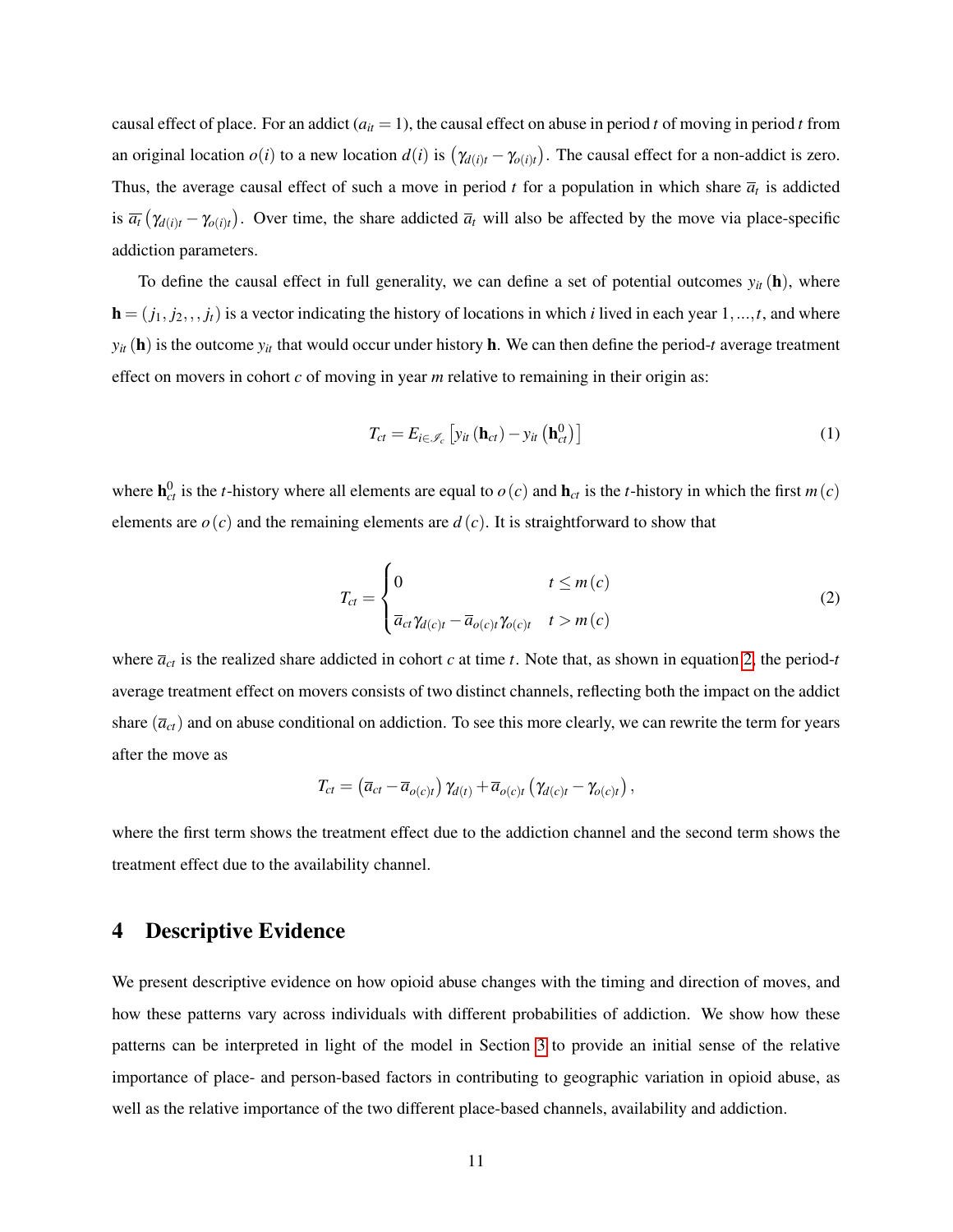### 4.1 Event Study Specification

Our event study specification follows recent work emphasizing the importance of allowing for flexibility in treatment effects across different treated units (e.g. [Sun and Abraham 2020,](#page-29-12) [Callaway and Sant'Anna 2020,](#page-24-13) and [de Chaisemartin and D'Haultfœuille 2020\)](#page-26-10). We begin by regressing *yit* on location-year fixed effects and five-year age bins  $x_{it}$  in the sample of non-movers (our "control" group). We then use these estimated coefficients to compute predicted values for each mover in our data, assigning them the location-year fixed effects associated with their origins. We then subtract these predictions from  $y_{it}$  to form residuals  $\tilde{y}_{it}$ . Using only non-movers for the prediction step guarantees that the location-year fixed effects and age coefficients are not contaminated by the treatment effects themselves.

We then estimate the following event study on the sample of movers only, separately by move year *m*:

<span id="page-12-0"></span>
$$
\tilde{y}_{it} = \mu_{r(c,t)} \hat{\delta}_{ct} + \varepsilon_{it}.
$$
\n(3)

The key variable of interest is  $\hat{\delta}_{ct}$ , which is our estimate of the "size" of a move. Specifically, for each cohort *c*, we define  $\delta_{ct}$  to be the difference in the average rates of opioid abuse among non-movers in period *t* between the cohort's destination  $d(c)$  and origin  $o(c)$ :

$$
\delta_{ct} = \bar{y}_{d(c)t} - \bar{y}_{o(c)t}.
$$

We calculate its sample analog  $\hat{\delta}_{ct}$  on the full sample of non-movers shown in Table [1,](#page-40-0) column 2.

The event study coefficients  $\mu_{r(c,t)}$  are the main estimates of interest; they show the pattern of opioid abuse around moves as a function of the difference in the abuse rate of the destination relative to the origin. Differencing out predicted abuse rates by origin by year allows for differential trends in opioid abuse rates across areas, while differencing out predicted abuse rates by five-year age bin allows for trends in abuse by age. Because we estimate the event study separately by move year, we are allowing for heterogeneous treatment effects by the timing of the treatment. Following [Callaway and Sant'Anna](#page-24-13) [\(2020\)](#page-24-13), we summarize the event study coefficients that we estimate separately for each move year *m* with a simple weighted (by sample size) aggregation of these coefficients.

To facilitate precise interpretation of the event study, we do not include additional controls in equation [\(3\)](#page-12-0). We show below that the results are robust to adding individual fixed effects (which would allow for fixed differences across movers in the probability of opioid abuse) as well as indicators for the year relative to the move year (which would allow for potential direct impacts of moving itself on opioid abuse).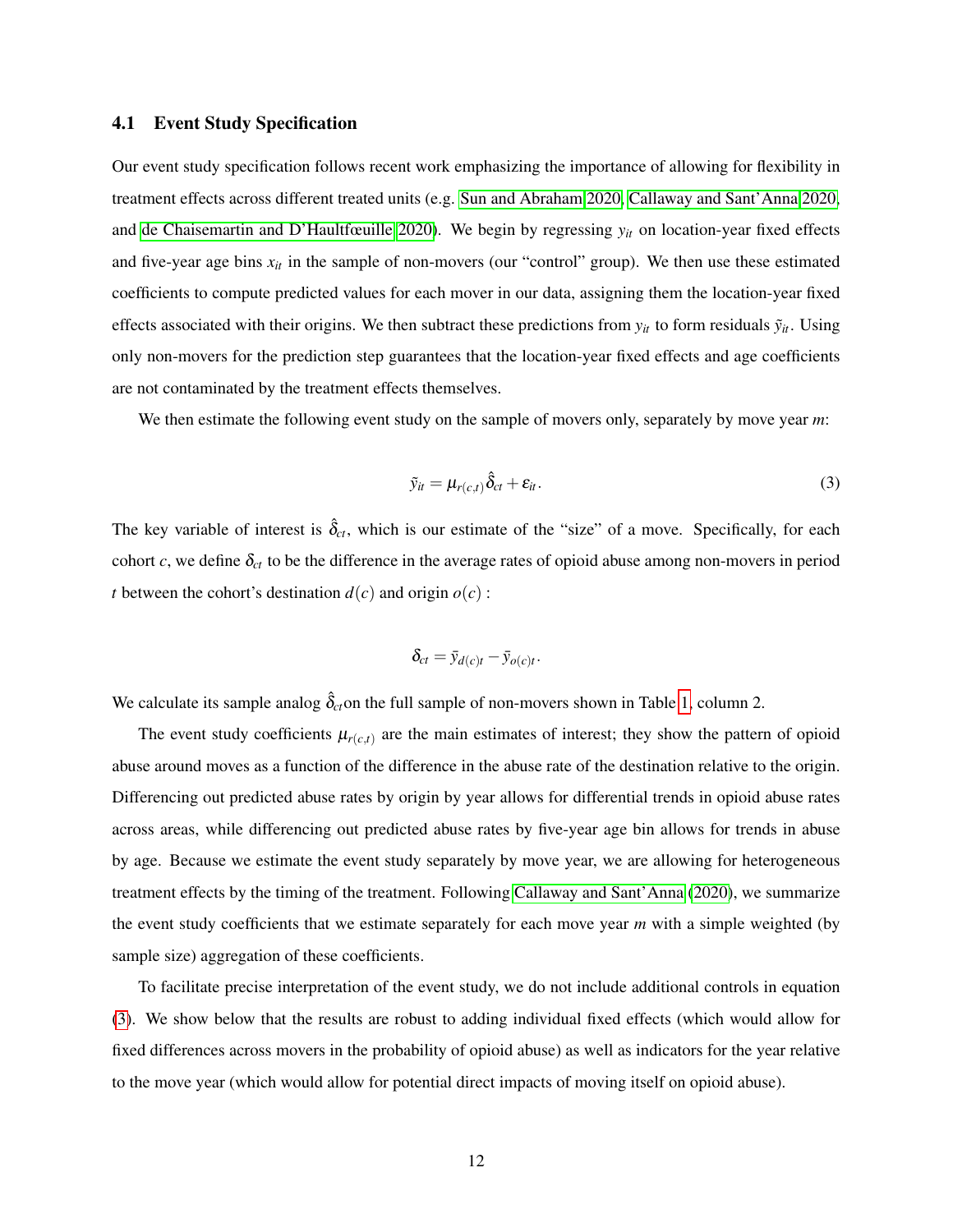### <span id="page-13-1"></span>Interpretation

Under the assumption that all movers are randomly drawn from the population of their origin location, the event study coefficients  $\mu_r$  can be interpreted as a weighted average of cohorts' treatment effects  $T_{ct}$  relative to the average difference in outcomes between their origin and destination. We will examine the pattern of coefficients prior to move as one way to investigate the validity of this random selection assumption.

Proposition 1. *The probability limit of the event study coefficients* µˆ*<sup>r</sup> in equation* [\(3\)](#page-12-0) *estimated on the sample of movers with move year m is*

<span id="page-13-2"></span>
$$
\mu_r = \sum_{c \in \mathscr{C}_m} w_c \frac{T_{ct}}{\left(\overline{y}_{d(c)t} - \overline{y}_{o(c)t}\right)}
$$
(4)

 $\Box$ 

*where t* = *m* + *r*,  $\mathcal{C}_m$  *is the set of cohorts with move year m, w<sub>c</sub>*  $\equiv \frac{|\mathcal{I}_c| \cdot \delta_{c(i),l}^2}{\sum_{c \in [l], \delta} |\mathcal{I}_c| \cdot \delta_c^2}$  $\frac{\sum_{c \in \mathscr{C}_m} |\mathscr{I}_c| \cdot \delta_{c(i),t}^2}{\sum_{c \in \mathscr{C}_m} |\mathscr{I}_c| \cdot \delta_{c(i),t}^2}$  is the weight given to each *cohort c with*  $|\mathcal{I}_c|$  *denoting the number of individuals in that cohort.* 

### *Proof.* See [Appendix C.](#page-47-0)

The weights *w<sup>c</sup>* in Proposition 1 are increasing in the number of individuals in a cohort and the difference in abuse rates between their origin and destination.

To build intuition for what we can learn from the pattern of event study coefficients, consider a population consisting of a single cohort *c* with origin  $o(c)$  and destination  $d(c)$ . Recall from equation [\(2\)](#page-11-1) that  $T_{ct}$  must be zero in years prior to the move, and thus  $\mu_r$  for  $r \leq 0$  must be equal to zero as well. In years following the move we have  $T_{ct} = \overline{a}_{ct} \gamma_{d(c)t} - \overline{a}_{o(c)t} \gamma_{o(c)t}$  and  $\overline{y}_{d(c)t} - \overline{y}_{o(c)t} = \overline{a}_{d(c)t} \gamma_{d(c)t} - \overline{a}_{o(c)t} \gamma_{o(c)t}$ . Thus, we can rewrite  $\mu_r$  for  $r > 0$  as

<span id="page-13-0"></span>
$$
\mu_r = \frac{\overline{a}_{ct} \gamma_{d(c)t} - \overline{a}_{o(c)t} \gamma_{o(c)t}}{\overline{a}_{d(c)t} \gamma_{d(c)t} - \overline{a}_{o(c)t} \gamma_{o(c)t}}.
$$
\n(5)

We consider four special cases.<sup>[10](#page-0-0)</sup>

**Case 1: Only Person Effects** Suppose, first, that neither availability effects  $\gamma_{it}$  nor transition probabilities  $\pi$ <sub>*j*</sub> vary across the origin and destination. Then all geographic variation is due to person effects. Abuse rates differ across places only because of differences in the distribution of initial addiction states  $a_{i0}$  and addiction propensities  $\eta_i$ . In this case, we have  $\gamma_{d(c)t} = \gamma_{o(c)t}$  and also  $\overline{a}_{ct} = \overline{a}_{o(c)t}$  (since addiction rates do not depend

 $10$ Note that, as discussed in Section [\(2\)](#page-5-0), a mover is in their origin in relative year  $-1$  and in their destination in relative year 1. In relative year 0, however, the individual may be either in their origin or destination. In discussing how the model can be used to interpret these event study coefficients, we abstract away from this empirical reality and discuss the effects of an instantaneous move. However in the visualization of our various examples in Figure [2](#page-32-0) below, we replicate uncertainty around the mover's location in relative year 0.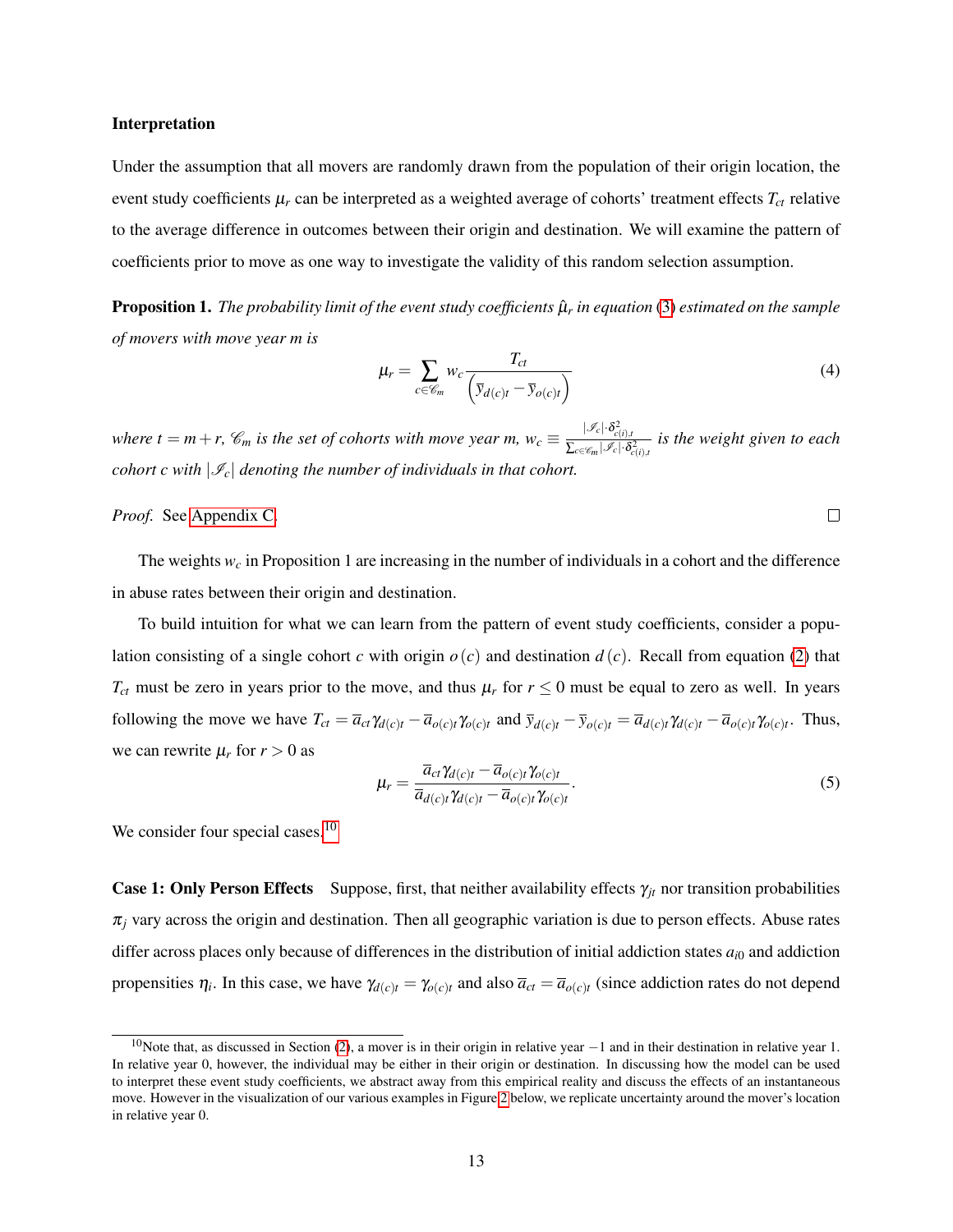on location). Thus,  $\mu_r = 0$  for all  $r > 0$ , and the event study plot will be flat at zero with no jump on move. Panel A of Figure [2](#page-32-0) illustrates this case.

**Case 2: Only Availability Place Effects** Next, consider the case where availability effects  $\gamma_{it}$  differ across the origin and destination but the transition probabilities  $\pi_i$  and the distributions of  $a_{i0}$  and  $\eta_i$  do not. Abuse rates differ across places only because of differences in the ease with which addicts can obtain opioids, and all geographic variation is due to place effects in availability. In this case, we have  $\overline{a}_{ct} = \overline{a}_{o(c)t} = \overline{a}_{d(c)t}$ , since the evolution of addiction rates does not depend on location. Thus,  $\mu_r = 1$  for all  $r > 0$ , and the event study plot will jump from zero to one on move and remain flat at one thereafter. Panel B of Figure [2](#page-32-0) illustrates this case.

**Case 3: Person and Availability Effects** Next, we combine the above two cases and allow both  $\gamma_{jt}$  and the distributions of person-specific factors  $a_{i0}$  and  $\eta_i$  vary across the origin and destination, but continue to assume the transition probabilities  $\pi_j$  do not vary across locations. Then we have  $\bar{a}_{ct} = \bar{a}_{o(c)t}$  but  $\bar{a}_{o(c)t} \neq$  $\overline{a}_{d(c)t}$ . In this case, we can write the event-study coefficient for  $r > 0$  as

$$
\mu_r = \frac{\overline{a}_{o(c)t}\left(\gamma_{d(c)t} - \gamma_{o(c)t}\right)}{\left(\overline{a}_{d(c)t} - \overline{a}_{o(c)t}\right)\gamma_{d(c)t} + \overline{a}_{o(c)t}\left(\gamma_{d(c)t} - \gamma_{o(c)t}\right)}.
$$

Here, the first (addiction) term in the denominator is due only to differences person-specific factors and the second (availability) term is due only to differences in place-specific availability. The event-study coefficient gives the share of the overall difference in outcomes due to the latter. Provided that the sign of this effect is the same as the sign of the difference in addiction rates  $(\overline{a}_{d(c)t} - \overline{a}_{o(c)t})$ , this share will lie between zero and one. The event study plot will show an on-impact jump equal to this share and have no trend following the move. Panel C of Figure [2](#page-32-0) illustrates this case.

Case 4: Adding Place-Specific Transitions to Addiction Finally, we generalize the previous case to now also allow transition probabilities  $\pi_j$  to also vary across the origin and destination. This means that  $\bar{a}_{ct}$  will differ from both  $\bar{a}_{o(c)t}$  and  $\bar{a}_{d(c)t}$ , and we cannot simplify the expression for  $\mu_r$  beyond equation [\(5\)](#page-13-0).

However, we can build some intuition by thinking about how  $\bar{a}_{ct}$  will evolve. Consider, for simplicity, the case where the destination has higher abuse rates due to both availability and addiction:  $\gamma_{d(c)t} > \gamma_{o(c)t}$ ,  $\pi_{d(c)}^+ > \pi_{o(}^+$  $\pi_{a(c)}^+,\pi_{d(c)}^-<\pi_{a(c)}^ \overline{a}_{o(c)}$ , and  $\overline{a}_{d(c)t} > \overline{a}_{o(c)t}$ .

Note, first, that immediately after the move  $\overline{a}_{ct}$  will be close to  $\overline{a}_{o(c)t}$ . This means that the on-impact jump in the event-study plot will have the a similar interpretation as in case 3, roughly interpretable as the share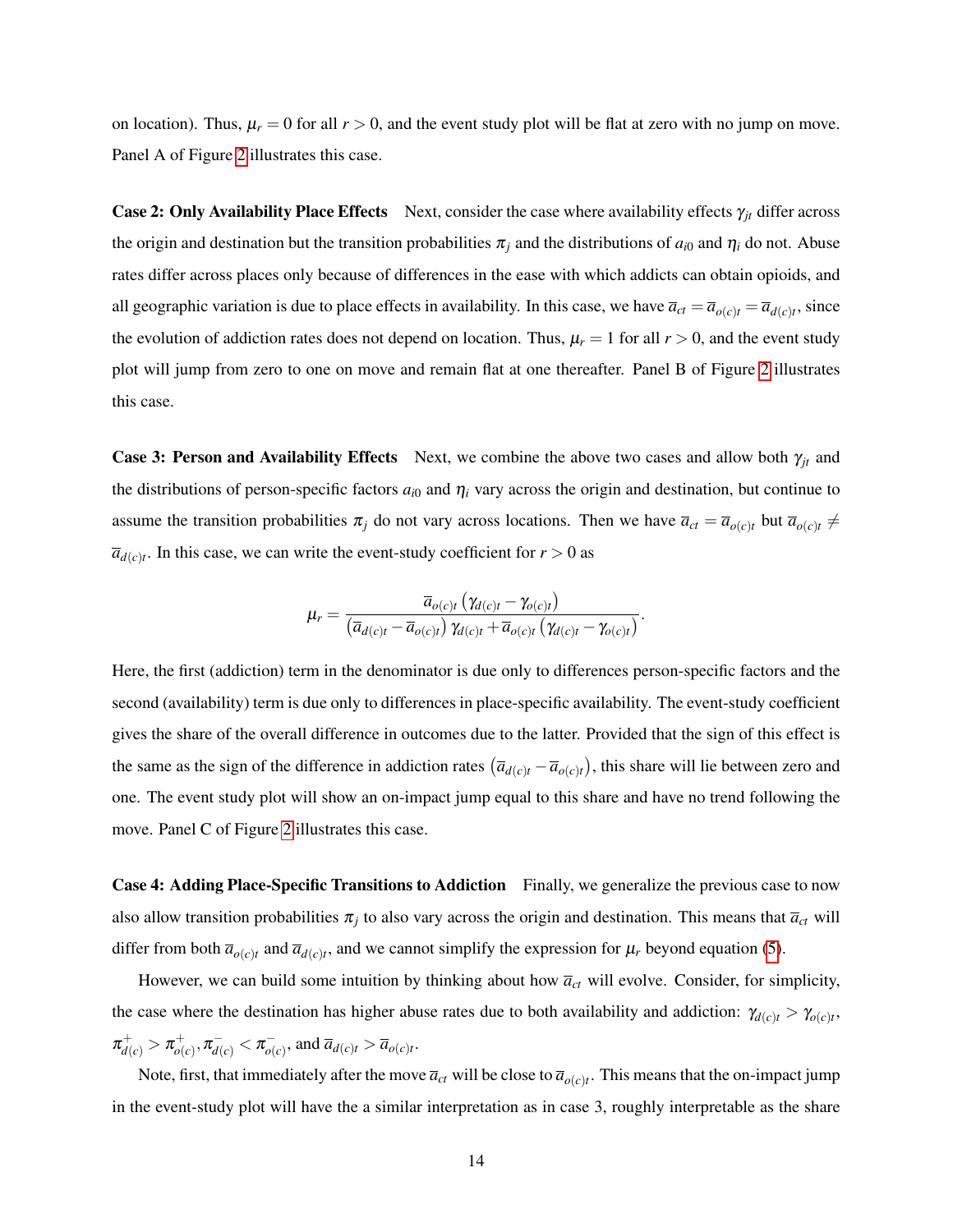of differences in outcomes that are due to place-specific availability factors. Next, consider the changes in  $\overline{a}_{ct}$  post-move. If most variation in addiction rates is due to person-specific factors  $a_{i0}$  and  $\eta_i$ ,  $\overline{a}_{ct}$  will remain close to  $\bar{a}_{o(c)t}$  and the event study plot will remain flat post-move as in case 3. If a large share of variation is due to the place-specific factors  $\pi_j$ ,  $\bar{a}_{ct}$  will gradually increase following the move from a level close to  $\bar{a}_{o(c)t}$ in the direction of  $\overline{a}_{d(c)t}$ . This positive post-move trend in the event study plot is a signature of variation in  $\pi_j$  playing an important role. If that variation is sufficiently important that the addiction rates among movers eventually converge to the destination level  $\bar{a}_{d(c)t}$ , the event study coefficients  $\mu_r$  will eventually converge toward 1. Panel D of Figure [2](#page-32-0) illustrates this case.

### 4.2 Results

### Aggregate Event Studies

Figure [3](#page-33-0) shows the distribution of  $\hat{\delta}_{ct}$  across individual movers and years. The mean value is close to zero and the distribution is roughly symmetric, implying that moves from low- to high-abuse states are as common as moves from high- to low-abuse states. About one-tenth of movers have a  $\hat{\delta}_{ct}$  of 3.5 percentage points or more in absolute value, which is roughly the equivalent to the difference between the 20th and 80th percentile state-level average abuse rates over our full sample period.

Figure [4](#page-34-0) shows our aggregate event-study results, plotting a simple weighted aggregation of the coefficients  $\hat{\mu}_{r(i,t)}$  as estimated across move years and normalizing the coefficient for relative year  $-1$  to zero. This normalization adjusts for any time-invariant migrant-specific differences in the level of the outcome that are correlated with the migrant's origin and destination states.

Figure [4](#page-34-0) indicates little systematic trend pre-move, which is supportive of our identifying assumption that matched non-movers serve as valid controls. It also shows the two distinct features that we might expect based on our most general Case 4 above: an immediate jump in abuse upon move and a gradual post-move convergence. As discussed, the magnitude of the jump in abuse upon move provides a rough measure of the share of the difference between a typical origin and destination attributable to differences in opioid availability to addicts. This might reflect place-specific factors such as the availability of "pill mill" pain clinics or prescription monitoring programs intended to limit abuse. In addition, the significant post-trends that we see suggest that place-specific transitions to addiction play a significant role. This might reflect place-specific factors such as peer effects, social learning, and the propensity of local physicians to initiate opioid prescriptions. These features suggest that both transitions to addiction and opioid availability to addicts play a significant role in explaining cross-sectional variation.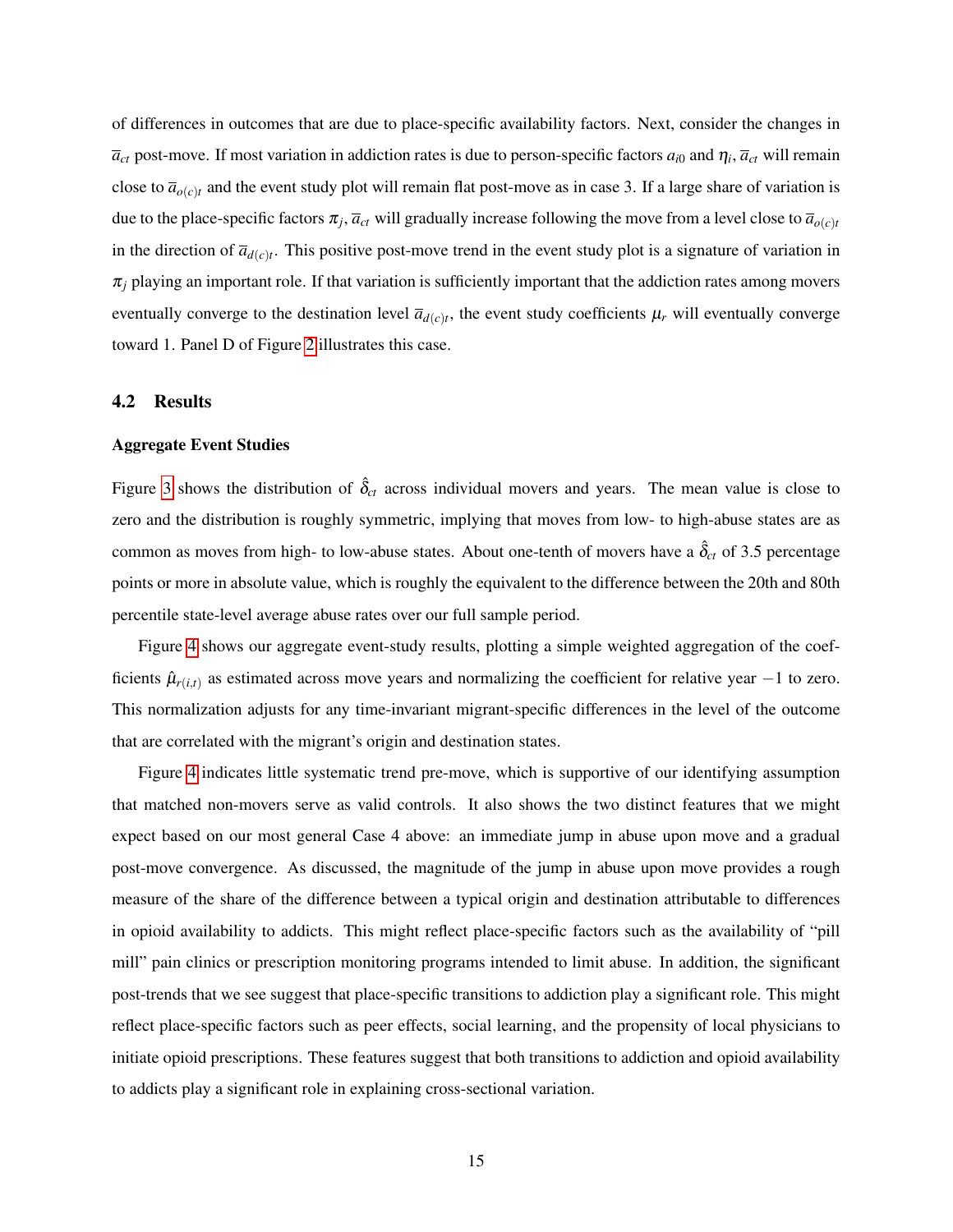Column 1 of Table [2](#page-41-0) provides a quantification of these estimates, summarizing the average values of  $\hat{\mu}_r$  at various time horizons *r* post-move. One year after moving, we estimate that this coefficient is 0.270 (standard error  $= 0.037$ ). Five years after moving, this estimate grows to 0.596 (standard error  $= 0.029$ ). To illustrate these dynamics, consider locations with a stable 3.5 percentage point difference between nonmovers in the rate of opioid abuse—approximately equivalent to the difference between the 20th percentile state and the 80th percentile state in average abuse rates over our full sample period. A move between these two locations would be associated with an immediate increase in the likelihood of abuse of approximately 1 percentage point in the year after moving, or about one-quarter of the cross-sectional gap between these areas. On average, the likelihood of abuse would continue increasing by about 0.30 percentage points each subsequent year after the move, with approximately three-fifths of the cross-sectional gap closed by five years after the move.

Figure [5](#page-35-0) provides an alternative way to visualize changes in the rate of opioid abuse around moves. We consider all mover observations between 1-5 years pre-move and 1-5 years post-move. We begin by dividing these movers into ventiles according to the average destination-origin differences in non-mover abuse rates  $(\bar{\hat{\delta}}_c t)$  over all observed periods. We then plot the average change in opioid abuse rates over the 1-5 years post move, compared to the 1-5 years prior to move for each ventile of destination-origin differences. The results show a clear positive relationship, with the slope (0.25) similar to the size of the discrete jump upon move observed in the event study in Figure [4.](#page-34-0) This plot also suggests that the relationship between the size of the move and the change is roughly linear and symmetric for moves between places with higher and lower abuse rates, consistent with the functional form imposed by equation [\(3\)](#page-12-0).

#### Prior Users and Opioid Naives

The model described in Section [3](#page-9-0) predicts that changes in availability would directly affect addicts and be immediate upon move. Non-addicts, on the other hand, would be unaffected by the immediate changes in availability. If there were differences in place-based transitions to and from addiction, we would expect to see post-trends for both addicts and non-addicts.

While we cannot directly observe addiction states, we explore these predictions empirically by proxying for addiction with the enrollee's prior opioid history and examining how changes in opioid abuse around moves differ based on the enrollee's prior opioid history. This dovetails with medical literature studying how addiction varies with the opioid histories of patients [\(Paulozzi et al. 2012;](#page-28-13) [Edlund et al. 2014\)](#page-26-11), and exploring the impacts of drug supply among patients without any previous opioid use [\(Shah et al. 2017;](#page-29-13) [Jeffery et al. 2018;](#page-27-14) [Brat et al. 2018\)](#page-24-12). Figure [6](#page-36-0) shows the results from estimating equation [\(3\)](#page-12-0) separately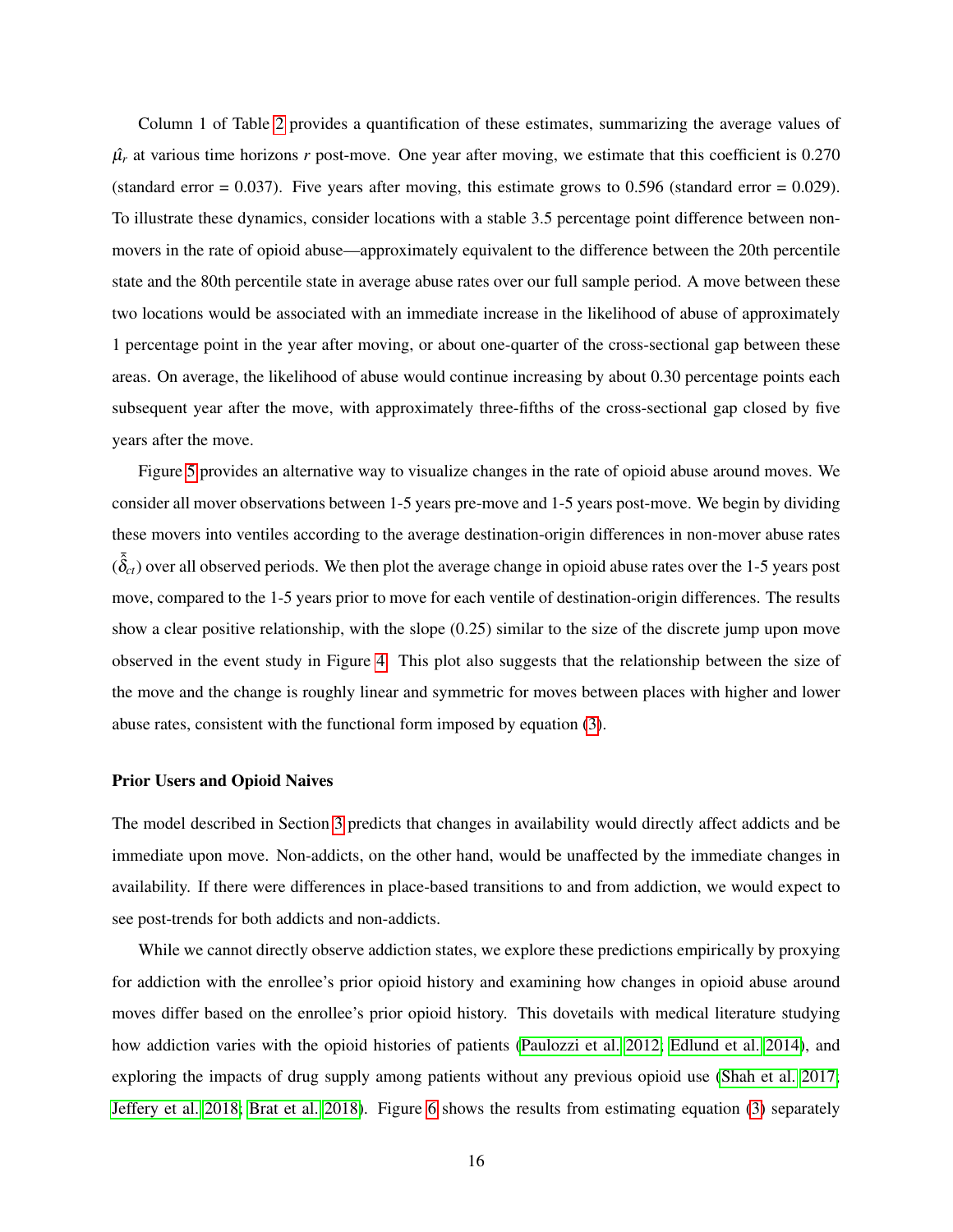for movers with pre-move opioid utilization ("prior users") and movers without prior opioid use ("opioid naives"). These results are summarized in Table [\(2\)](#page-41-0) (columns 2 and 3) and are consistent with the intuitions from the model. Prior users show a larger and immediate jump upon move while there is no discrete change upon move for opioid naives; in the subsequent post-move years, abuse rates for both prior users and opioid naives increase gradually.

### Total opioid abuse

Our estimates measure the impact of place-specific factors on prescription opioid abuse, but do not directly speak to their impact on use of illegal opioids such as heroin. While prescription opioids were the main driver of the crisis in its early years, illegal opioid use has become increasingly important, particularly since the end of our sample [\(Rummans et al. 2018;](#page-29-14) [Kochanek et al. 2019\)](#page-27-0).

Our data do not permit us to directly examine illegal opioid abuse or total opioid abuse. However, two pieces of suggestive evidence are consistent with total opioid abuse moving in the same direction as prescription opioid abuse. First, given the highly addictive nature of illegal opioids such as heroin, we might expect significant substitution toward them when supply conditions for prescription opioids are tightened, but little or no substitution away from them when these conditions are relaxed. This would suggest that changes on moves to higher abuse states should more accurately capture changes in total abuse. Figure [5](#page-35-0) suggests that the effects of moves to higher abuse states are roughly comparable to the effects of moves to lower abuse states. Second, if we look at opioid poisoning events as an outcome, the results are imprecise but consistent with effects in the same direction as our main results, particularly for prior users [\(Appendix](#page-45-0) [B\)](#page-45-0).

#### Robustness

These descriptive results on the changes in prescription opioid abuse around moves—both in aggregate and separately based on prior opioid use—are robust to several alternative specifications [\(Appendix B\)](#page-45-0). These include adding controls for individual fixed effects, adding controls for a series of indicator variables for the year relative to move, or adding both sets of controls. Our results are also robust to aggregating coefficients across move years that were estimated on panels balanced in event time, which rules out the possibility that our estimates are substantively affected by the changing composition of move-year cohorts and units across relative years. And they are robust to defining movers over different geographic units than states, to alternative ways of defining our sample to handle enrollee exit or entry, and to alternative approaches to defining opioid abuse.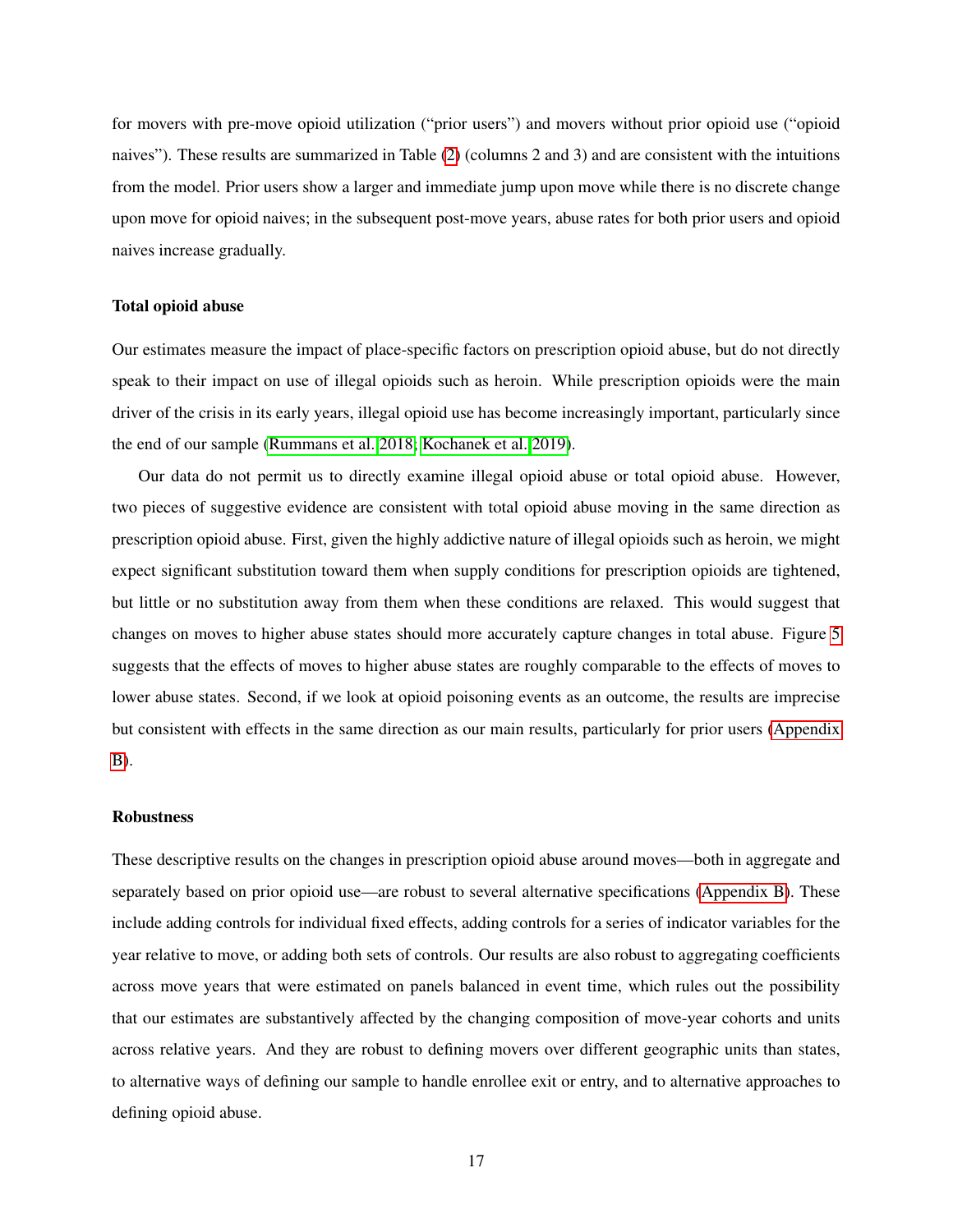## <span id="page-18-0"></span>5 Model Estimates

### <span id="page-18-1"></span>5.1 Estimation

Using the approximately 12,500 cohorts of movers that we observe—defined by unique combinations of origin states, destination states, and move years—we define the average rate of opioid abuse  $\bar{y}_{cr}$  by cohort for relative years  $r(c,t) \in [-5, -1]$  and  $r(c,t) \in [1, 5]$  such that:

$$
Pr(y_{it} = 1 | i \in \mathcal{I}_c, r(i, t) = r) = \overline{y}_{cr}.
$$

We omit moments from the move year  $(r = 0)$ , since the enrollee is neither fully in her origin or destination in that year (see Appendix Figure [A.2\)](#page-51-0). We observe each cohort for an average of 6.5 years to generate approximately 80,000 moments. We denote their sample analogs in the data by  $\hat{y}_{cr}$ .

We make three key assumptions in the estimation of our model. First, we assume that availability effects can be written as an additively separable function of location and time:  $\gamma_{jt} = \gamma_j + \tau_t$ . This ensures that geographic differences in opioid availability remain constant throughout out sample while allowing for shifting national attitudes and guidelines to affect availability across all states.

Second, we assume that movers are randomly selected among the non-movers in their origin, and so do not differ from non-movers in their origin locations in either their initial addiction states or their personspecific addiction transition factors. This is a strong assumption, but one that is supported by the lack of pre-trends in our event studies and the ability of the model to replicate the out-of-sample moments for non-movers which we demonstrate below.

Finally, for computational ease, we assume that individual-specific addiction propensities are constant within origin locations, so that  $\eta_i = \eta_j$  for all *i* such that  $o(i) = j$ . This assumption allows us to derive an explicit formula to describe the evolution of average addict shares.

These assumptions imply that the addict share among movers in cohort *c* evolves according to

$$
\overline{a}_{ct} = \begin{cases}\n\overline{a}_{o(c)t} & \text{if } r(i,t) < 0 \\
\overline{a}_c^* - (\overline{a}_c^* - \overline{a}_{o(c)m(c)}) \cdot (1 - v_c)^t & \text{if } r(i,t) > 0,\n\end{cases}
$$

where  $\bar{a}_c^* = \frac{\pi_{d(c)}^+ + \eta_{o(c)}^+}{\pi_{c}^+ + \pi_{c}^- + \pi_{c}^+}$  $\frac{d(c)}{\pi^+_{d(c)}+\pi^-_{d(c)}+\eta^+_{o(c)}}$  describes the steady-state addict share to which the cohort converges and  $v_c = \pi_{d(c)}^+ + \pi_{d(c)}^- + \eta_{o(c)}^+ + \eta_{o(c)}^ \overline{\phi}(c)$  denotes the speed at which this convergence occurs. Prior to the move, the movers' addict shares match those of non-movers in their origin. After the move, their addict shares converge toward a steady state level determined by the place-based addiction parameters  $\pi_{d(c)}$  in their destination and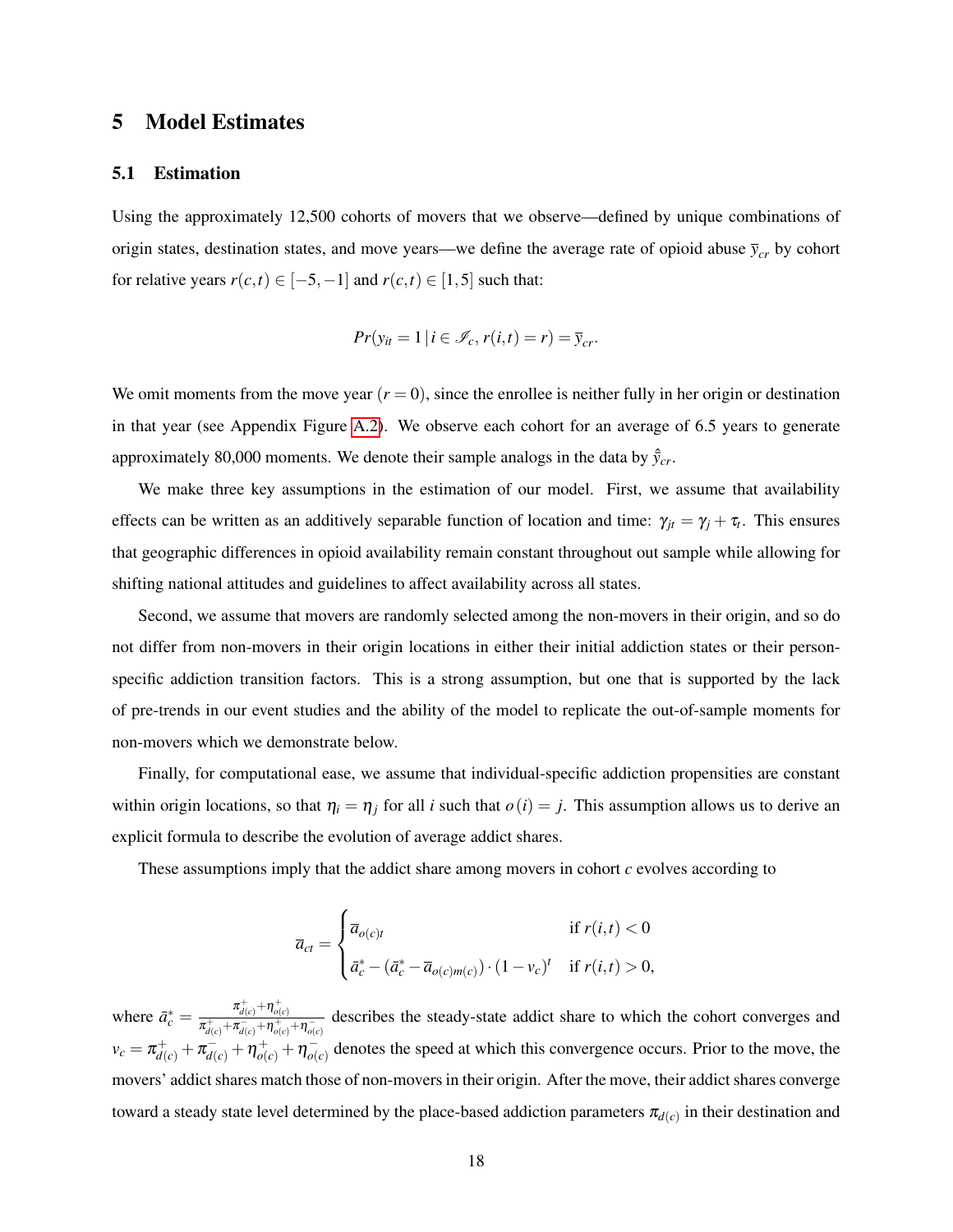their own person-specific addiction propensities  $\eta_i = \eta_{o(c)}$ .

Availability, on the other hand, changes discretely and only once upon move. Opioid abuse among addicts is therefore given by

$$
y_{ct} = \begin{cases} \gamma_{o(c)} + \tau_t & \text{if } r(c, t) < 0 \\ \gamma_{d(c)} + \tau_t & \text{if } r(c, t) > 0. \end{cases}
$$

Combining these two, we can calculate average opioid abuse for cohort *c* in time *t* as

$$
\bar{y}_{j(c,t)t} = \bar{a}_{ct} \cdot \gamma_{j(c,t)t},
$$

where  $j(c,t)$  is the location of cohort *c* in year *t*.

We estimate the parameters of this model using a three-step nonlinear weighted least squares estimator. In the first step, we begin with a set of parameter guesses. In the second step, using these parameter guesses as initial values, we minimize the weighted squared distance between our sample moments and the moments implied by our model parameters, where each moment is weighted by the observed number of movers in the data. Finally, we select the globally optimal solution. We discuss our model estimation further in [Appendix](#page-48-0) [D.](#page-48-0)

Identification The discussion of the event study in Section [4.1](#page-13-1) above provides intuition for identification. Cohorts from a given origin all have identical person-specific factors but encounter different place-specific factors according to the destination to which they move. Place-specific availability effects  $\gamma_{it}$  will be informed by the sharp changes in abuse rates that occur on move. Place-specific addiction effects  $\pi_j$  will be related to the evolution of these abuse rates post-move. Person-specific effects will be determined by patterns in abuse rates that are common to movers from a given origin regardless of their destination.

### 5.2 Fit

To evaluate model fit, we simulate individual-level opioid abuse for both movers and non-movers according to our estimated parameters. Following our assumption that there is no selection into who moves, we simulate an initial addiction state for movers such that  $P(a_{i0} = 1 | o(i) = j) = \hat{a}_{j0}$  and non-movers such that  $P(a_{i0} = 1 | i \in \mathcal{I}_j) = \hat{a}_{j0}$ , and these initial addict shares continue to evolve according to the same estimated probabilities  $\hat{\eta}_i$ , and  $\hat{\pi}_j$ . Non-movers face the same place-specific components of addiction for all years, and addicts among non-movers abuse opioids with probability  $\hat{\gamma}_j + \hat{\tau}_t$ . For movers, we simulate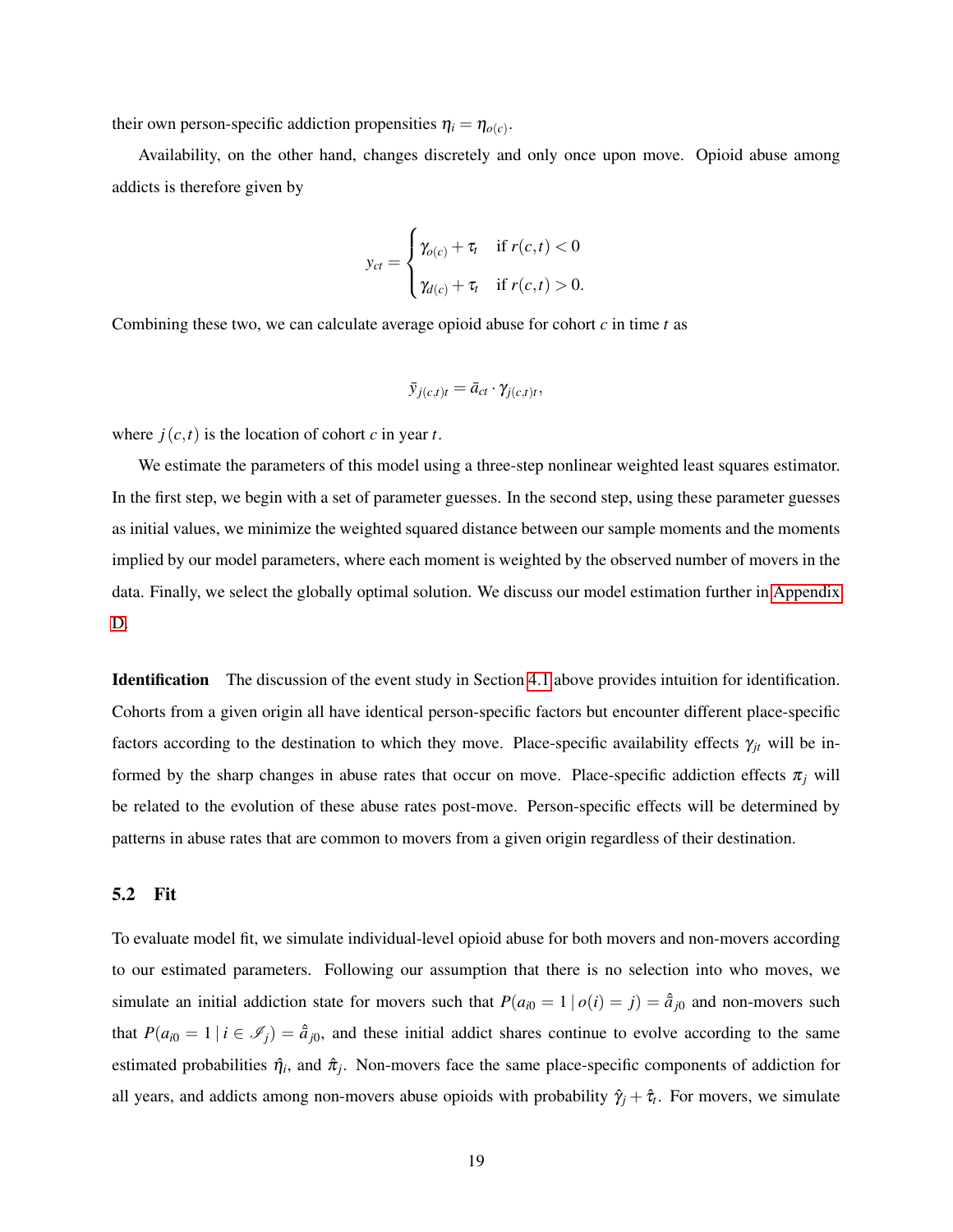addiction transitions using  $\hat{\pi}_{o(c)}$  as the place-specific component before the move and  $\hat{\pi}_{d(c)}$  as the placespecific component after the move. Addicts among movers abuse with probability  $\hat{\gamma}_{j(c,t)} + \hat{\tau}_t$ . Using this simulation procedure, we generate a corresponding abuse panel for both movers and non-movers in our Medicare data and compare aggregate moments in our model simulation to the data.

The simulated moments align closely with the empirical moments (Appendix Figure [A.8\)](#page-57-0). This is true for both movers—on whom the model was estimated—and non-movers, who were not used in estimation and therefore provide an "out of sample" examination of fit. The time series patterns of simulated average opioid abuse rates for non-movers in the 20th, 50th, and 80th percentile states also align well with the predictions from the model (Appendix Figure [A.9\)](#page-57-1). The close fit of our model for non-movers is supportive of our assumption that movers are randomly selected among the non-movers in their origin.

Finally, we also compare the event study regression estimated on our simulated outcomes with the one estimated from the data in Figure [7.](#page-37-0) The model successfully matches the qualitative features of the data, and in particular, our model parameters are able to roughly replicate both the magnitude of the jump in the rate of opioid abuse upon move and the post-trends afterwards, though the observed path post move is more convex than the model would predict. Our model therefore suggests aggregate levels of importance for person- and place-specific factors in the addiction and availability channels that are broadly consistent with our reduced form results.

### 5.3 Results

Estimation of the model allows us to analyze the effects of various counterfactual location-based policies. In particular, we assess the role of different factors in geographic variation in abuse rates, as well as the share of abuse that could have been reduced by policies targeting different place-based factors.

These counterfactuals examine the effects of equalizing or reducing structural parameters to a given percentile in their geographic distribution. We therefore begin by defining the computation of these percentiles. For the initial probability of addiction  $(a_{i0})$ , we directly compute the median value among states. For availability effects, our assumption that these parameters are additively separable functions of location and time  $(\gamma_{jt} = \gamma_j + \tau_t)$  allows us to set the geographic components  $(\gamma_j)$  equal to their median value among states. This is equivalent to simply setting the yearly availability parameter  $(\gamma_{jt})$  equal to its median value among states in each year.

Finally, following Section [5.1,](#page-18-1) we define the median values for our addiction parameters as the median steady state and convergence speed implied by the combination of addiction parameters. The steady state addict share towards which the average non-mover addict share will converge is given by  $\frac{\pi_j^+ + \eta_j^+}{\pi^+ + \pi^- - \eta^+}$  $\frac{\pi_j^+ + \pi_j^- + \eta_j^+ + \eta_j^-}{\pi_j^- + \eta_j^-}$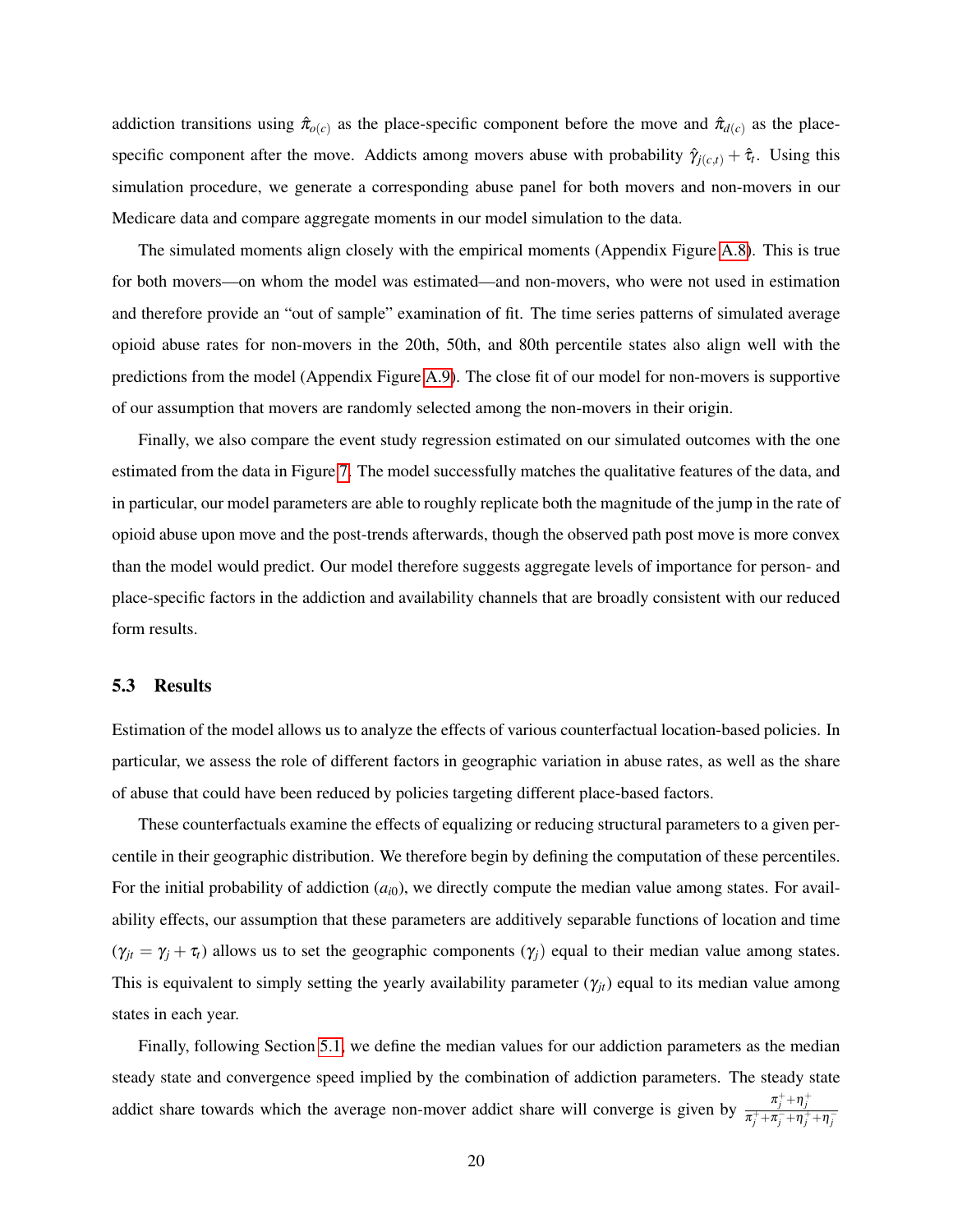and the convergence speed is defined as  $\pi_j^+ + \pi_j^- + \eta_j^+ + \eta_j^-$ , where  $\eta_i = \eta_j \ \forall \ i \in \mathscr{I}_j$ . For each subset of addiction transition parameters—place-based addiction transitions  $(\pi_i)$  and person-based addiction transitions (η*i*)—we define the steady state and convergence speed holding the other subset of addiction transition parameters constant.

Having defined this element of our counterfactuals, we begin by examining the share of the geographic variation in average abuse rates that would have been reduced over our study period if various parameters had been equalized to their median values across states in 2006 (Table [3\)](#page-42-0). We find that about half (47 percent) of the cross-state variance in average opioid abuse rates over our ten-year period would have been eliminated if the place-specific effects of addiction  $(\pi_i)$  and yearly availability  $(\gamma_{it})$  were made equal across areas. Conversely, we find that about 30 percent of the variation would have been eliminated if the personspecific effects (addiction  $\eta_i$  and initial addiction state  $a_{i0}$ ) were equalized across areas.<sup>[11](#page-0-0)</sup> Differences across areas in initial addiction states  $(a_{i0})$  may in turn reflect both differences in population characteristics and also prior influences of place.

These results are consistent with our event-study analysis, which suggested a sizable role for both person-specific and place-specific factors. When we further consider the addiction and availability channels in our model, we find that 63 percent of the state-level variation in average abuse rates over our ten-year period would have been eliminated if all parameters affecting addiction (both person-specific  $\eta_i$  and placespecific  $\pi$ <sub>*i*</sub>) were equalized, whereas 14 percent of this variation would have been eliminated by equalizing the initial addict shares in each state and 26 percent would have been eliminated by equalizing only the place-specific yearly availability parameters.

These average effects over our 10-year study period mask substantial variation in the time path of the impacts of different channels. To illustrate this, Figure [8](#page-38-0) shows the time path of the geographic variation in opioid abuse under the counterfactual equalization of different parameters. It shows, for example, that the largest driver of geographic variation in opioid abuse in the short-term—the share of addicts in the first year of our model ( $a_{i0}$ )—ends up have the smallest effect on long-run geographic variation in abuse (panel C). On the other hand, equalizing addiction transition probabilities ( $\pi_j$  and  $\eta_i$ )—which has the largest effect over our sample period—does not reduce variation in the first two years (panel D).

To more concretely explore the tradeoff between short-term and long-term effects, we consider the effectiveness of policies that target different place-based channels. In particular, we compare the effectiveness of reducing yearly opioid availability parameters in states where this availability is high to corresponding re-

 $11$ Note that these shares need not sum to 1, both because of the non-zero correlation between person and place effects and because of their non-linear translation into abuse.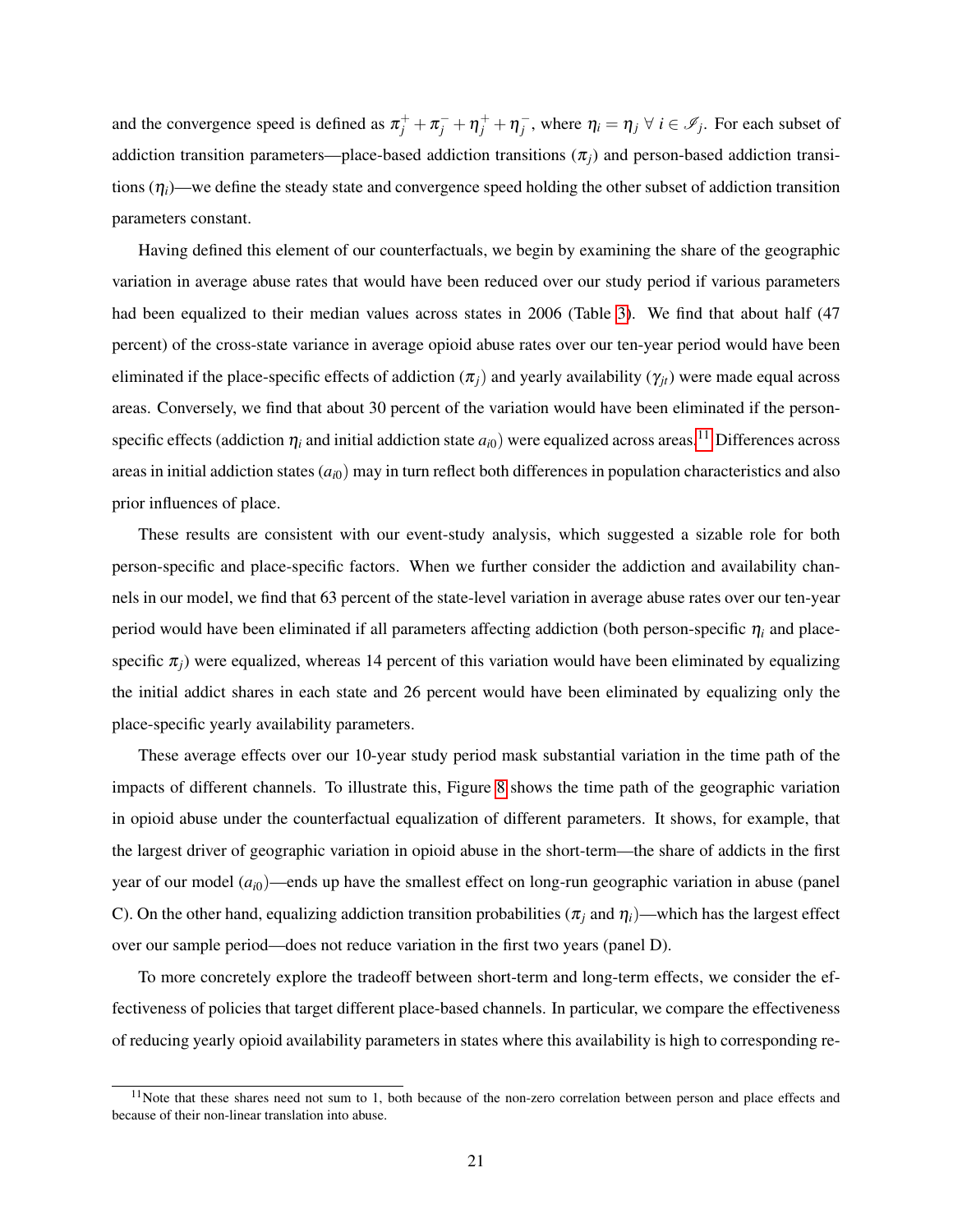ductions in place-based addiction parameters. These two targets mirror much of recent and historical policy aimed at curbing opioid abuse. Many initial policy efforts focused on policies such as prescription monitoring programs [\(Buchmueller and Carey 2018;](#page-24-3) [Kaestner and Ziedan 2019;](#page-27-3) [Meara et al. 2016;](#page-28-5) [Kilby 2015\)](#page-27-2) and pill mill laws [\(Lyapustina et al. 2016;](#page-28-3) [Rutkow et al. 2015\)](#page-29-2) which target the availability of prescription opioids for potential addicts. More recently, states have enacted opioid prescribing limits that specifically target opioid naive patients and are explicitly intended to limit transitions to addiction [\(Sacks et al. 2021\)](#page-29-3).

Figure [9](#page-39-0) investigates the different time paths of the effects of these policies by considering the yearly impact of counterfactual state policies in which place-based addiction transitions and place-based availability parameters above the 25th percentile are reduced to that threshold. We find similar trade-offs to those from the first exercise. In the first year of implementation, average abuse rates are 20% lower when availability is targeted compare to addiction. By the final year of our study period, however, this relationship is reversed; average abuse rates are 20% lower when addiction is targeted. The impact of policies targeting place-based addiction transitions is roughly twice as large over our 10-year study period, but policies that affect placebased availability for addicts have a much larger initial effect, suggesting important policy tradeoffs in terms of near-term compared to longer-term impacts. These findings also suggest that, as emphasized by [Cutler](#page-25-7) [and Glaeser](#page-25-7) [\(forthcoming\)](#page-25-7), the stock of existing addicts creates challenges to ending the opioid epidemic.

# 6 Conclusion

Focusing on individuals enrolled in the Social Security Disability Insurance (SSDI) program, a population hit particularly hard by the opioid epidemic, we have explored the role of different factors in driving the prescription opioid epidemic in the decade between 2006 and 2015. The descriptive findings and the estimates from a dynamic model of opioid abuse highlight important roles for both person-specific factors and place-based factors, as well as the distinct role played by two separate place-based channels: an addiction channel which affects the rate at which people first become addicted to opioids, and an availability channel which affects the ease with which existing addicts can abuse opioids.

We estimate that equalizing place-based factors would have reduced the geographic variation in opioid abuse by about 50 percent in our study population, over our study period. Distinguishing between different place-based channels, our results suggest that supply-side policies that restrict opioid availability among existing users—such as the 2018 Medicare policy to no longer reimburse for high-dose long-term opioid prescriptions [\(Hoffman 2018;](#page-27-15) [CMS 2018\)](#page-25-14)—could have an immediate impact on rates of prescription opioid abuse. However, while most of the policy attention has focused on restricting the supply of opioids to the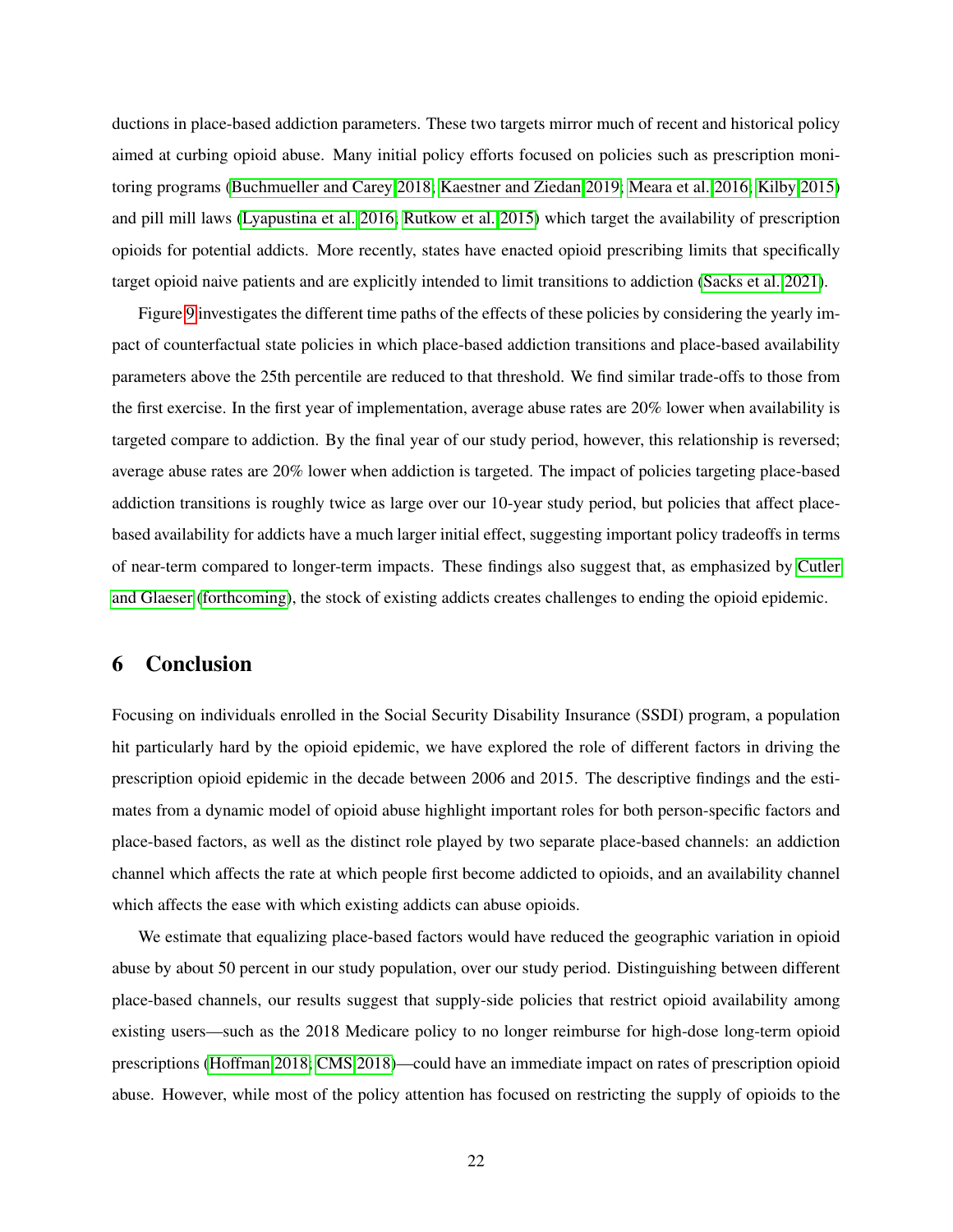already addicted, our findings suggest that changing the propensity of physicians to treat the pain of opioid naive patients with opioids—such as opioid prescribing limits specifically targeted to the opioid naive [\(Sacks](#page-29-3) [et al. 2021\)](#page-29-3)—appear to be quantitatively more important in reducing opioid abuse over a longer horizon. For example, we estimate that over our 10-year study period, reducing the upper distribution of states in their place-based effects on transitions to addiction would reduce opioid abuse by twice as much as reducing the upper distribution of states in terms of their opioid availability, although this comparison is reversed in the first few years.

The feasibility and desirability of policies targeting these place-based channels remains an important open question. In terms of the feasibility of targeting the addiction channel, recent work has documented substantial variation in physician propensity to prescribe opioids for what they believe to be legitimate reasons (e.g., [Barnett et al. 2017;](#page-24-1) [Schnell and Currie 2018;](#page-29-1) [Eichmeyer and Zhang 2021\)](#page-26-2), which is consistent with the broader evidence of substantial variation across individual physicians in other aspects of practice style (e.g. [Currie and MacLeod 2020;](#page-25-15) [Chan et al. 2020;](#page-25-16) [Fadlon and Van Parys 2019;](#page-26-12) [Van Parys 2016;](#page-29-15) [Epstein and Nicholson 2009\)](#page-26-13). A greater understanding of the roles that physician training [\(Schnell and](#page-29-1) [Currie 2018\)](#page-29-1), physician beliefs [\(Doctor et al. 2018\)](#page-26-14), and organizational factors play in contributing to these differences remains an important area for further work, as is further exploration of the tradeoffs created by these alternative practice styles. In terms of the desirability of targeting the availability channel, the potential for this to cause substitution to illegal forms of opioids [\(Alpert et al. 2018;](#page-24-14) [Evans et al. 2019\)](#page-26-15) is an important area for further study.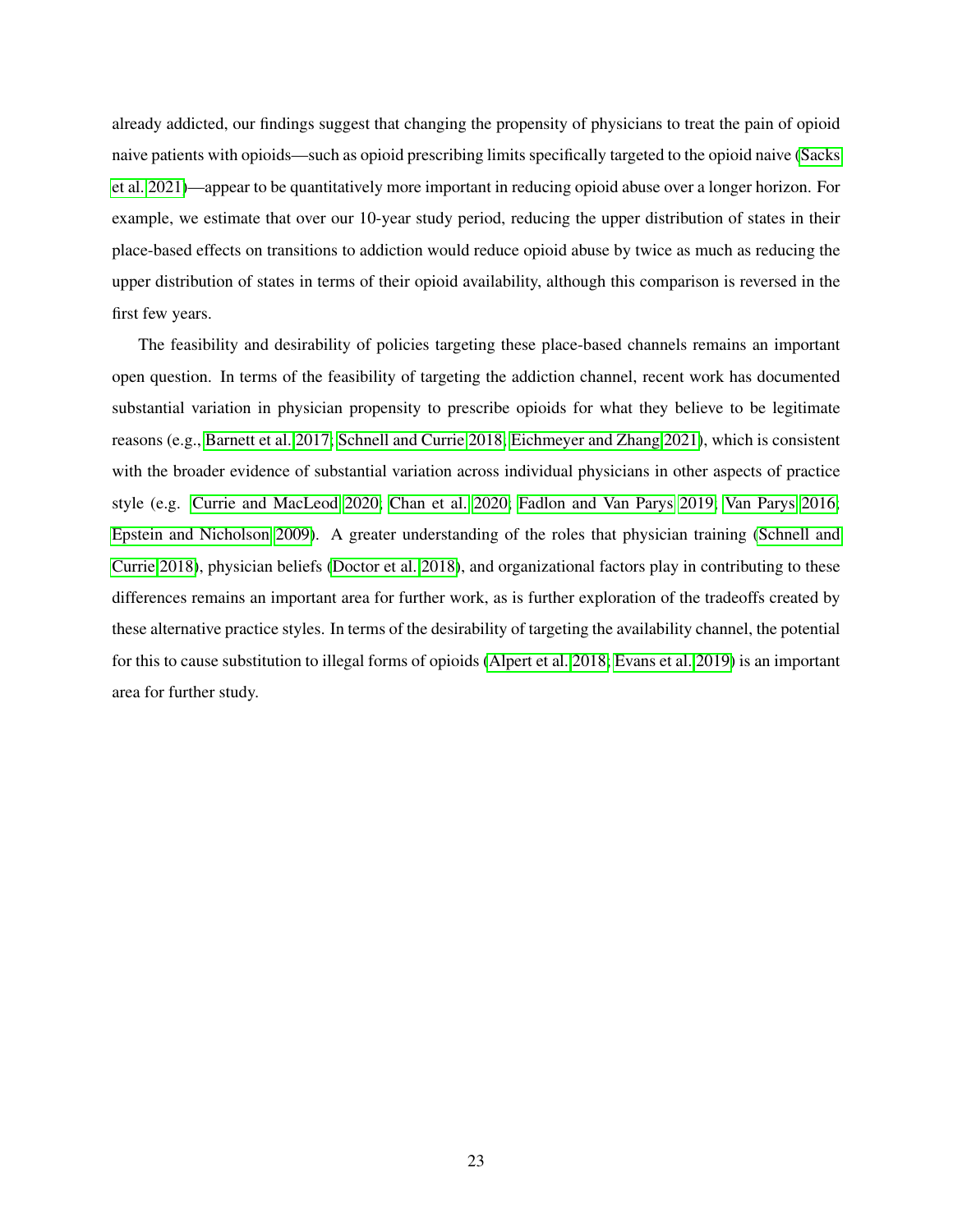# References

- <span id="page-24-6"></span>Aliprantis, D., Fee, K., and Schweitzer, M. E. (2019). Opioids and the Labor Market. *Federal Reserve Bank of Cleveland, Working Paper No. 18-07R*.
- <span id="page-24-2"></span>Alpert, A., Evans, W. N., Lieber, E. M. J., and Powell, D. (2019). Origins of the opioid crisis and its enduring impacts. *NBER Working Paper No. 26500*.
- <span id="page-24-14"></span>Alpert, A., Powell, D., and Pacula, R. L. (2018). Supply-Side Drug Policy in the Presence of Substitutes: Evidence from the Introduction of Abuse-Deterrent Opioids. *American Economic Journal: Economic Policy*, 10(4):1–35.
- <span id="page-24-4"></span>Autor, D. H. (2015). The Unsustainable Rise of the Disability Rolls in the United States: Causes, Consequences, and Policy Options. In Scholz, J. K., Moon, H., and Lee, S.-H., editors, *Social Policies in an Age of Austerity: A Comparative Analysis of the US and Korea*, pages 107–136. Edward Elgar Publishing, Northampton MA.
- <span id="page-24-8"></span>Autor, D. H. and Duggan, M. G. (2006). The Growth in the Social Security Disability Rolls: A Fiscal Crisis Unfolding. *Journal of Economic Perspectives*, 20(3):71–96.
- <span id="page-24-1"></span>Barnett, M. L., Olenski, A. R., and Jena, A. B. (2017). Opioid-Prescribing Patterns of Emergency Physicians and Risk of Long-Term Use. *New England Journal of Medicine*, 376(7):663–673.
- <span id="page-24-11"></span>Bohnert, A. S. B., Valenstein, M., Bair, M. J., Ganoczy, D., McCarthy, J. F., Ilgen, M. A., and Blow, F. C. (2011). Association between opioid prescribing patterns and opioid overdose-related deaths. *JAMA*, 305(13):1315–1321.
- <span id="page-24-10"></span>Braden, J. B., Russo, J., Fan, M.-Y., Edlund, M. J., Martin, B. C., DeVries, A., and Sullivan, M. D. (2010). Emergency department visits among recipients of chronic opioid therapy. *Archives of Internal Medicine*, 170(16):1425–1432.
- <span id="page-24-12"></span>Brat, G. A., Agniel, D., Beam, A., Yorkgitis, B., Bicket, M., Homer, M., Fox, K. P., Knecht, D. B., McMahill-Walraven, C. N., Palmer, N., and Kohane, I. (2018). Postsurgical prescriptions for opioid naive patients and association with overdose and misuse: retrospective cohort study. *BMJ*, 360.
- <span id="page-24-9"></span>Bronnenberg, B. J., Dubé, J.-P. H., and Gentzkow, M. (2012). The Evolution of Brand Preferences: Evidence from Consumer Migration. *American Economic Review*, 102(6):2472–2508.
- <span id="page-24-3"></span>Buchmueller, T. C. and Carey, C. (2018). The Effect of Prescription Drug Monitoring Programs on Opioid Utilization in Medicare. *American Economic Journal: Economic Policy*, 10(1):77–112.
- <span id="page-24-13"></span>Callaway, B. and Sant'Anna, P. H. (2020). Difference-in-Differences with multiple time periods. *Journal of Econometrics*, page S0304407620303948.
- <span id="page-24-7"></span>Card, D., Heining, J., and Kline, P. (2013). Workplace Heterogeneity and the Rise of West German Wage Inequality. *The Quarterly Journal of Economics*, 128(3):967–1015.
- <span id="page-24-5"></span>Carpenter, C. S., McClellan, C. B., and Rees, D. I. (2017). Economic conditions, illicit drug use, and substance use disorders in the United States. *Journal of Health Economics*, 52(C):63–73.
- <span id="page-24-0"></span>Case, A. and Deaton, A. (2015). Rising morbidity and mortality in midlife among white non-Hispanic Americans in the 21st century. *Proceedings of the National Academy of Sciences*, 112(49):15078–15083.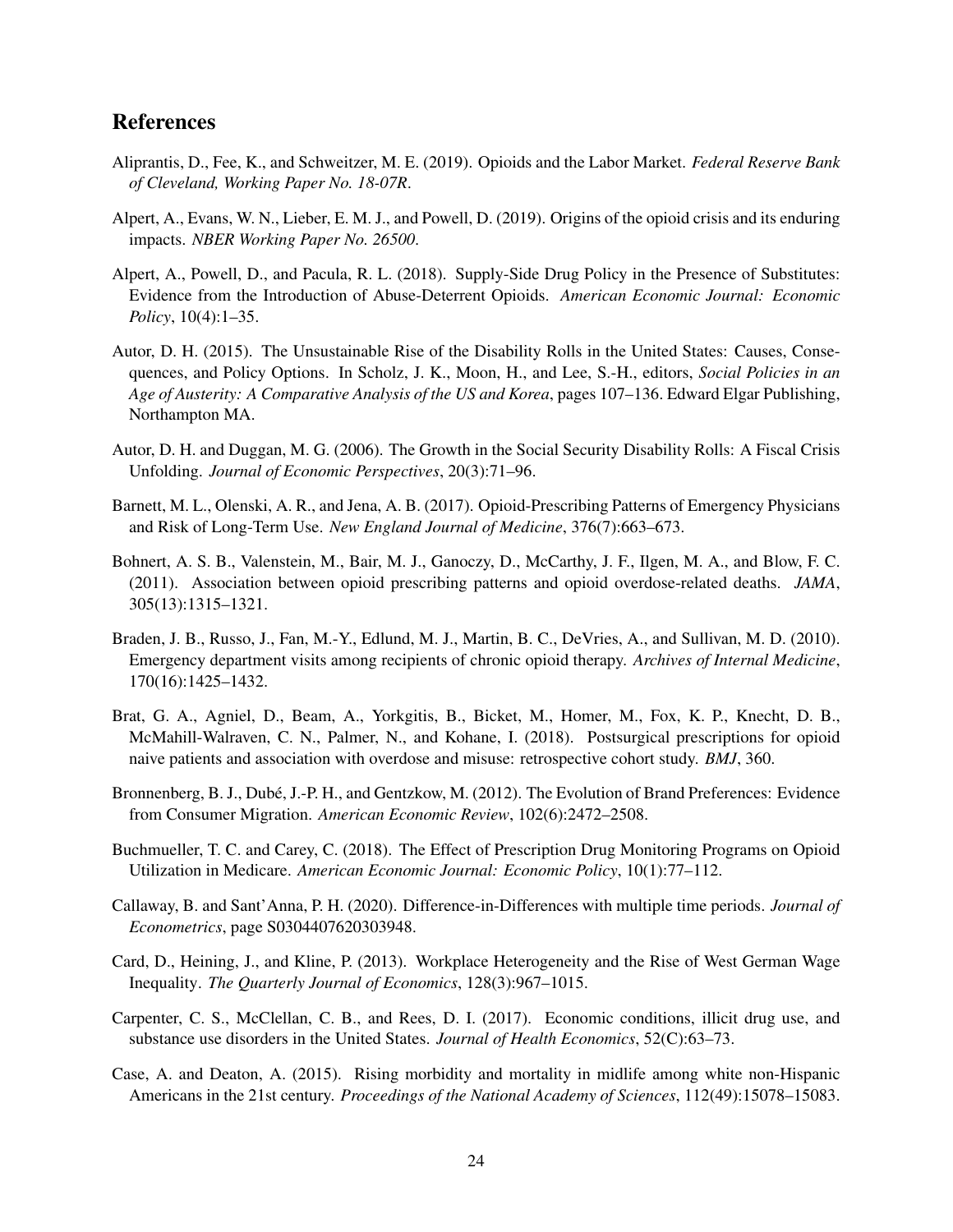- <span id="page-25-2"></span>Case, A. and Deaton, A. (2017). Mortality and Morbidity in the 21st Century. *Brookings Papers on Economic Activity, Spring 2017*.
- <span id="page-25-0"></span>Case, A. and Deaton, A. (2020). *Deaths of despair and the future of capitalism*. Princeton University Press, Princeton.
- <span id="page-25-1"></span>CDC (2017a). Opioid Overdose. <https://www.cdc.gov/drugoverdose/index.html>.
- <span id="page-25-4"></span>CDC (2017b). U.S. Prescribing Rate Maps. [https://www.cdc.gov/drugoverdose/maps/](https://www.cdc.gov/drugoverdose/maps/rxrate-maps.html) [rxrate-maps.html](https://www.cdc.gov/drugoverdose/maps/rxrate-maps.html).
- <span id="page-25-13"></span>Cepeda, M. S., Fife, D., Chow, W., Mastrogiovanni, G., and Henderson, S. C. (2012). Assessing opioid shopping behaviour. *Drug Safety*, 35(4):325–334.
- <span id="page-25-16"></span>Chan, D., Gentzkow, M., and Yu, C. (2020). Selection with variation in diagnostic skill: Evidence from radiologists. *NBER Working Paper No. 26467*.
- <span id="page-25-8"></span>Charles, K. K., Hurst, E., and Schwartz, M. (2019). The Transformation of Manufacturing and the Decline in US Employment. *NBER Macroeconomics Annual*, 33:307–372.
- <span id="page-25-9"></span>Chetty, R., Friedman, J. N., and Rockoff, J. E. (2014). Measuring the Impacts of Teachers I: Evaluating Bias in Teacher Value-Added Estimates. *American Economic Review*, 104(9):2593–2632.
- <span id="page-25-10"></span>Chetty, R. and Hendren, N. (2018a). The Impacts of Neighborhoods on Intergenerational Mobility I: Childhood Exposure Effects. *The Quarterly Journal of Economics*, 133(3):1107–1162.
- <span id="page-25-11"></span>Chetty, R. and Hendren, N. (2018b). The Impacts of Neighborhoods on Intergenerational Mobility II: County-Level Estimates. *The Quarterly Journal of Economics*, 133(3):1163–1228.
- <span id="page-25-3"></span>Ciesielski, T., Iyengar, R., Bothra, A., Tomala, D., Cislo, G., and Gage, B. F. (2017). A tool to assess risk of de novo opioid abuse or dependence. *The American Journal of Medicine*, 129(7):699–705.
- <span id="page-25-14"></span>CMS (2018). 2019 Medicare Advantage and Part D Rate Announcement and Call Letter. [https:](https://www.cms.gov/Newsroom/MediaReleaseDatabase/Fact-sheets/2018-Fact-sheets-items/2018-04-02-2.html) [//www.cms.gov/Newsroom/MediaReleaseDatabase/Fact-sheets/2018-Fact-sheets-items/](https://www.cms.gov/Newsroom/MediaReleaseDatabase/Fact-sheets/2018-Fact-sheets-items/2018-04-02-2.html) [2018-04-02-2.html](https://www.cms.gov/Newsroom/MediaReleaseDatabase/Fact-sheets/2018-Fact-sheets-items/2018-04-02-2.html).
- <span id="page-25-17"></span>Compton, W. M., Jones, C. M., and Baldwin, G. T. (2016). Relationship between Nonmedical Prescription-Opioid Use and Heroin Use. *New England Journal of Medicine*, 374(2):154–163.
- <span id="page-25-12"></span>Cubanski, J., Neuman, T., and Damico, A. (2016). *Medicare's Role for People Under Age 65 with Disabilities*. Kaiser Family Foundation Report.
- <span id="page-25-5"></span>Currie, J., Jin, J., and Schnell, M. (2019). US Employment and Opioids: Is There a Connection? In *Health and Labor Markets*, pages 253–280. Emerald Publishing Limited.
- <span id="page-25-15"></span>Currie, J. and MacLeod, W. B. (2020). Understanding doctor decision making: The case of depression treatment. *Econometrica*, 88(3):847–878.
- <span id="page-25-6"></span>Currie, J. and Schwandt, H. (2020). The opioid epidemic was not caused by economic distress but by factors that could be more rapidly addressed. *NBER Working Paper No. 27544*.
- <span id="page-25-7"></span>Cutler, D. M. and Glaeser, E. L. (forthcoming). When innovation goes wrong: Technological regress and the opioid epidemic. *Journal of Economic Perspectives*.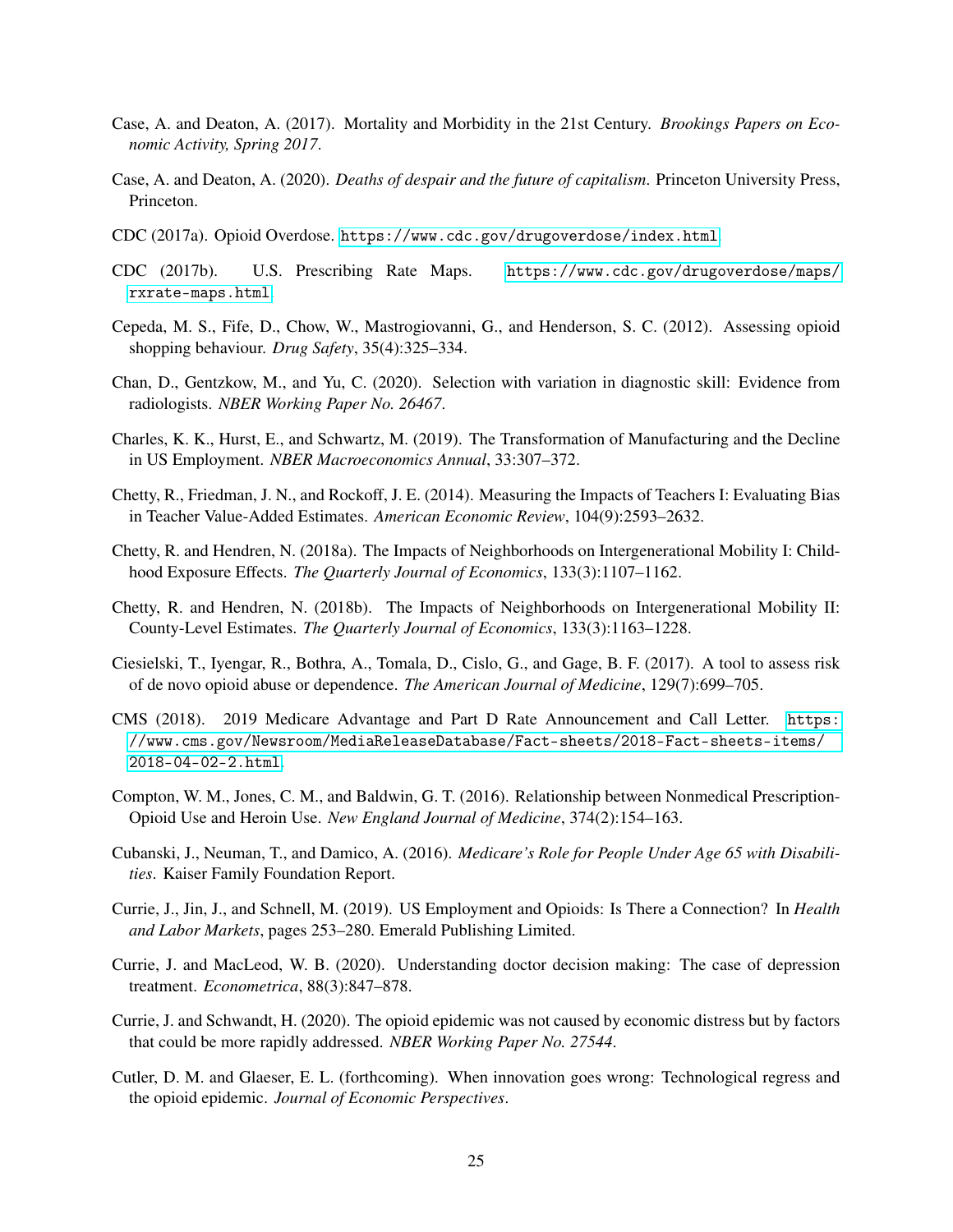- <span id="page-26-10"></span>de Chaisemartin, C. and D'Haultfœuille, X. (2020). Two-Way Fixed Effects Estimators with Heterogeneous Treatment Effects. *American Economic Review*, 110(9):2964–2996.
- <span id="page-26-5"></span>Dean, A. and Kimmel, S. (2019). Free trade and opioid overdose death in the United States. *SSM - Population Health*, 8:100409.
- <span id="page-26-9"></span>Deyo, R. A., Hallvik, S. E., Hildebran, C., Marino, M., Dexter, E., Irvine, J. M., O'Kane, N., Van Otterloo, J., Wright, D. A., Leichtling, G., and Millet, L. M. (2017). Association Between Initial Opioid Prescribing Patterns and Subsequent Long-Term Use Among Opioid-Naïve Patients: A Statewide Retrospective Cohort Study. *Journal of General Internal Medicine*, 32(1):21–27.
- <span id="page-26-14"></span>Doctor, J. N., Nguyen, A., Lev, R., Lucas, J., Knight, T., Zhao, H., and Menchine, M. (2018). Opioid prescribing decreases after learning of a patient's fatal overdose. *Science*, 361(6402):588–590.
- <span id="page-26-3"></span>Doleac, J. L. and Mukherjee, A. (2018). The Moral Hazard of Lifesaving Innovations: Naloxone Access, Opioid Abuse, and Crime. *IZA Discussion Paper No. 11489*.
- <span id="page-26-8"></span>Dunn, K. M., Saunders, K. W., Rutter, C. M., Banta-Green, C. J., Merrill, J. O., Sullivan, M. D., Weisner, C. M., Silverberg, M. J., Campbell, C. I., Psaty, B. M., and Von Korff, M. (2010). Overdose and prescribed opioids: Associations among chronic non-cancer pain patients. *Annals of Internal Medicine*, 152(2):85– 92.
- <span id="page-26-11"></span>Edlund, M. J., Martin, B. C., Russo, J. E., DeVries, A., Braden, J. B., and Sullivan, M. D. (2014). The Role of Opioid Prescription in Incident Opioid Abuse and Dependence Among Individuals With Chronic Noncancer Pain: The Role of Opioid Prescription. *The Clinical Journal of Pain*, 30(7):557–564.
- <span id="page-26-2"></span>Eichmeyer, S. and Zhang, J. (2021). Pathways Into Opioid Addiction: Evidence From Practice Variation in Emergency Departments. [https://www.jonathanzhang.net/opioid\\_ed](https://www.jonathanzhang.net/opioid_ed). Accessed on 2020-03-31.
- <span id="page-26-13"></span>Epstein, A. and Nicholson, S. (2009). The formation and evolution of physician treatment styles: An application to cesarean sections. *Journal of Health Economics*, 28:1126–1140.
- <span id="page-26-15"></span>Evans, W. N., Lieber, E. M. J., and Power, P. (2019). How the Reformulation of OxyContin Ignited the Heroin Epidemic. *The Review of Economics and Statistics*, 101(1):1–15.
- <span id="page-26-12"></span>Fadlon, I. and Van Parys, J. (2019). Primary care physician practice styles and patient care: Evidence from physician exits in medicare. *NBER Working Paper No. 26269*.
- <span id="page-26-6"></span>Finkelstein, A., Gentzkow, M., and Williams, H. (2016). Sources of Geographic Variation in Health Care: Evidence From Patient Migration. *The Quarterly Journal of Economics*, 131(4):1681–1726.
- <span id="page-26-1"></span>Fischer, B., Lusted, A., Roerecke, M., Taylor, B., and Rehm, J. (2012). The Prevalence of Mental Health and Pain Symptoms in General Population Samples Reporting Nonmedical Use of Prescription Opioids: A Systematic Review and Meta-Analysis. *The Journal of Pain*, 13(11):1029–1044.
- <span id="page-26-0"></span>GAO (1991). *The Crack Cocaine Epidemic: Health Consequences and Treatment*.
- <span id="page-26-4"></span>Guy, G. P., Zhang, K., Bohm, M. K., Losby, J., Lewis, B., Young, R., Murphy, L. B., and Dowell, D. (2017). Vital Signs: Changes in Opioid Prescribing in the United States, 2006-2015. *MMWR. Morbidity and Mortality Weekly Report*, 66.
- <span id="page-26-7"></span>Hall, A. J., Logan, J. E., Toblin, R. L., Kaplan, J. A., Kraner, J. C., Bixler, D., Crosby, A. E., and Paulozzi, L. J. (2008). Patterns of abuse among unintentional pharmaceutical overdose fatalities. *JAMA*, 300(22):2613–2620.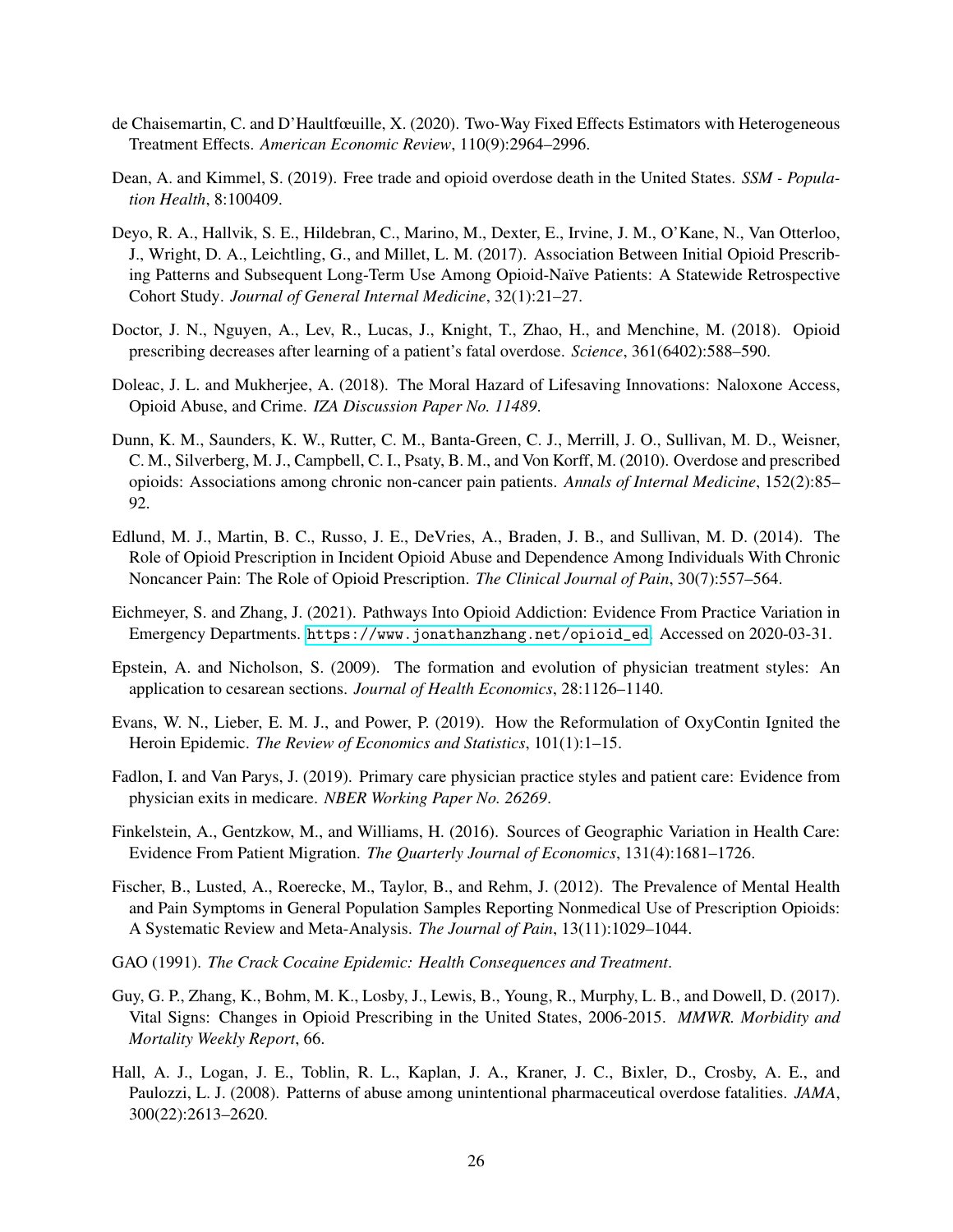- <span id="page-27-10"></span>Harris, M. C., Kessler, L. M., Murray, M. N., and Glenn, B. (2020). Prescription Opioids and Labor Market Pains: The Effect of Schedule II Opioids on Labor Force Participation and Unemployment. *Journal of Human Resources*, 55(4):1319–1364.
- <span id="page-27-15"></span>Hoffman, J. (2018). Medicare Is Cracking Down on Opioids. Doctors Fear Pain Patients Will Suffer. *The New York Times*.
- <span id="page-27-7"></span>Hollingsworth, A., Ruhm, C. J., and Simon, K. (2017). Macroeconomic conditions and opioid abuse. *Journal of Health Economics*, 56:222 – 233.
- <span id="page-27-1"></span>Ives, T. J., Chelminski, P. R., Hammett-Stabler, C. A., Malone, R. M., Perhac, J. S., Potisek, N. M., Shilliday, B. B., DeWalt, D. A., and Pignone, M. P. (2006). Predictors of opioid misuse in patients with chronic pain: a prospective cohort study. *BMC Health Services Research*, 6:46.
- <span id="page-27-14"></span>Jeffery, M. M., Hooten, W. M., Hess, E. P., Meara, E. R., Ross, J. S., Henk, H. J., Borgundvaag, B., Shah, N. D., and Bellolio, M. F. (2018). Opioid Prescribing for Opioid-Naive Patients in Emergency Departments and Other Settings: Characteristics of Prescriptions and Association With Long-Term Use. *Annals of Emergency Medicine*, 71(3):326–336.e19.
- <span id="page-27-12"></span>Jena, A. B., Goldman, D., Weaver, L., and Karaca-Mandic, P. (2014). Opioid prescribing by multiple providers in Medicare: retrospective observational study of insurance claims. *BMJ*, 348:g1393.
- <span id="page-27-3"></span>Kaestner, R. and Ziedan, E. (2019). Mortality and socioeconomic consequences of prescription opioids: Evidence from state policies. *NBER Working Paper No. 26135*.
- <span id="page-27-5"></span>Katz, J. (2017). Short Answers to Hard Questions About the Opioid Crisis. *The New York Times*.
- <span id="page-27-4"></span>Khan, N. F., Bateman, B. T., Landon, J. E., and Gagne, J. J. (2019). Association of opioid overdose with opioid prescriptions to family members. *JAMA Internal Medicine*, 179(9):1186–1192.
- <span id="page-27-2"></span>Kilby, A. E. (2015). Opioids for the masses: Welfare tradeoffs in the regulation of narcotic pain medications. <http://economics.mit.edu/files/11150>. Accessed on 2020-11-15.
- <span id="page-27-13"></span>Klimas, J., Gorfinkel, L., Fairbairn, N., Amato, L., Ahamad, K., Nolan, S., Simel, D. L., and Wood, E. (2019). Strategies to identify patient risks of prescription opioid addiction when initiating opioids for pain: A systematic review. *JAMA Network Open*, 2(5):e193365–e193365.
- <span id="page-27-0"></span>Kochanek, K. D., Murphy, S. L., Xu, J., and Arias, E. (2019). Deaths: Final data for 2017. *National Vital Statistics Reports*, 68(9):1–76.
- <span id="page-27-9"></span>Krueger, A. B. (2017). Where Have All the Workers Gone? An Inquiry into the Decline of the U.S. Labor Force Participation Rate. *Brookings Papers on Economic Activity*, 2017(2):1–87.
- <span id="page-27-8"></span>Laird, J. and Nielsen, T. (2016). The Effects of Physician Prescribing Behaviors on Prescription Drug Use and Labor Supply: Evidence from Movers in Denmark. [https://scholar.harvard.edu/files/](https://scholar.harvard.edu/files/lairdja/files/Laird_JMP.pdf) [lairdja/files/Laird\\_JMP.pdf](https://scholar.harvard.edu/files/lairdja/files/Laird_JMP.pdf). Accessed on 2021-03-31.
- <span id="page-27-6"></span>Larrick, A. (2014). Request for Comments: Enhancements to the Star Ratings for 2016 and Beyond. [https:](https://www.cms.gov/Medicare/Prescription-Drug-Coverage/PrescriptionDrugCovGenIn/Downloads/2016-Request-for-Comments-v-11_25_2014.pdf) [//www.cms.gov/Medicare/Prescription-Drug-Coverage/PrescriptionDrugCovGenIn/](https://www.cms.gov/Medicare/Prescription-Drug-Coverage/PrescriptionDrugCovGenIn/Downloads/2016-Request-for-Comments-v-11_25_2014.pdf) [Downloads/2016-Request-for-Comments-v-11\\_25\\_2014.pdf](https://www.cms.gov/Medicare/Prescription-Drug-Coverage/PrescriptionDrugCovGenIn/Downloads/2016-Request-for-Comments-v-11_25_2014.pdf).
- <span id="page-27-11"></span>Logan, J., Liu, Y., Paulozzi, L., Zhang, K., and Jones, C. (2013). Opioid Prescribing in Emergency Departments: The Prevalence of Potentially Inappropriate Prescribing and Misuse. *Medical Care*, 51(8):646– 653.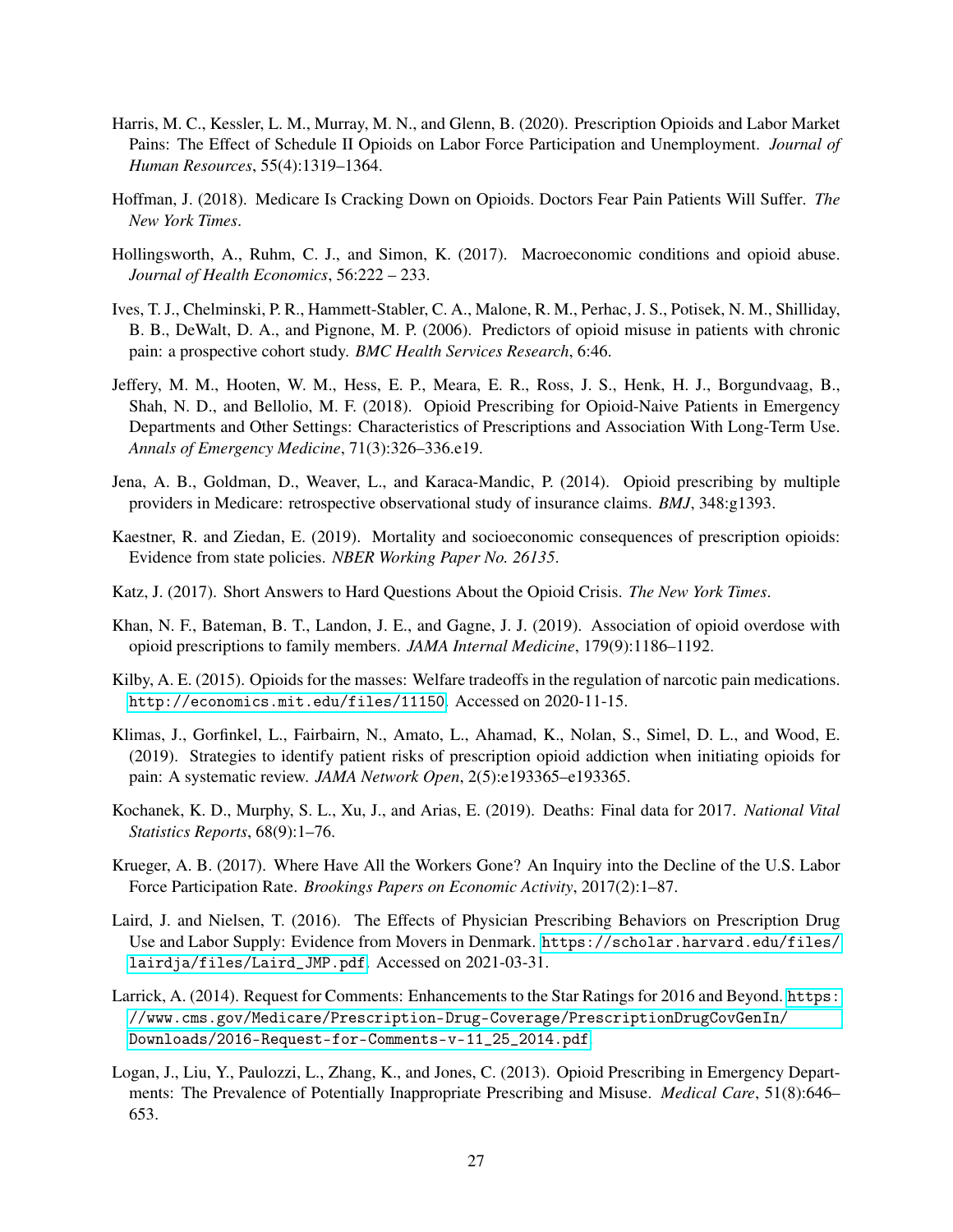- <span id="page-28-3"></span>Lyapustina, T., Rutkow, L., Chang, H.-Y., Daubresse, M., Ramji, A. F., Faul, M., Stuart, E. A., and Alexander, G. C. (2016). Effect of a pill mill law on opioid prescribing and utilization: The case of Texas. *Drug and Alcohol Dependence*, 159:190–197.
- <span id="page-28-2"></span>Maclean, J. C., Mallatt, J., Ruhm, C. J., and Simon, K. (2020). Economic studies on the opioid crisis: A review. *NBER Working Paper No. 28067*.
- <span id="page-28-7"></span>McDonald, D. C., Carlson, K., and Izrael, D. (2012). Geographic variation in opioid prescribing in the U.S. *The Journal of Pain*, 13(10):988–996.
- <span id="page-28-5"></span>Meara, E., Horwitz, J. R., Powell, W., McClelland, L., Zhou, W., O'Malley, A. J., and Morden, N. E. (2016). State Legal Restrictions and Prescription-Opioid Use among Disabled Adults. *New England Journal of Medicine*, 375(1):44–53.
- <span id="page-28-9"></span>Molitor, D. (2018). The Evolution of Physician Practice Styles: Evidence from Cardiologist Migration. *American Economic Journal: Economic Policy*, 10(1):326–356.
- <span id="page-28-8"></span>Morden, N. E., Munson, J. C., Colla, C. H., Skinner, J. S., Bynum, J. P. W., Zhou, W., and Meara, E. (2014). Prescription opioid use among disabled Medicare beneficiaries: intensity, trends, and regional variation. *Medical Care*, 52(9):852–859.
- <span id="page-28-15"></span>Moré, J. J. (1978). The Levenberg-Marquardt algorithm: Implementation and Theory. In *Lecture Notes in Mathematics*, pages 105–116. Springer Berlin Heidelberg.
- <span id="page-28-14"></span>Muhuri, P., Gfroerer, J., and Davies, C. (2013). Associations of Nonmedical Pain Reliever Use and Initiation of Heroin Use in the United States. *CBHSQ Data Review*.
- <span id="page-28-0"></span>NCHS (2021). *CDC WONDER: National Drug Overdose (OD) Deaths, 1999-2019*.
- <span id="page-28-10"></span>Parente, S. T., Kim, S. S., Finch, M. D., Schloff, L. A., Rector, T. S., Seifeldin, R., and Haddox, J. D. (2004). Identifying controlled substance patterns of utilization requiring evaluation using administrative claims data. *The American Journal of Managed Care*, 10(11 Pt 1):783–790.
- <span id="page-28-13"></span>Paulozzi, L. J., Kilbourne, E. M., Shah, N. G., Nolte, K. B., Desai, H. A., Landen, M. G., Harvey, W., and Loring, L. D. (2012). A History of Being Prescribed Controlled Substances and Risk of Drug Overdose Death. *Pain Medicine*, 13(1):87–95.
- <span id="page-28-6"></span>Powell, D., Pacula, R. L., and Taylor, E. (2020). How increasing medical access to opioids contributes to the opioid epidemic: Evidence from Medicare Part D. *Journal of Health Economics*, 71:102286.
- <span id="page-28-1"></span>Quinones, S. (2016). *Dreamland: The True Tale of America's Opiate Epidemic*. Bloomsbury Press, New York.
- <span id="page-28-4"></span>Rees, D. I., Sabia, J. J., Argys, L. M., Dave, D., and Latshaw, J. (2019). With a little help from my friends: The effects of good samaritan and naloxone access laws on opioid-related deaths. *The Journal of Law and Economics*, 62(1):1–27.
- <span id="page-28-11"></span>Rice, J. B., White, A. G., Birnbaum, H. G., Schiller, M., Brown, D. A., and Roland, C. L. (2012). A model to identify patients at risk for prescription opioid abuse, dependence, and misuse. *Pain Medicine*, 13(9):1162–1173.
- <span id="page-28-12"></span>Rough, K., Huybrechts, K. F., Hernandez-Diaz, S., Desai, R. J., Patorno, E., and Bateman, B. T. (2019). Using prescription claims to detect aberrant behaviors with opioids: comparison and validation of 5 algorithms. *Pharmacoepidemiology and Drug Safety*, 28(1):62–69. 29687539[pmid].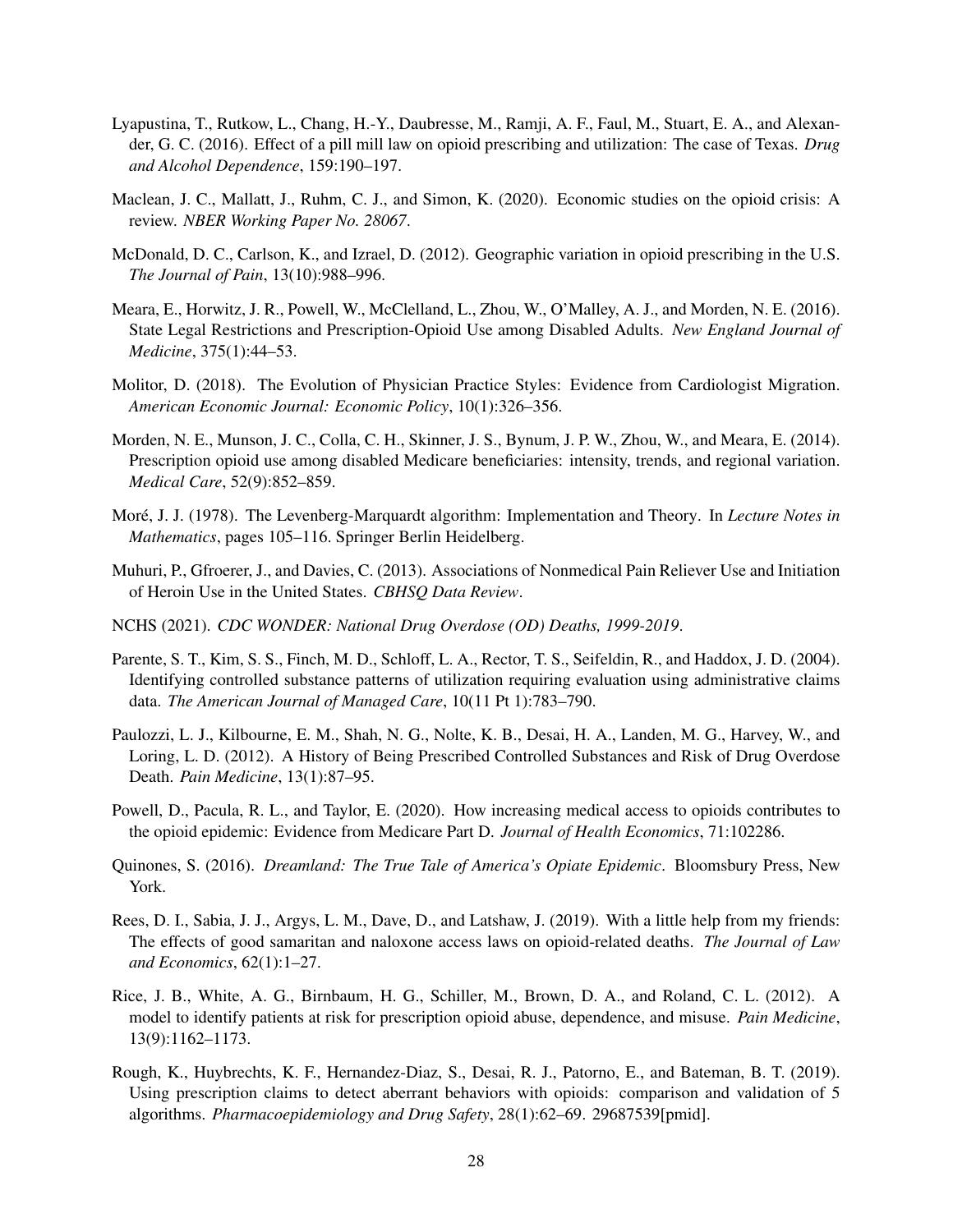<span id="page-29-7"></span>Ruhm, C. J. (2018). Deaths of Despair or Drug Problems? *NBER Working Paper No. 24188*.

- <span id="page-29-14"></span>Rummans, T. A., Burton, M. C., and Dawson, N. L. (2018). How Good Intentions Contributed to Bad Outcomes: The Opioid Crisis. *Mayo Clinic Proceedings*, 93(3):344–350.
- <span id="page-29-2"></span>Rutkow, L., Chang, H.-Y., Daubresse, M., Webster, D. W., Stuart, E. A., and Alexander, G. C. (2015). Effect of Florida's Prescription Drug Monitoring Program and Pill Mill Laws on Opioid Prescribing and Use. *JAMA Internal Medicine*, 175(10):1642–1649.
- <span id="page-29-3"></span>Sacks, D. W., Hollingsworth, A., Nguyen, T., and Simon, K. (2021). Can policy affect initiation of addictive substance use? Evidence from opioid prescribing. *Journal of Health Economics*, 76:102397.
- <span id="page-29-4"></span>Schieber, L. Z., Guy, Gery P., J., Seth, P., Young, R., Mattson, C. L., Mikosz, C. A., and Schieber, R. A. (2019). Trends and Patterns of Geographic Variation in Opioid Prescribing Practices by State, United States, 2006-2017. *JAMA Network Open*, 2(3):e190665–e190665.
- <span id="page-29-1"></span>Schnell, M. and Currie, J. (2018). Addressing the opioid epidemic: Is there a role for physician education? *American Journal of Health Economics*, pages 383–410.
- <span id="page-29-13"></span>Shah, A., Hayes, C. J., and Martin, B. C. (2017). Factors Influencing Long-Term Opioid Use Among Opioid Naive Patients: An Examination of Initial Prescription Characteristics and Pain Etiologies. *The Journal of Pain*, 18(11):1374–1383.
- <span id="page-29-9"></span>Skinner, J. (2011). Chapter Two - Causes and Consequences of Regional Variations in Health. In Pauly, M. V., Mcguire, T. G., and Barros, P. P., editors, *Handbook of Health Economics*, volume 2 of *Handbook of Health Economics*, pages 45–93. Elsevier.
- <span id="page-29-8"></span>Song, Y., Skinner, J., Bynum, J., Sutherland, J., Wennberg, J. E., and Fisher, E. S. (2010). Regional variations in diagnostic practices. *New England Journal of Medicine*, 363(1):45–53.
- <span id="page-29-5"></span>SSA (2017). *Annual Statistical Supplement to the Social Security Bulletin, 2016*.
- <span id="page-29-0"></span>Sullivan, M. D., Edlund, M. J., Fan, M.-Y., Devries, A., Brennan Braden, J., and Martin, B. C. (2010). Risks for possible and probable opioid misuse among recipients of chronic opioid therapy in commercial and medicaid insurance plans: The TROUP Study. *Pain*, 150(2):332–339.
- <span id="page-29-11"></span>Sun, E. C., Darnall, B. D., Baker, L. C., and Mackey, S. (2016). Incidence of and Risk Factors for Chronic Opioid Use Among Opioid-Naive Patients in the Postoperative Period. *JAMA Internal Medicine*, 176(9):1286–1293.
- <span id="page-29-12"></span>Sun, L. and Abraham, S. (2020). Estimating dynamic treatment effects in event studies with heterogeneous treatment effects. *Journal of Econometrics*, page S030440762030378X.
- <span id="page-29-10"></span>Turk, D. C., Swanson, K. S., and Gatchel, R. J. (2008). Predicting opioid misuse by chronic pain patients: a systematic review and literature synthesis. *The Clinical Journal of Pain*, 24(6):497–508.
- <span id="page-29-15"></span>Van Parys, J. (2016). Variation in physician practice styles within and across emergency departments. *PloS One*, 11(8).
- <span id="page-29-6"></span>Venkataramani, A. S., Bair, E. F., O'Brien, R. L., and Tsai, A. C. (2020). Association between automotive assembly plant closures and opioid overdose mortality in the united states: A difference-in-differences analysis. *JAMA Internal Medicine*, 180(2):254–262.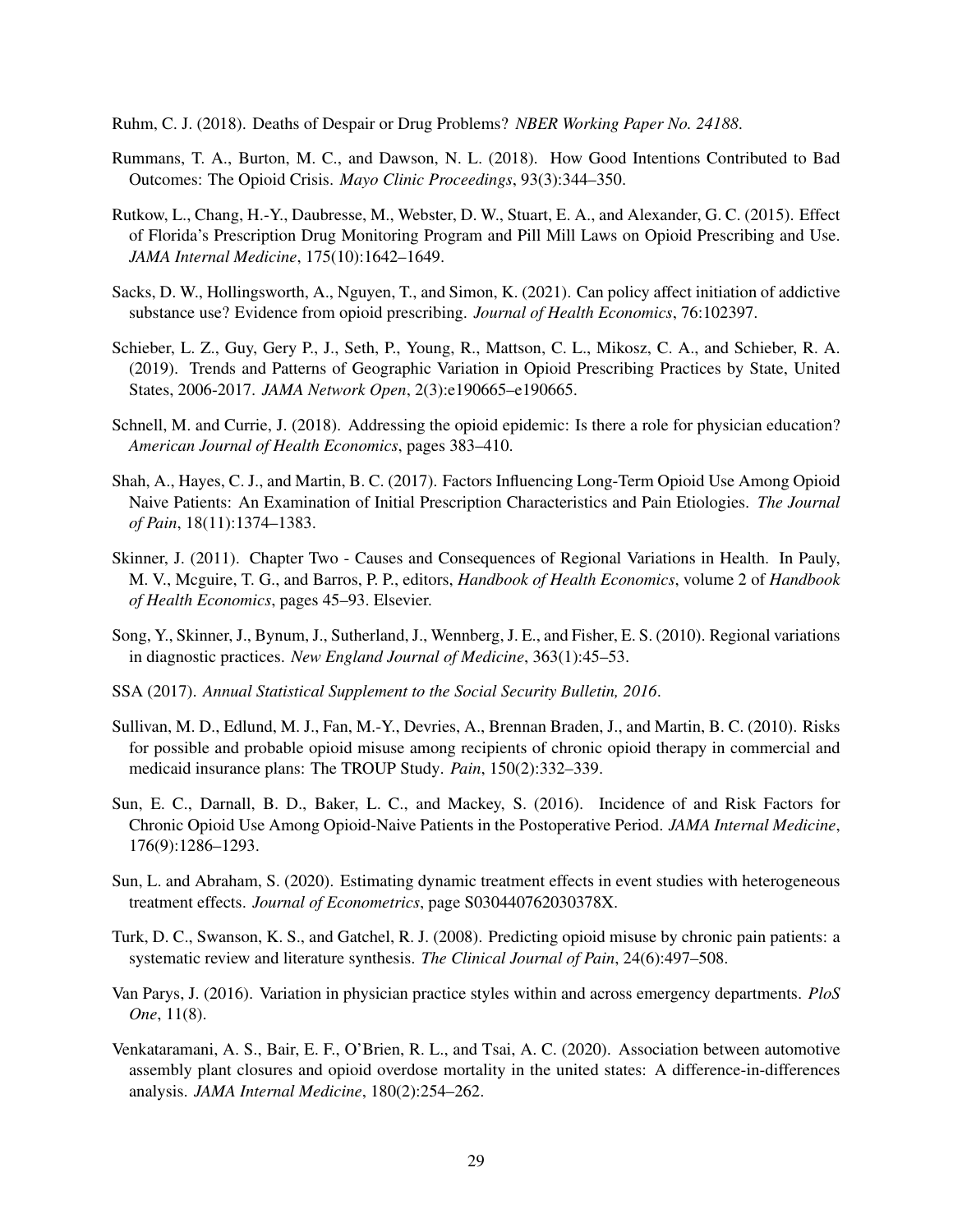- <span id="page-30-0"></span>Webster, L. R. (2017). Risk Factors for Opioid-Use Disorder and Overdose. *Anesthesia & Analgesia*, 125(5):1741–1748.
- <span id="page-30-2"></span>Wei, Y.-J. J., Chen, C., Sarayani, A., and Winterstein, A. G. (2019). Performance of the Centers for Medicare & Medicaid Services' Opioid Overutilization Criteria for Classifying Opioid Use Disorder or Overdose. *JAMA*, 321(6):609–611.
- <span id="page-30-1"></span>White, A. G., Birnbaum, H. G., Schiller, M., Tang, J., and Katz, N. P. (2009). Analytic models to identify patients at risk for prescription opioid abuse. *The American Journal of Managed Care*, 15(12):897–906.
- <span id="page-30-3"></span>Yang, Z., Wilsey, B., Bohm, M., Weyrich, M., Roy, K., Ritley, D., Jones, C., and Melnikow, J. (2015). Defining risk of prescription opioid overdose: pharmacy shopping and overlapping prescriptions among long-term opioid users in medicaid. *The Journal of Pain*, 16(5):445–453.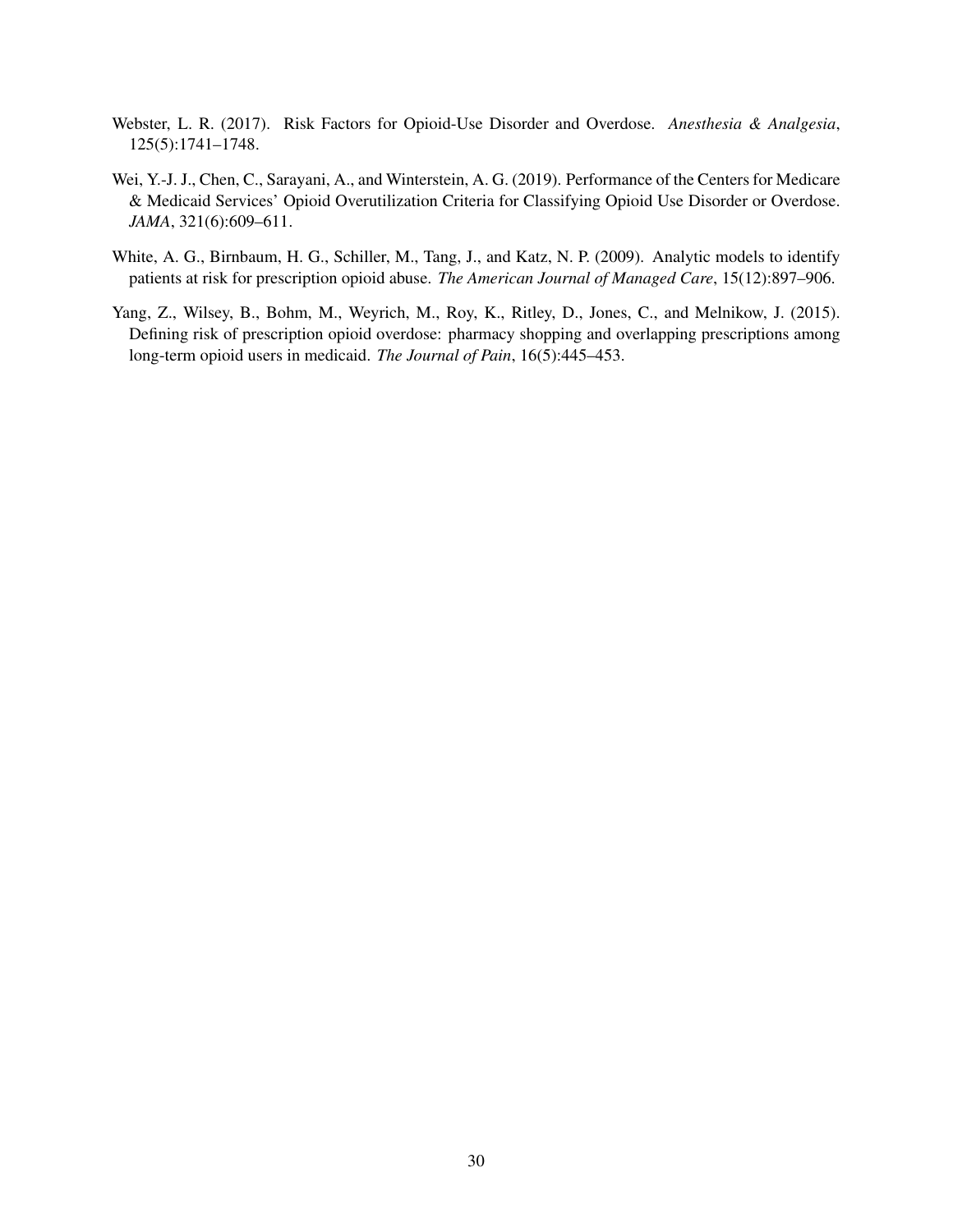<span id="page-31-0"></span>

Figure 1: Geographic Variation in Opioid Abuse

Notes: Figure reports state-level averages for the rate of opioid abuse among all non-mover years (N = 2,325,094 enrollee-years).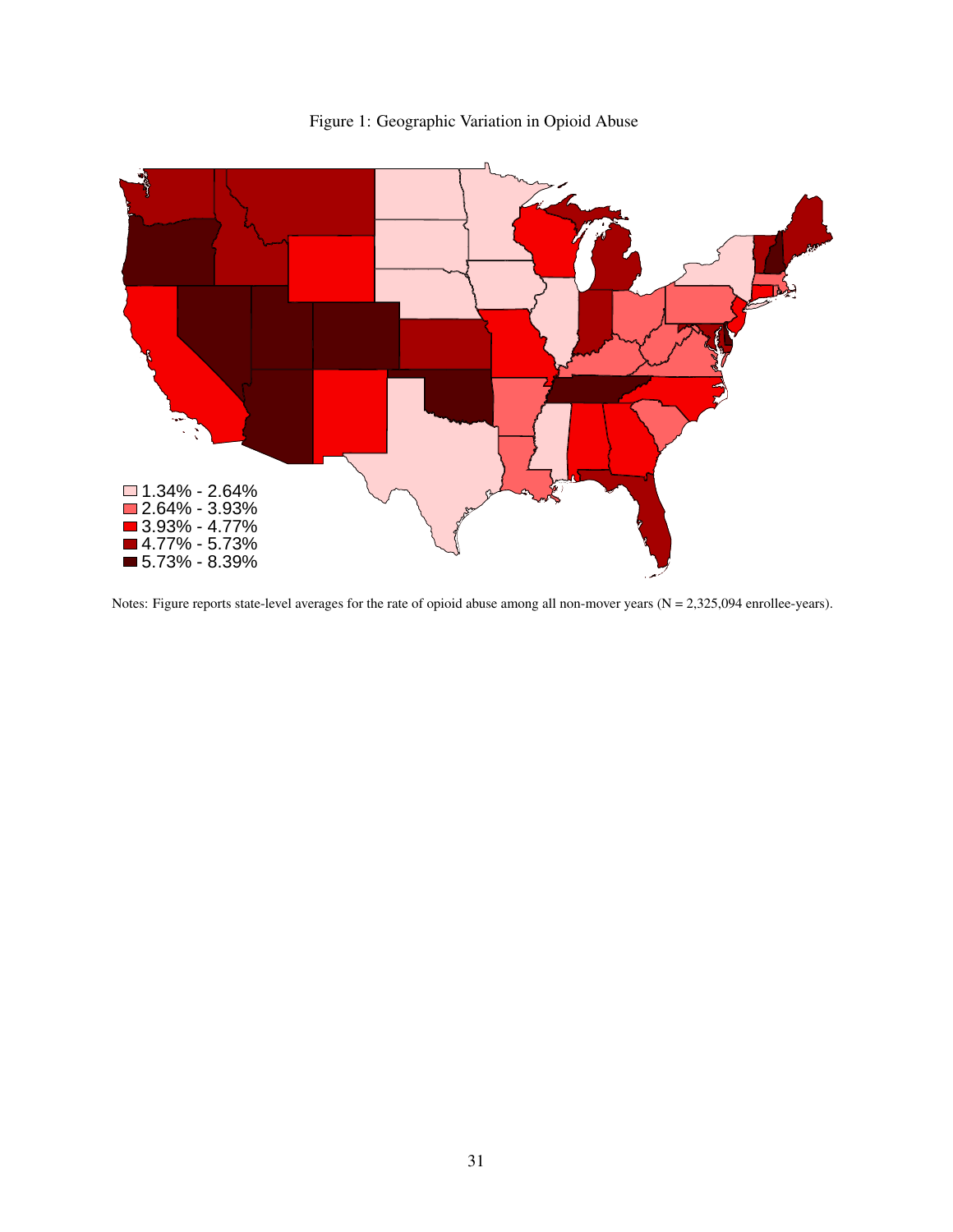<span id="page-32-0"></span>

### Figure 2: Interpreting Event Study Specification

Notes: Figure shows the patterns of event study coefficients  $\mu_{r(i,t)}$ —the coefficient on year relative to move interacted with  $\delta_{ct}$ —as calculated according to equation [\(5\)](#page-13-0) in a theoretical setting with a single cohort moving between two locations and the coefficients plotted on the y-axis. In this setting, abuse rates are determined according to the parameters described in Section [3,](#page-9-0) and we chose an illustrative example set of parameters for each example. We assume that in relative year 0, there is a 50% chance that each individual is in their origin location and a 50% chance that they are in the destination location. In panel A, only person-based factors differ between the two locations. In panel B, only availability effects differ between the two locations. In panel C, both person-based factors and availability effects differ between the two locations. Finally, in panel D, the two locations differ in their person-based factors, availability effects, and their place-based effects on transitions to addiction.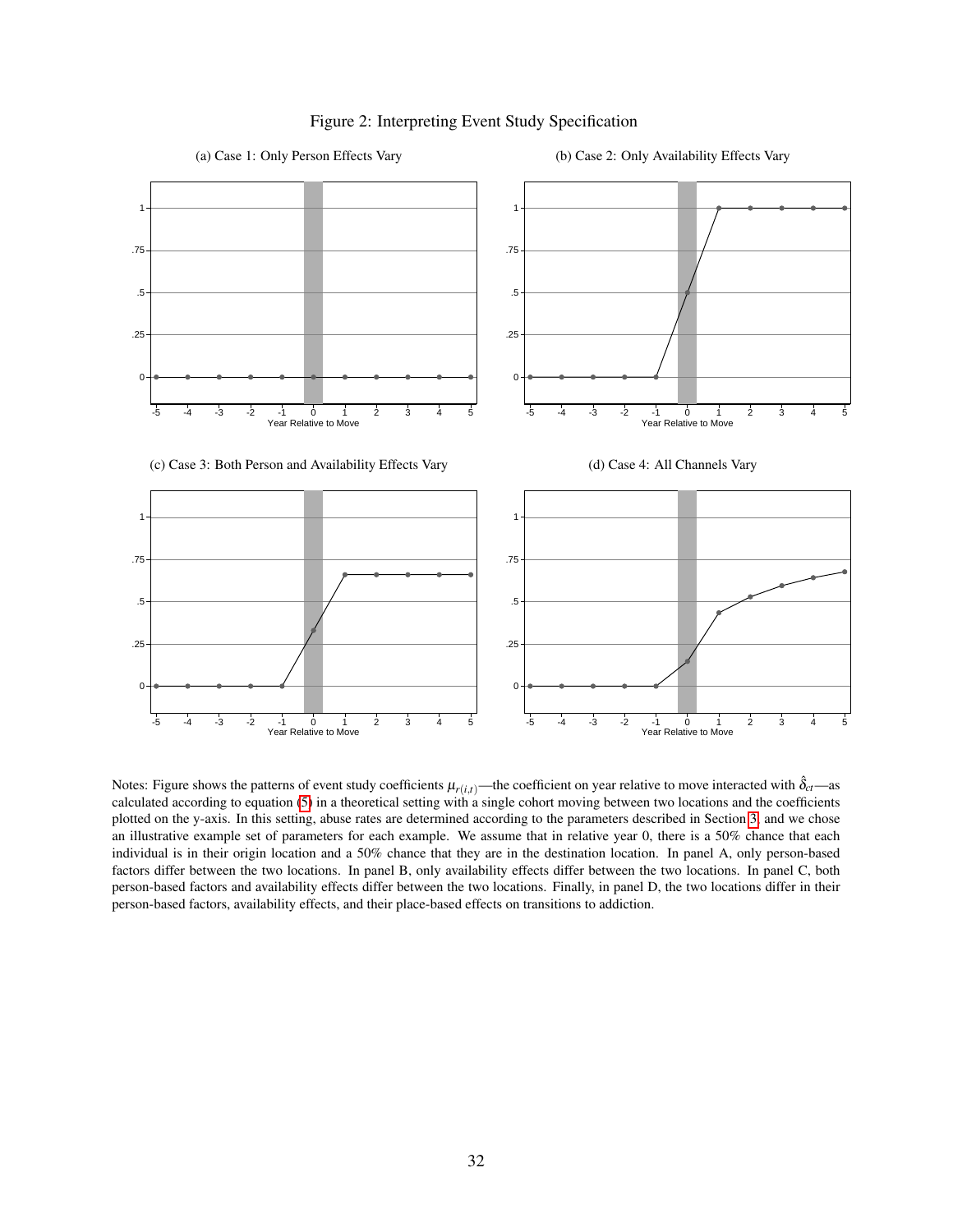<span id="page-33-0"></span>



Notes: Figure shows the distribution across movers of the difference in the average opioid abuse rates between their origin and destination states in a given year  $(\hat{\delta}_{ct})$  The sample is all movers (N = 90,890 enrollees).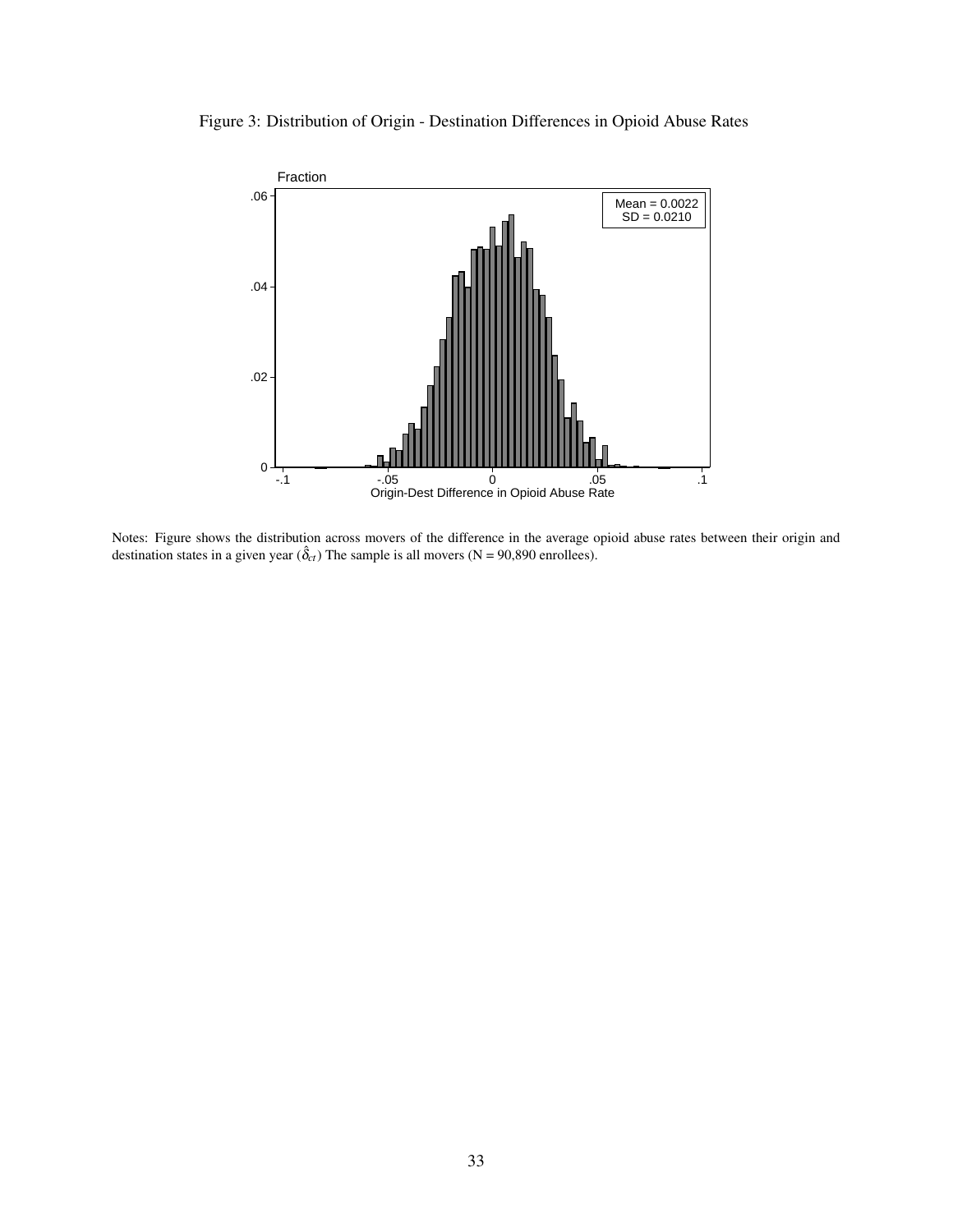

<span id="page-34-0"></span>

Notes: Figure shows the weighted average across move years of estimates from equation [\(3\)](#page-12-0) of  $\mu_{r(i,t)}$ —the coefficient on year relative to move interacted with  $\hat{\delta}_{ct}$ —where the coefficient for relative year -1 is normalized to 0 and weights are given by sample size. The dependent variable  $\tilde{y}_{ict}$  is the residual of the mover's abuse rate after subtracting the predicted abuse rate using originyear and five-year age bin fixed effects as estimated from non-movers. The dashed lines are upper and lower bounds of the 95% confidence interval. We construct this confidence interval following a three-step procedure. In the first step, for each state-year, we construct the asymptotic distribution of its average rate of abuse  $\bar{y}_{it}$  according to the central limit theorem, which is a normal distribution with mean and standard deviation calculated from the data. In the second step, we bootstrap equation (1) with 50 repetitions drawn at the enrollee-year level, making a random draw from the asymptotic distribution for each mover's origin, destination, and year to construct their  $\hat{\delta}_{it}$  for each repetition. Finally, using these bootstraps to estimate the standard errors for each move year estimate, we calculate the variance of the weighted average coefficients by assuming that the move year coefficients are independent. The sample is all mover-years  $(N = 521,523$  enrollee-years).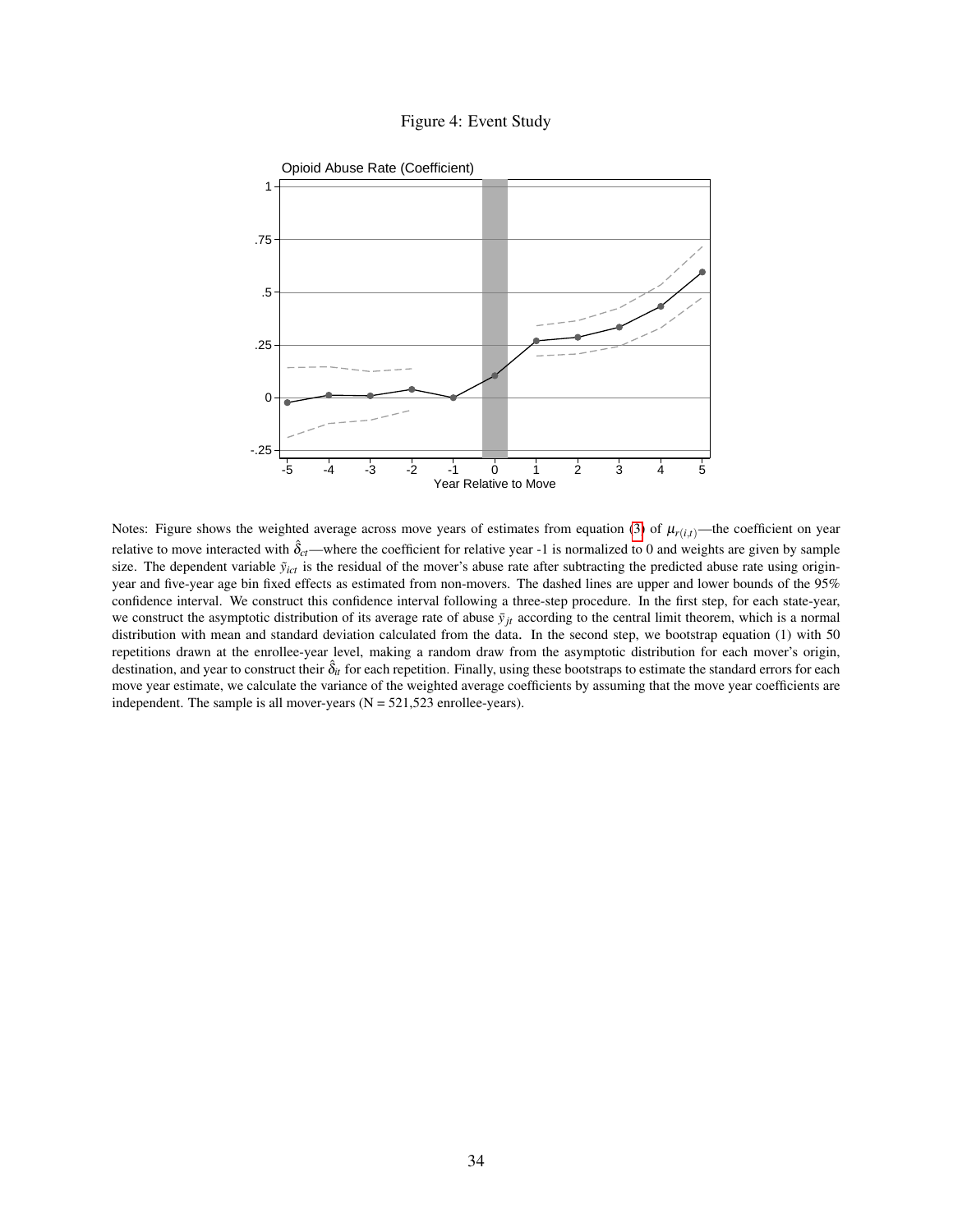

<span id="page-35-0"></span>

Notes: Figure shows changes in the rates of opioid abuse before and after move. For each mover, we calculate the average difference  $\hat{\delta}_{ct}$  in the rate of opioid abuse between their origin and destination states for all years they are observed between 1-5 years pre-move and 1-5 years post-move. We then group these average differences— $\bar{\delta}_{ct}$ —into ventiles. The x-axis displays the mean of  $\bar{\delta}_{it}$  for movers in each ventile. The y-axis shows, for each ventile, the average opioid abuse rate 1-5 years post-move minus the average opioid abuse rate 1-5 years pre-move, averaged within the ventiles. The line of best fit is obtained from a simple OLS regression using the 20 data points corresponding to movers, and its slope is reported in the graph. The sample is all mover-years between one and five years pre-move and one and five years post-move  $(N = 451, 124$  enrollee-years).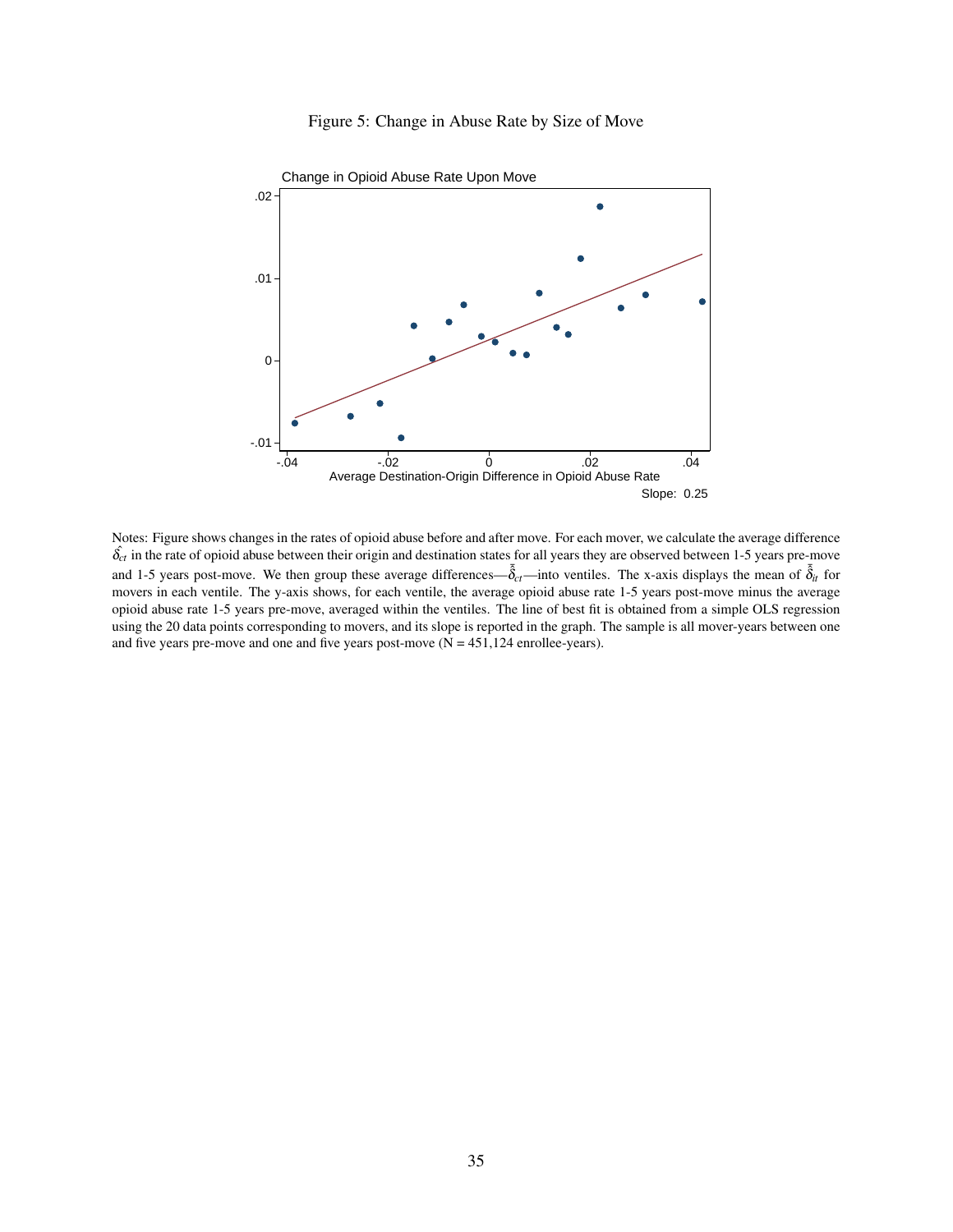<span id="page-36-0"></span>

### Figure 6: Event Studies - Naives and Prior Users

Notes: Figure shows the weighted average across move years of estimates from equation [\(3\)](#page-12-0) of  $\mu_{r(i,t)}$ —the coefficient on year relative to move interacted with  $\hat{\delta}_{ct}$ —where the coefficient for relative year -1 is normalized to 0 and weights are given by sample size. We show these estimates separately for opioid naive ("naive") and prior users, where the coefficient for relative year -1 is normalized to 0. "Naives" are those with no opioid use in relative year -1, while prior users filled at least one opioid prescription in that year. We omit the approximately 20% of enrollee-years for enrollees who are not observed in the year before moving. The dependent variable  $\tilde{y}_{ict}$  is the residual of the mover's abuse rate after subtracting the predicted abuse rate using origin-year and five-year age bin fixed effects as estimated with non-movers with the corresponding opioid use in the same calendar year as represented by relative year -1. The dashed lines are upper and lower bounds of the 95% confidence interval. We construct this confidence interval following a three-step procedure. In the first step, for each state-year, we construct the asymptotic distribution of its average rate of abuse  $\bar{y}_{it}$  according to the central limit theorem, which is a normal distribution with mean and standard deviation calculated from the data. In the second step, we bootstrap equation [\(3\)](#page-12-0) with 50 repetitions drawn at the enrollee-year level, making a random draw from the asymptotic distribution for each mover's origin, destination, and year to construct their  $\hat{\delta}_{ct}$ for each repetition. Finally, using these bootstraps to estimate the standard errors for each move year estimate, we calculate the variance of the weighted average coefficients assuming that the move year coefficients are independent. The samples are 219,100 enrollee-years (naives) and 202,309 enrollee-years (prior users).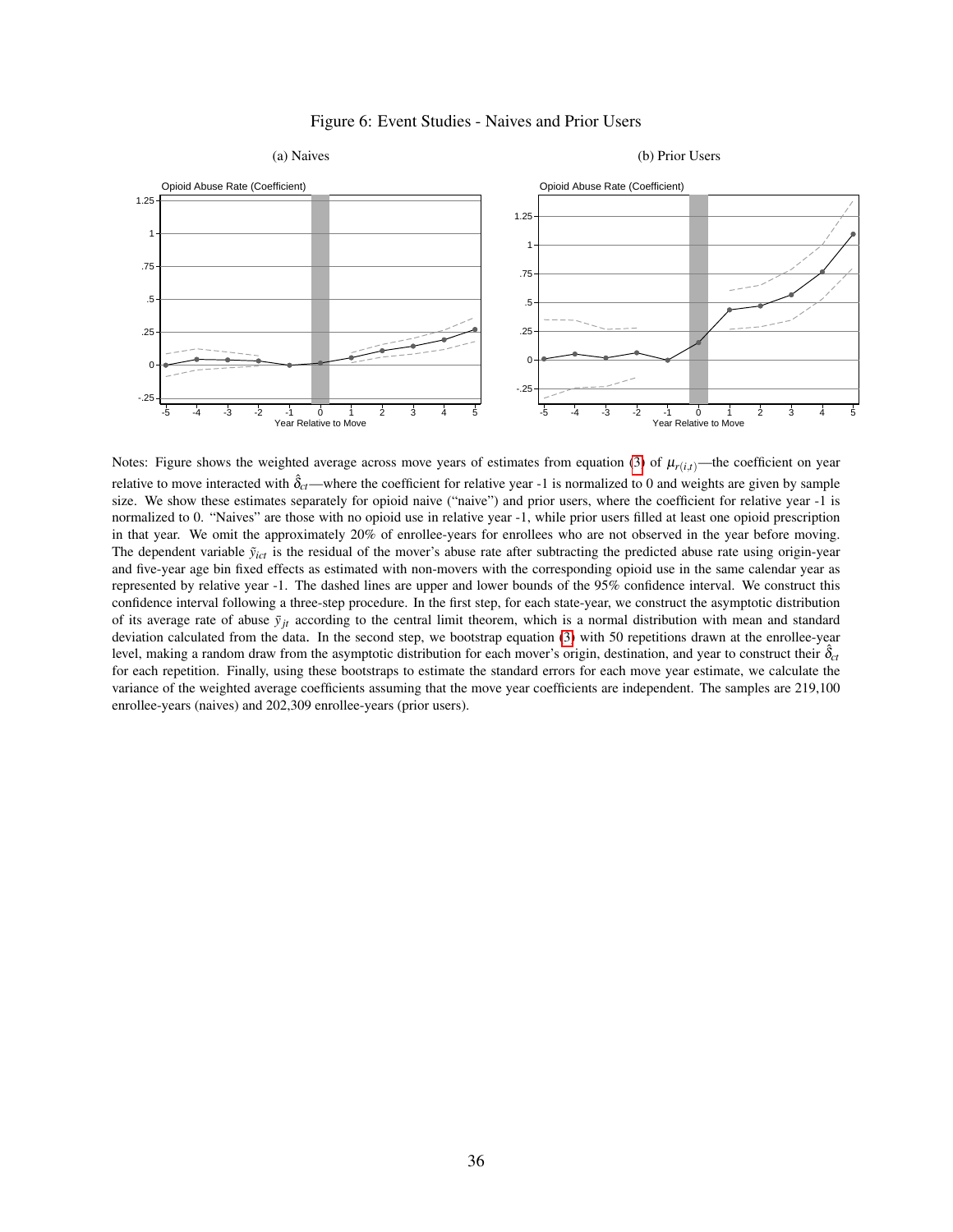<span id="page-37-0"></span>

Figure 7: Event Study in Simulation vs. Data

Notes: Figure shows the weighted average across move years of estimates from equation [\(3\)](#page-12-0) of  $\mu_{r(i,t)}$ —the coefficient on year relative to move interacted with  $\hat{\delta}_{ct}$ —as estimated on the simulated data and the Medicare data, where the coefficient for relative year -1 is normalized to 0 and weights are given by sample size. The red dashed line shows the aggregate coefficients estimated from our simulated event study, where the yearly rates of opioid abuse among movers and non-movers are simulated according to the data-generating process described in Section 5.2. The solid black line is identical to Figure [\(4\)](#page-34-0) and plots our aggregate event study coefficients as estimated on the Medicare data.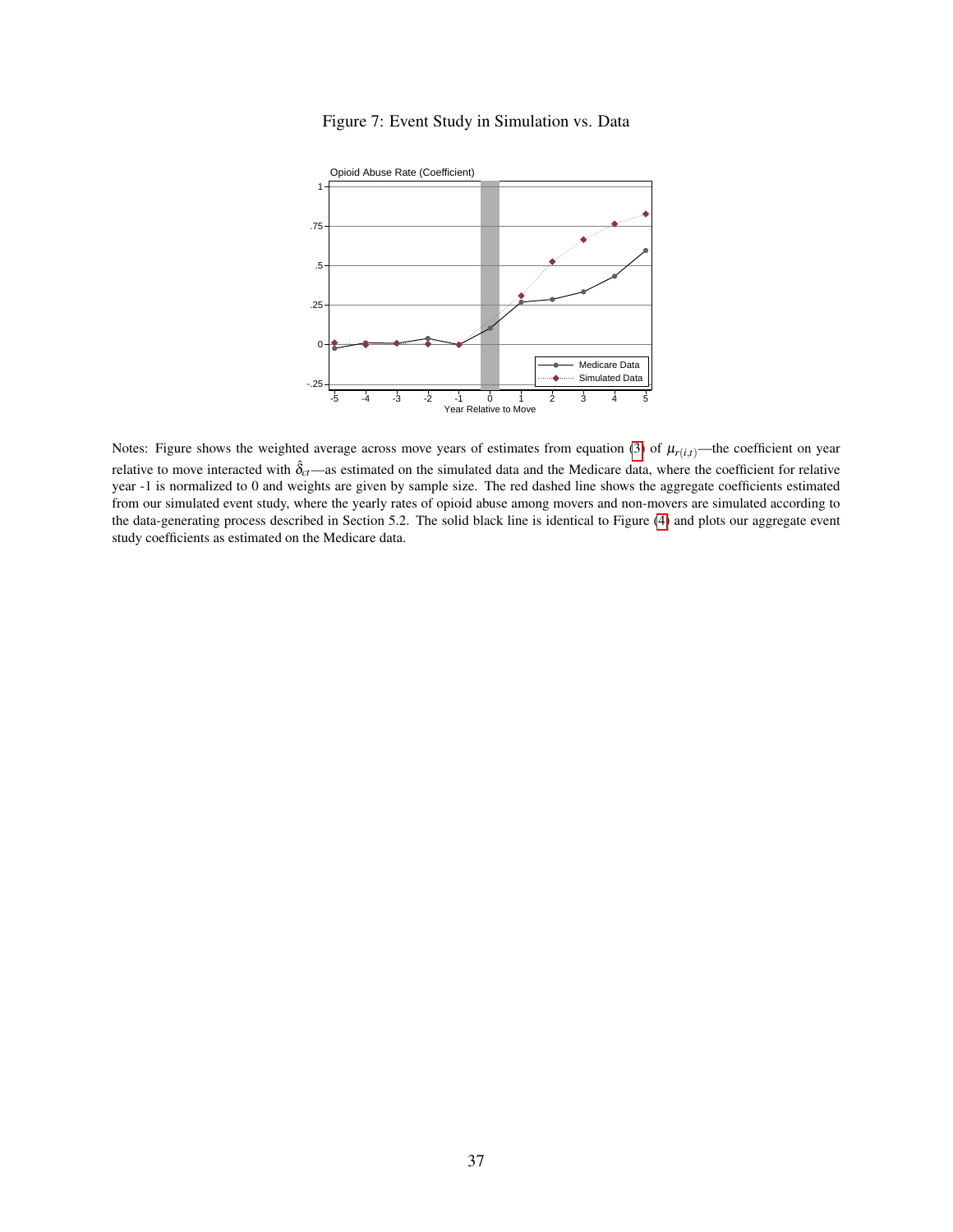<span id="page-38-0"></span>

#### Figure 8: Changes in Geographic Variation in Abuse Relative to Baseline

Notes: In this figure, we set all the relevant parameters equal to their median values and plot the yearly variation in abuse relative to the baseline simulation on the y-axis. This is defined as the ratio of the variance of abuse rates across states in the counterfactual to the variance of abuse rates across states in the baseline simulation. All objects are computed using average state-level abuse rates and assign equal weight to each state. Place-based parameters refer to place-based addiction  $\pi_j$  as well as availability  $\gamma_i$ . Personbased parameters refer to person-based addiction  $\eta_i$  as well as initial addiction state *a<sub>i</sub>*0. Initial addiction state refers to exclusively  $a_{i0}$ , while addiction transition parameters refer to  $\pi_j$  and  $\eta_i$ . Finally, availability parameters refer to  $\gamma_{jt}$ . For the parameter  $a_{i0}$ , we directly compute the median values among states. For  $\gamma_{it}$ , we set this parameter equal to the median value among states in each year. For our addiction transition parameters, the median values refer to the median steady state and convergence speed implied by the combination of parameters. As introduced in Section [5,](#page-18-0) the steady state is defined as  $\frac{\pi_j^+ + \eta_j^+}{\pi_j^+ + \eta_j^-}$  and the convergence speed is defined as  $\pi_j^+ + \pi_j^- + \eta_j^+ + \eta_j^-$  where  $\eta_i = \eta_j \forall i \in \mathscr{I}_j$ . For each subset of addiction transition parameters—place-based addiction transitions and person-based addiction transitions—we define the steady state and convergence speed holding the other set of parameters constant. 38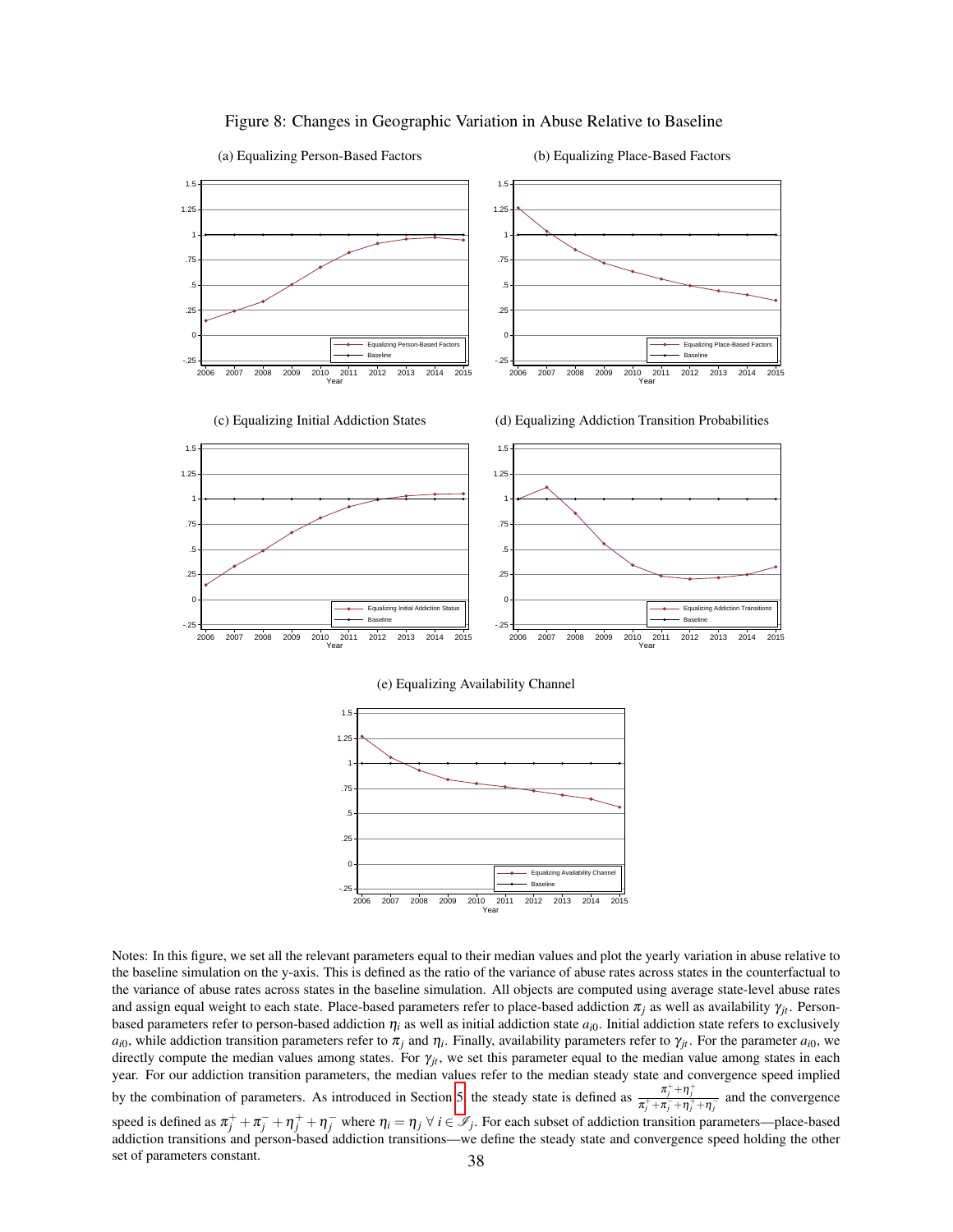

<span id="page-39-0"></span>

Notes: In this figure, we show the counterfactual average yearly abuse rates under the baseline simulation and two counterfactual policies. The average yearly abuse rate is computed as a weighted mean according to the number of non-mover observations in the Medicare data. In the place-based availability policy, we reduce place-based availability parameters  $(\gamma_{it})$  in each year above the 25<sup>th</sup> percentile to the 25<sup>th</sup> percentile value in that year. Likewise in the place-based addiction policy, we reduce the placebased addiction parameters above the 25<sup>th</sup> percentile to the 25<sup>th</sup> percentile value. For place-based addiction parameters, we define percentiles by the steady state and convergence speed, as defined in Section [5,](#page-18-0) that are implied by the combination of place-based addiction transition parameters while holding person-based addiction parameters constant. Thus, we choose the percentile values of place-based addiction parameters consistent with the percentile values of  $\frac{\pi_j^+}{\pi_j^+ + \pi_j^-}$  and  $\pi_j^+ + \pi_j^-$ .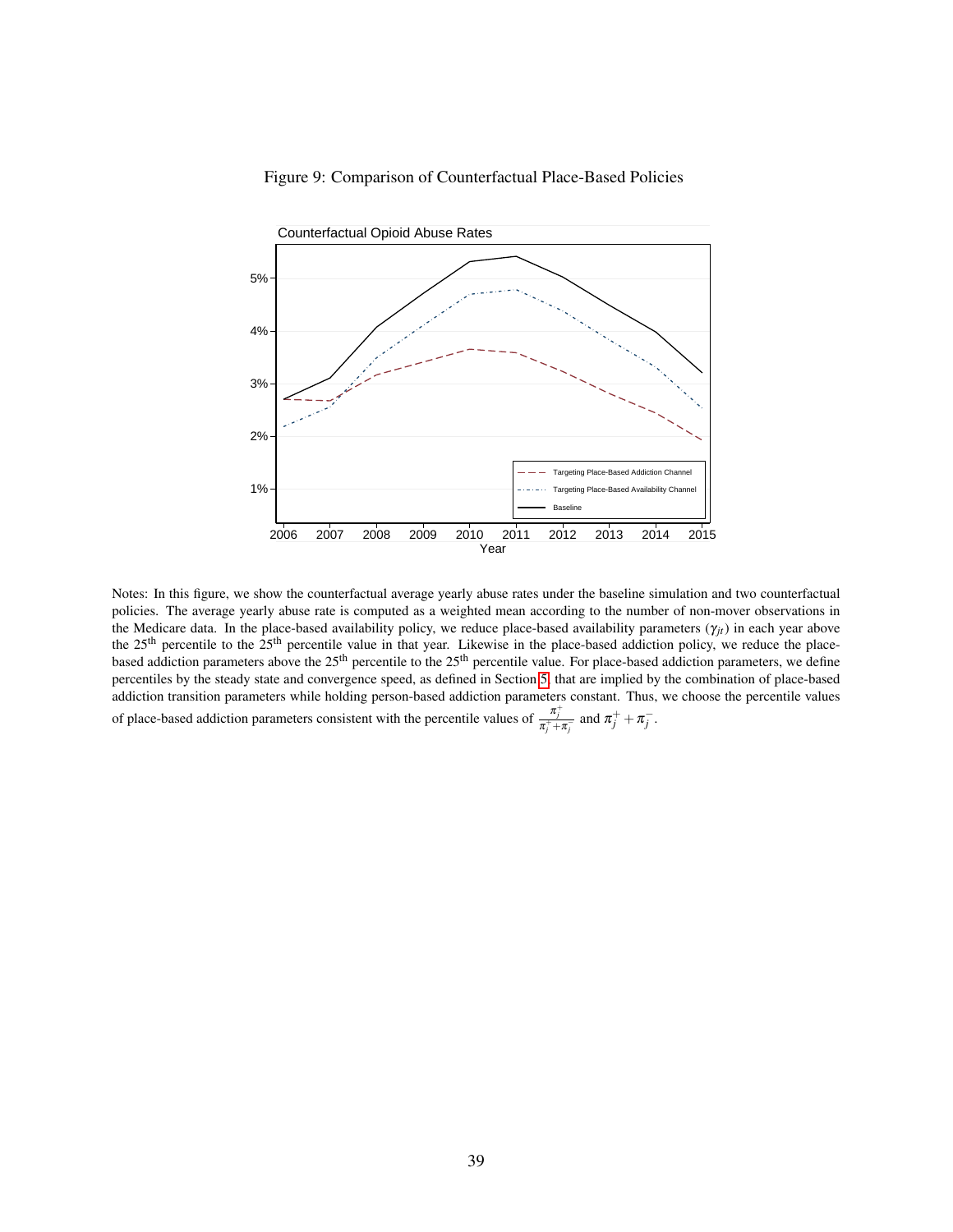<span id="page-40-0"></span>

|                                                       | (1)     | (2)        |
|-------------------------------------------------------|---------|------------|
|                                                       | Movers  | Non-movers |
| Female                                                | 56%     | 52%        |
| White                                                 | 74%     | 72%        |
| Medicaid                                              | 58%     | 57%        |
| Age:                                                  |         |            |
| < 40                                                  | 13%     | $11\%$     |
| $40 - 60$                                             | 46%     | 44%        |
| >60                                                   | 41%     | 45%        |
| Average age                                           | 56.2    | 57.7       |
| Region:                                               |         |            |
| Northeast                                             | 15%     | 19%        |
| West                                                  | 22%     | 18%        |
| Midwest                                               | 18%     | 22%        |
| South                                                 | 44%     | 41%        |
| Opioid Use:                                           |         |            |
| Any Opioids                                           | 47.1%   | 41.8%      |
| Prescriptions in year before move ("prior user")      | 38.8%   |            |
| No prescriptions in year before move ("opioid naive") | 42.0%   |            |
| No observation in year before move                    | 19.2%   |            |
| Abuse                                                 | 4.8%    | 4.1%       |
| Number of enrollee-years                              | 521,523 | 13,349,773 |
| Number of enrollees                                   | 90,890  | 2,325,094  |

# Table 1: Summary Statistics

Notes: All rows except for enrollee-years and enrollees report the share of enrollees or enrollee-years within the given population with the indicated characteristic. "Any Opioids" and "Opioid Abuse" are averaged over all enrollee-years, while all other statistics are averaged at the enrollee-level, with "Region," "Medicare," and "Age" defined in the year before move (*r* = −1).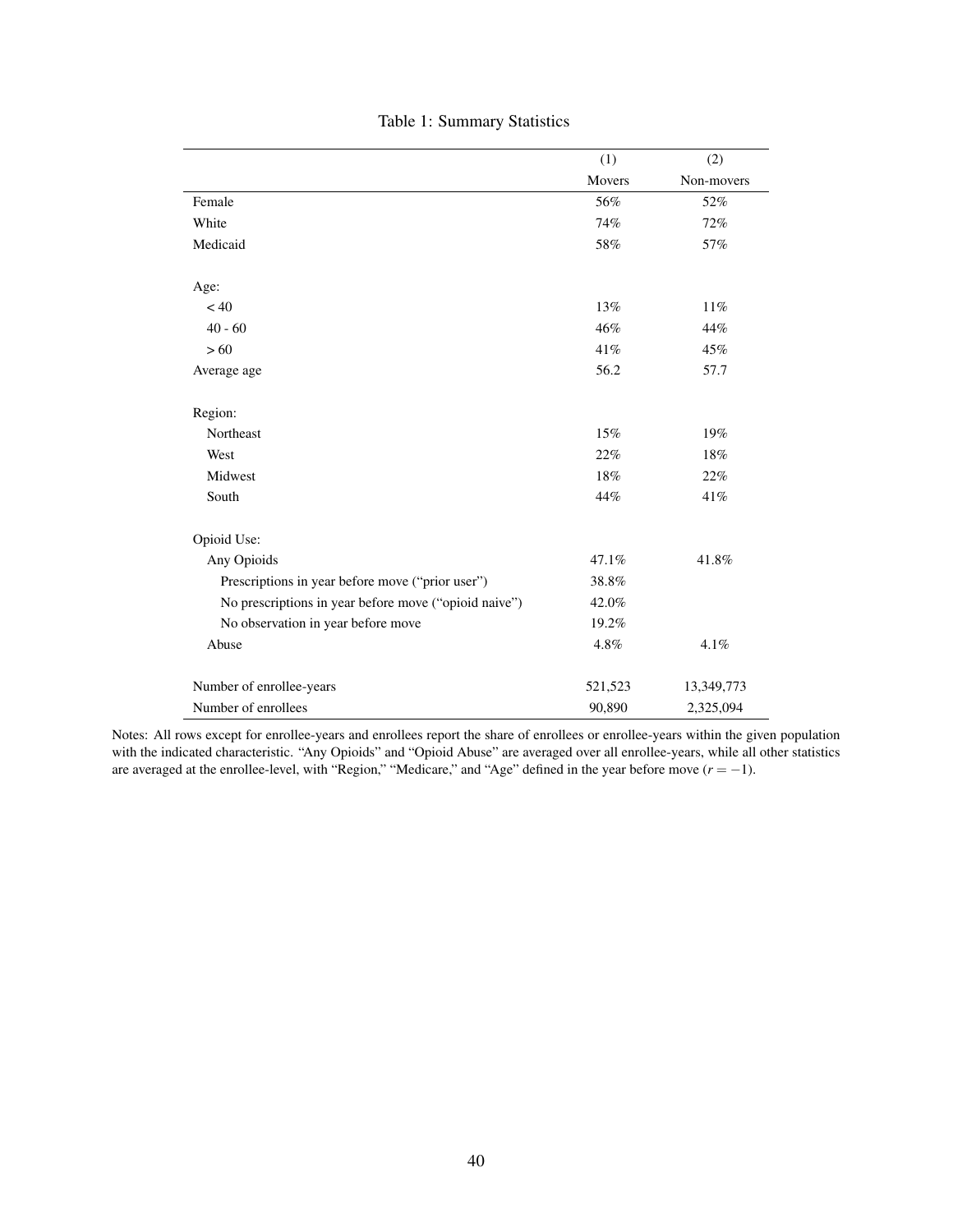<span id="page-41-0"></span>

|                                    | (1)     | (2)     | (3)        |
|------------------------------------|---------|---------|------------|
|                                    | All     | Naive   | Prior User |
| 1 year post-move                   | 0.270   | 0.057   | 0.437      |
|                                    | (0.037) | (0.019) | (0.086)    |
| 5 years post-move                  | 0.596   | 0.272   | 1.094      |
|                                    | (0.029) | (0.047) | (0.149)    |
| Enrollees                          | 90.890  | 32,648  | 30,460     |
| Enrollee-years                     | 521,523 | 219,100 | 202,309    |
| Average abuse rate 1 year pre-move | 0.048   | 0.000   | 0.100      |

Table 2: Event Study Coefficients - Opioid Abuse Rates

Notes: Table reports the coefficients and their bootstrapped standard errors (in parentheses) in relative year 1 and relative year 5 for the baseline sample ("All"), naive enrollees, and prior users with opioid abuse as the outcome variable. Estimates correspond to the weighted average across move years of estimates from equation [\(3\)](#page-12-0) of  $\mu_{r(i,t)}$ —the coefficient on year relative to move interacted with  $\hat{\delta}_{ct}$ —where the coefficient for relative year -1 is normalized to 0 and weights are given by sample size. Opioid-naive enrollees are those with no opioid use in relative year -1, while prior users filled at least one opioid prescription in that year. Except in the baseline sample, we omit the approximately 20% of enrollee-years for enrollees who are not observed in the year before moving. Standard errors are calculated following a three-step procedure. In the first step, for each state-year, we construct the asymptotic distribution of its average rate of abuse  $\bar{y}_{it}$  according to the central limit theorem, which is a normal distribution with mean and standard deviation calculated from the data. In the second step, we bootstrap equation [\(3\)](#page-12-0) with 50 repetitions drawn at the enrolleeyear level, making a random draw from the asymptotic distribution for each mover's origin, destination, and year to construct the  $\hat{\delta}_{ct}$  for each repetition. Finally, using these bootstraps to estimate the standard errors for each move year estimate, we calculate the standard deviation of the weighted average coefficients by assuming that the move year coefficients are independent.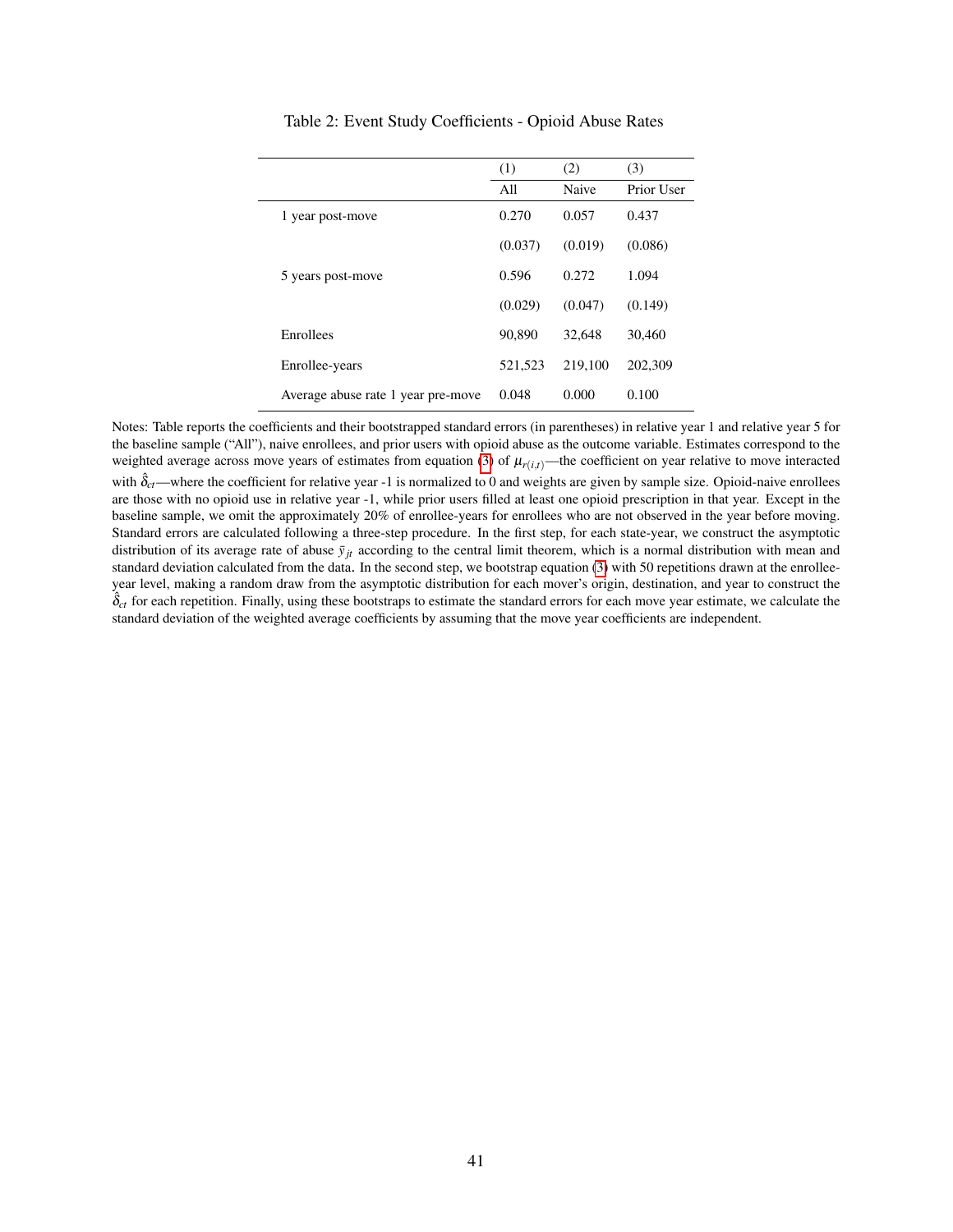#### Table 3: Abuse Decompositions

<span id="page-42-0"></span>

| Share variance reduced when we equalize |                                                      |     |  |
|-----------------------------------------|------------------------------------------------------|-----|--|
| (1)                                     | All Place-Based Factors $(\pi_i, \gamma_{it})$       | 47% |  |
| (2)                                     | All Person-Based Factors $(\eta_i, a_{i0})$          | 28% |  |
| (3)                                     | Initial Addiction States $(a_{i0})$                  | 14% |  |
| (4)                                     | Addiction Transition Probabilities $(\pi_i, \eta_i)$ | 63% |  |
| (5)                                     | Availability $(\gamma_{it})$                         | 26% |  |

Notes: All objects are computed using average state-level abuse rates and assign equal weight to each state. For all rows, we compute the variance of simulated opioid abuse rates while equalizing the relevant structural parameters by setting them equal to their "median value" and present the effect of these counterfactuals on the simulated variance. Place-based parameters refer to place-based addiction  $\pi_i$  as well as availability  $\gamma_i$ . Person-based parameters refer to person-based addiction  $\eta_i$  as well as initial addiction state  $a_{i0}$ . Initial addiction state refers to  $a_{i0}$  while addiction transition probabilities refer to  $\pi_j$  and  $\eta_i$ . Finally, availability parameters refer to  $\gamma_{it}$ . For the parameter  $a_{i0}$ , we directly compute the median values among states. For  $\gamma_{it}$ , we set this parameter equal to the median value among states in each year. For our place-based addiction parameters, we choose the median steady state and convergence speed. For our addiction transition parameters, the median values refer to the median steady state and convergence speed implied by the combination of parameters. As introduced in Section [5,](#page-18-0) under the simplifying assumption that all individuals from a location share the same addiction propensities, the steady state for non-movers is defined as  $\frac{\pi_j^+ + \eta_j^-}{\pi_j^+ + \pi_j^- + \eta_j^+ + \eta_j^-}$ and the convergence speed is defined as  $\pi_j^+ + \pi_j^- + \eta_j^+ + \eta_j^-$  where  $\eta_i = \eta_j \forall i \in \mathscr{I}_j$ . For each subset of addiction transition parameters—place-based addiction transitions and person-based addiction transitions—we define the steady state and convergence speed holding the other subset of addiction transition parameters constant.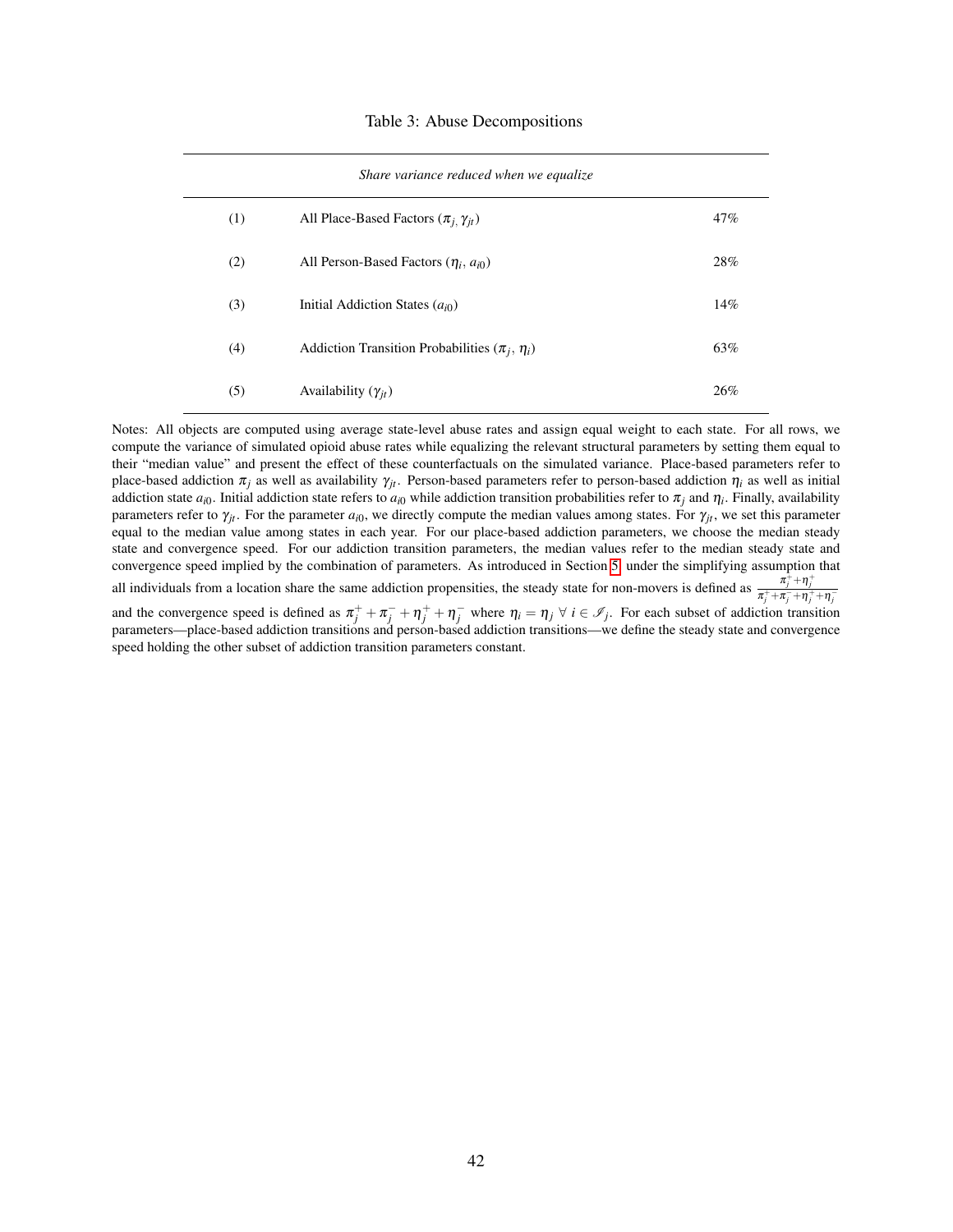# <span id="page-43-0"></span>Appendix A: Defining opioid abuse

### Measuring opioid abuse and adverse opioid events

As discussed in the main text, clinicians and medical researchers have not come to a consensus on a gold standard measure of opioid abuse from claims data. However, the literature uses several proxies for likely opioid abuse based on apparent hazardous prescription patterns.

While the simplest measure of hazardous prescriptions is the number of opioid prescriptions a patient fills over a fixed time period [\(Rice et al. 2012\)](#page-28-11), a more detailed measure of hazardous prescription behavior takes into account the strength, or morphine equivalent dose (MED), of the prescriptions. Several studies have found that patients with prescriptions that translate to a high average daily MED (usually above 100- 120 mg) are at higher risk for diagnoses of opioid dependence [\(Sullivan et al. 2010;](#page-29-0) [Edlund et al. 2014\)](#page-26-11), ER visits associated with opioids [\(Braden et al. 2010\)](#page-24-10), and overdoses [\(Bohnert et al. 2011\)](#page-24-11). Other indicators for hazardous prescribing focus not only on the quantity of opioids prescribed, but also on a patient's method of obtaining the drugs. "Doctor shopping" and "pharmacy shopping," phenomena in which patients receive opioid prescriptions from multiple prescribers or pharmacies, also correlate with diagnoses of opioid dependence [\(White et al. 2009\)](#page-30-1), hospitalizations [\(Jena et al. 2014\)](#page-27-12), and overdose deaths [\(Yang et al. 2015;](#page-30-3) [Hall](#page-26-7) [et al. 2008\)](#page-26-7).

We construct several measures of prescription opioid use and potential abuse. All the measures are at the enrollee-year level and are constructed using the Medicare Prescription Drug Events and the Pharmacy Characteristics files. The level of observation in the Prescription Drug Event file is an "event," or prescription fill, which we map to measures at the enrollee-year level. Each event is associated with an enrollee, the date filled, a national drug code (NDC), a prescribing physician, and the days of supply. We restrict to fills of drugs that contain at least one ingredient described in the MED conversion table (Appendix Table [A.4\)](#page-60-0).

We define and separately analyze three indicator variables as proxies of abuse: High MED, Many Prescribers, and Overlapping Prescriptions. Each of these proxies are defined following previous medical literature; High MED and Many Prescribers are defined following [Meara et al.](#page-28-5) [\(2016\)](#page-28-5) while Overlapping Prescriptions is defined following [Jena et al.](#page-27-12) [\(2014\)](#page-27-12) and [Logan et al.](#page-27-11) [\(2013\)](#page-27-11).

Our primary measure of abuse is "High MED". This is an indicator for whether any quarterly MED is greater than 120 mg. To define it, we compute the MED for each quarter by multiplying the number of pills by their strength and the morphine equivalence, adding across all fills and ingredients, and then dividing by the number of days in each quarter. "Many Prescribers" is an indicator for whether an enrollee filled prescriptions associated with four or more unique physicians during the calendar year. "Overlapping Prescriptions" is an indicator for whether the enrollee filled a new opioid prescription before her previous opioid prescription "ran out." To more effectively target hazardous overlaps, we use an approach similar to prior studies and define this indicator so that it takes the value one only if the second opioid refill was either prescribed from a different doctor (indicating potential doctor shopping) or overlapped with the existing opioid prescription for more than one week (indicating potential use for non-medical purposes). The existing literature has interpreted High MED as a measure of prescription supply, and has interpreted Many Prescribers and Overlapping Prescriptions as measures of doctor shopping.

We also define two other indicators of prescription opioid use for an enrollee-year: Any Opioid, and Chronic Opioid Use. Following [Morden et al.](#page-28-8) [\(2014\)](#page-28-8), we define "chronic opioid use" as an indicator for whether the enrollee filled more than six prescriptions in one year.

Finally, we define a number of adverse opioid outcomes. To do so, we must limit our analysis to the 75 percent of non-mover enrollee-years who are not enrolled in Medicare Advantage during the year, so that we can observe their full set of inpatient and outpatient claims. We define a "poisoning event" for each enrollee-year as an ER visit or inpatient hospital admission for poisoning. We define opioid poisonings as the subset of poisoning events that are so-labelled. Similarly, we define opioid use disorder as the set of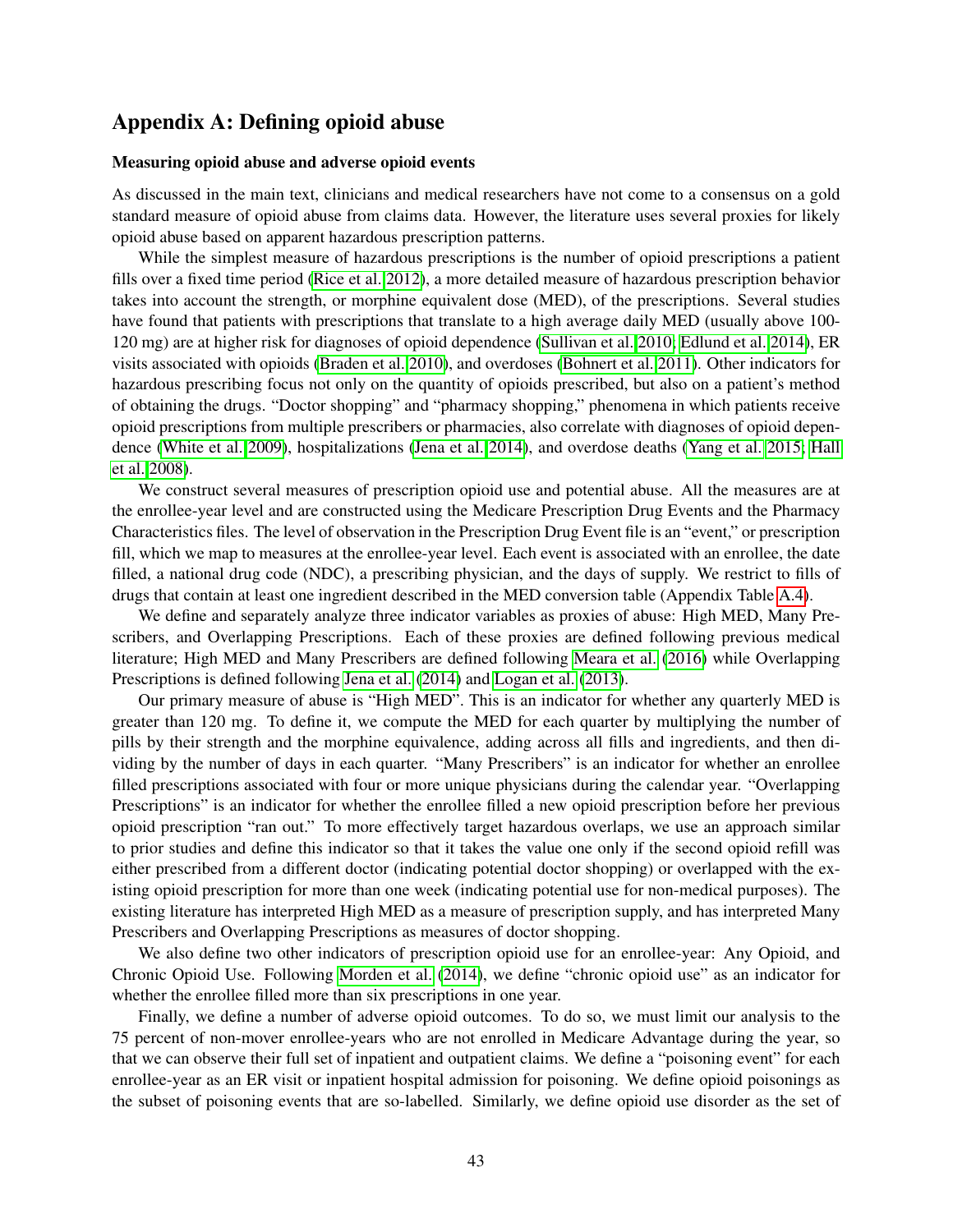so-labelled diagnoses in the claims data.

#### Comparison across measures

We begin by noting that about four percent of our enrollee-years have a high average daily MED (High MED), six percent of enrollee-years include prescriptions from four or more unique prescribers (Many Prescribers), and about 15 percent of enrollee-years have overlapping opioid prescriptions (Overlapping Prescriptions). The pairwise rank correlations among these three proxies of opioid abuse are high (Appendix Table [A.5\)](#page-60-1) and all are positively correlated with our other indicators of prescription opioid use.

To compare our various proxies of opioid abuse, we limit our analysis to the non-mover sample with traditional Medicare for which we can fully observe observe opioid poisonings and opioid use disorders. We further restrict to non-mover enrollee years for which we observe the following year—about 60 percent of our enrollee-years—in order to examine the relationship between our measures of opioid use in year *t* −1 and adverse outcomes in year *t* (Table [A.6\)](#page-61-0).

In panel A, we see that on average, one percent of our sample is diagnosed with an opioid use disorder each year and two-tenths of a percent of our sample is diagnosed with an opioid poisoning event. These adverse outcomes are significantly more prevalent among individuals with our measures of opioid abuse in the year preceding. For example, while only four percent of our overall population is classified as High MED, this measure is about seven times more common among enrollees with an opioid poisoning event in the following year and about eight times more common among enrollees with an opioid poisoning event in the subsequent year. We then translate these rates into a measure of diagnostic accuracy by constructing the positive likelihood ratio in panel B, defined as the ratio of true positives to false positives, for each of our proxies of opioid abuse. We choose the highest performing abuse measure—High MED—across both poisonings and opioid use disorders as our primary outcome.

Finally, for our preferred measure of opioid abuse—High MED—we examine how geographic patterns of abuse in our population correlate with geographic patterns in adverse opioid outcomes in the overall US population. To do so, we use 2006-2014 state-level data from the CDC Multiple Cause of Death (MCD)  $File<sup>12</sup>$  $File<sup>12</sup>$  $File<sup>12</sup>$  to construct a measure of opioid-related overdose deaths—i.e., deaths due to drug poisoning from heroin, other opioids, methadone, or other synthetic narcotics (such as fentanyl). We define the opioid death rate as these opioid-related deaths as a share of the population. We also measure self-reported opioid misuse rates in the 2006-2014 National Survey on Drug Use and Health (NSDUH)<sup>[13](#page-0-0)</sup> as the share of the adult population who responded "yes" to "non-medical use of pain relievers in the past year." At the state level, both measures have a high rank correlation with our opioid abuse measure; the average yearly rank correlation is 0.52 for the opioid-related death rate, and 0.46 for the self-reported opioid misuse rate.

<sup>12</sup>Available at [https://wonder.cdc.gov/mcd-icd10.html.](https://wonder.cdc.gov/mcd-icd10.html)

<sup>13</sup>Available at [http://datafiles.samhsa.gov/study-series/national-survey-drug-use-and-health-nsduh-nid13517.](http://datafiles.samhsa.gov/study-series/national-survey-drug-use-and-health-nsduh-nid13517)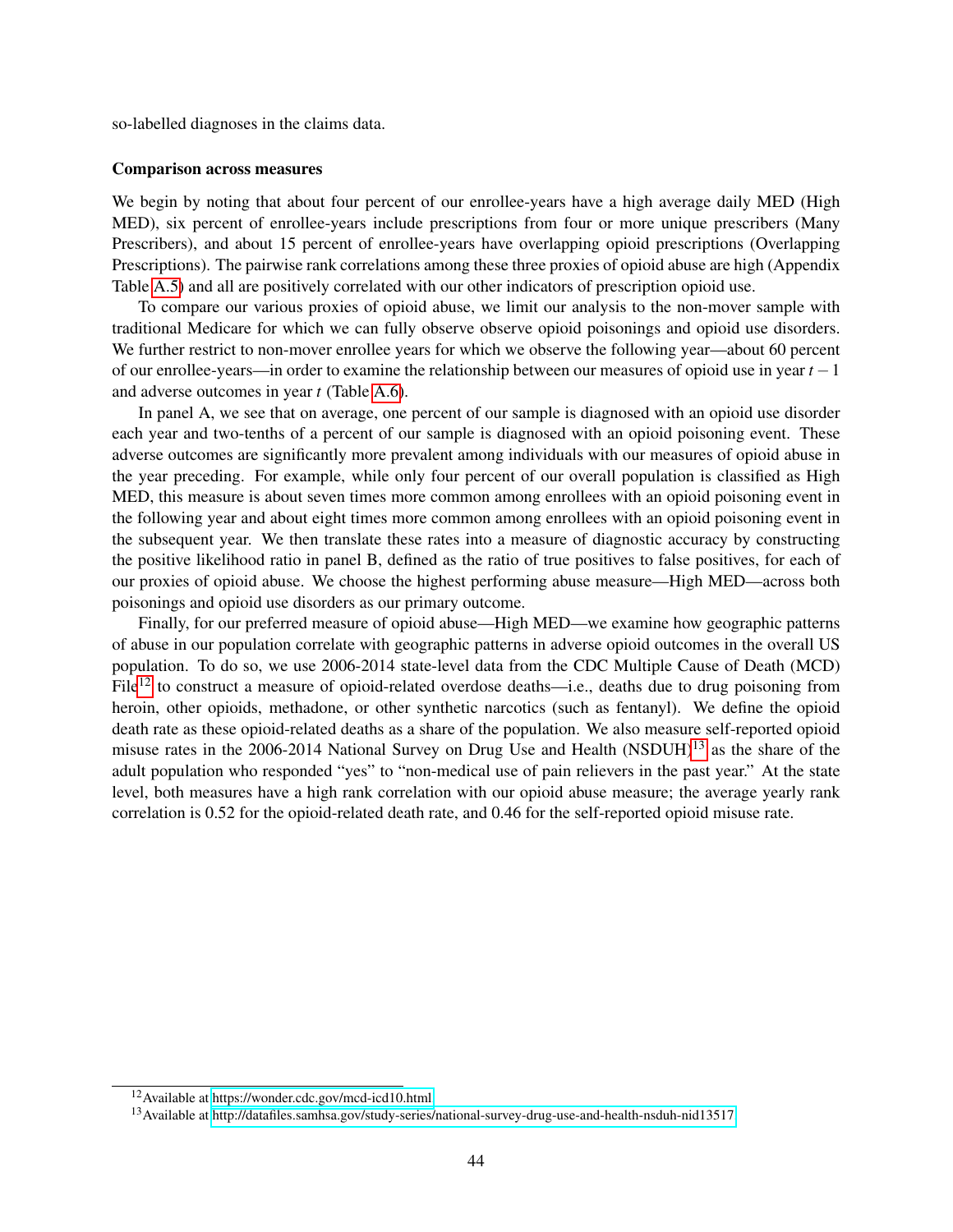# <span id="page-45-0"></span>Appendix B: Additional Analyses

### Comparison of patterns in our sample to overall U.S. population

We compare national trends and geographic patterns of opioid prescription rates in our population to the general US population. To do so, we obtain data on opioid prescription fills per capita from county- and state-level averages of QuintilesIMS opioid prescription data, which are made publicly available by the Centers for Disease Control and Prevention. QuintilesIMS collects data on prescriptions based on a sample of 59,000 retail pharmacies, which collectively dispense nearly 88 percent of all prescriptions in the U.S [\(CDC 2017b\)](#page-25-4). The aggregated QuintilesIMS data set contains the number of opioid prescriptions per capita in each year.[14](#page-0-0) We define an identical variable in our data, the number of opioid prescription fills per capita (Opioid Fills). Both are defined over the 2006-2014 time period.

Appendix Figure [A.6](#page-55-0) shows that national trends in opioid prescriptions per capita have evolved similarly in our sample and in the general US population, although with a substantially higher level for the disabled population. Our measure of opioid fills for our SSDI population and the QuintilesIMS measure of opioid fills for the general population are also highly correlated across geographies, with a correlation coefficient of 0.80 at the state level.

### Substitution to illegal opioids and adverse events

We cannot directly examine illegal opioid use in our data. However, we conduct two exercises and find results that are consistent with moving to a higher prescription opioid abuse state impacting total opioid use. This of course does not preclude the existence of quantitatively important substitution from prescription opioids to illegal forms of opioids, but it is suggestive that any such substitution is not fully offsetting.

First, the existing literature has documented substitution from prescription opioids to heroin, but little evidence of substitution from heroin to prescription opioids [\(Muhuri et al. 2013;](#page-28-14) [Compton et al. 2016\)](#page-25-17). Therefore, if substitution was an important factor, we would expect to see bigger effects on prescription opioid abuse from moves down—from higher opioid abuse states to lower abuse states—as users substitute towards heroin. Conversely, we expect more muted effects on prescription opioid abuse from moves up from lower opioid abuse states to higher opioid abuse states. However, the results in Appendix Table [A.8,](#page-63-0) particularly five years after the move, suggest that in the long run, moves up have a larger impact on prescription opioid abuse than moves down.

Second, we can look at whether moves across states with different rates of prescription opioid abuse are associated with changes in hospital admissions and ER visits that are related to opioids.<sup>[15](#page-0-0)</sup> To do so, we re-estimate the event study equation [\(3\)](#page-12-0) with the outcome defined as a "poisoning event"—specifically a non-fatal inpatient admission or ED visit related to a poisoning (based on ICD-9 diagnosis codes)—and the measure of the "size of the move"— $\hat{\delta}_{ct}$ —based on differences in opioid abuse rates among non-movers. The analysis thus asks whether moving to a state with a higher rate of prescription opioid abuse is associated with a higher likelihood of a poisoning event. We use the more general "poisonings" as opposed to "drug poisonings" or "opioid poisonings" because different hospitals may differ in the specificity of their codings. On average, the data indicate that about 80 percent of poisonings are "drug poisonings" and about onequarter of drug poisonings are are "opioid poisonings". The results—shown in Appendix Table [A.9](#page-64-0) and Appendix Figure [A.7—](#page-56-0)are fairly noisy and inconclusive; presumably due to the low frequency of poisoning events.

<sup>14</sup>Available at [https://www.cdc.gov/drugoverdose/maps/rxrate-maps.html.](https://www.cdc.gov/drugoverdose/maps/rxrate-maps.html)

<sup>&</sup>lt;sup>15</sup>Opioid-related deaths are not possible to study with our approach: they are exceedingly rare, cannot be analyzed in a panel, and CMS stopped providing cause of death data after 2008.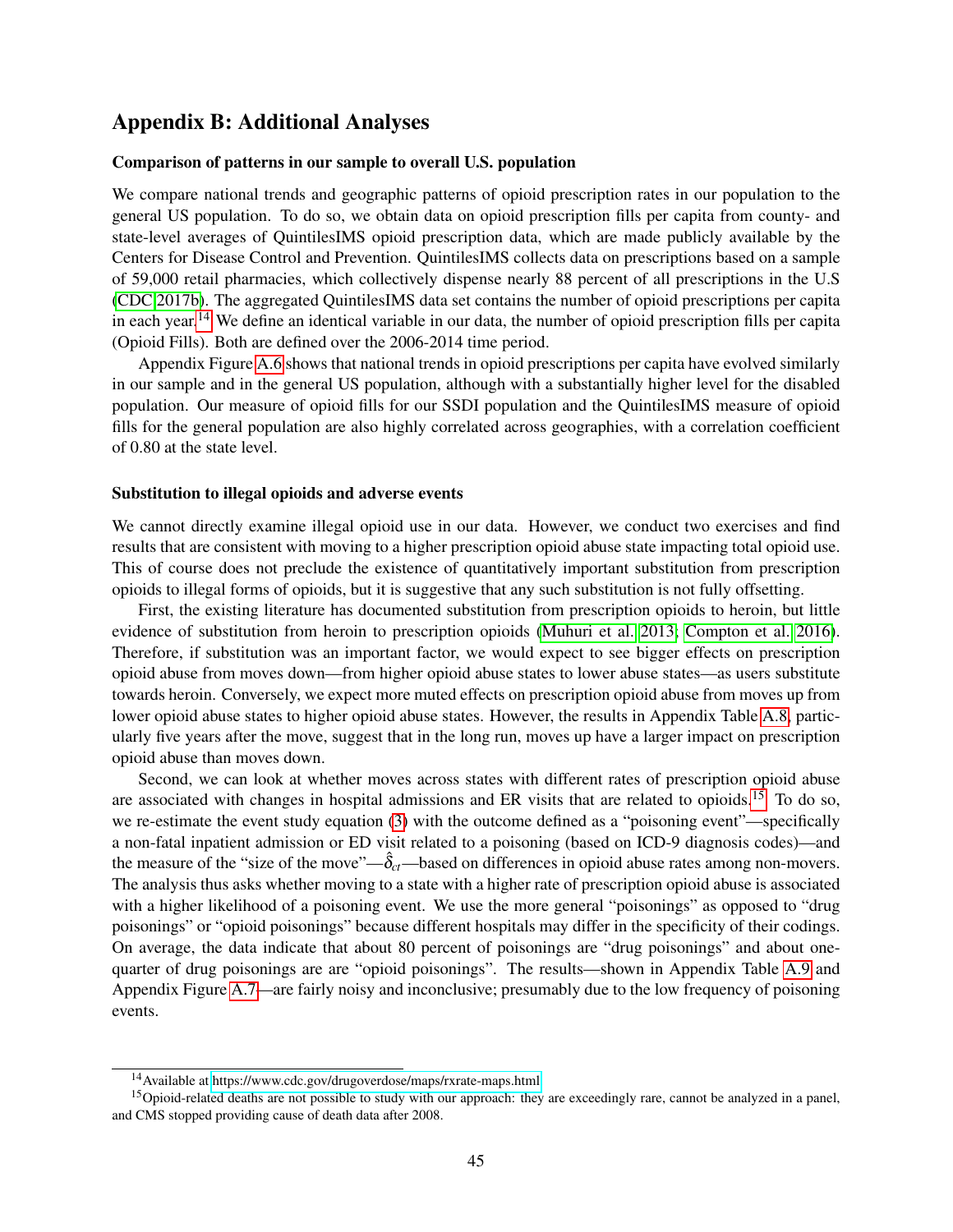### Robustness of Descriptive Analysis

The descriptive results in Section [4](#page-11-0) on opioid abuse are robust to several alternative specifications. Appendix Table [A.7](#page-62-0) summarizes these findings; the underlying event studies are shown in Appendix Figure [A.4.](#page-53-0)

Panel A presents our baseline results for ease of comparison. These results are similar if we define the geographic areas of interest—and hence redefine who is a mover—at the commuting zone level (panel B) or the county level (panel C), rather than the state level. Commuting zones are collections of counties; there are about 700 commuting zones and 3,000 counties in the United States.

We also explore robustness to modifications of our event study equation. Panel D presents our results if we include individual fixed effects in equation [\(3\)](#page-12-0), while panel E presents our results if we include relative year fixed effects. Panel F includes both individual fixed effects and relative year fixed effects in the spirit of the estimating equation from [Finkelstein et al.](#page-26-6) [\(2016\)](#page-26-6). While the inclusion of individual fixed effects seems to add slight pre-trends, the basic pattern of our event studies—a discrete jump upon move and then post-trends—holds across each of these alternative specifications. In addition, Table [A.2](#page-59-0) suggests that these features are robust to balancing our sample across event time after the move, indicating that these features are not simply driven by the changing composition of groups at each length of exposure to the new location.

The results are also stable across alternative ways of defining our sample to handle entry or exit by enrollees during our sample period. Our baseline sample restricts to enrollee-years that have 12 months of Part D coverage. A given enrollee may therefore enter or exit the sample if she gains or loses Part D coverage. Panel G therefore shows results if we further restrict the sample to enrollees who had Part D coverage in all years they appear in our sample, while panel H restricts to enrollees who are alive in all years during our study period. To further explore potential impacts of selection into or sample, Appendix Figure [A.5](#page-54-0) estimates equation [\(3\)](#page-12-0) using as the dependent variable whether the enrollee-year had 12 months of Part D coverage and whether the enrollee died in that year. For all of these analyses  $\hat{\delta}_{ct}$  is still defined based on opioid abuse. The results show little evidence of selection based on survival and some evidence of selection into Part D upon move; for example, a move from a 20th percentile opioid abuse state to a 80th percentile state is associated with about a 2 percentage point increase in the probability of having Part D coverage (relative to a mean of 80 percent). Reassuringly, however, Table [A.7](#page-62-0) shows that restricting attention to individuals whose selection along these margins does not change during the sample does not affect our main results.

Finally, we consider the robustness of our analysis to alternative ways the literature has measured opioid abuse. As we discussed in [Appendix A,](#page-43-0) two of these measures of abuse include the Many Prescribers and Overlapping Prescriptions measures. We show here that the basic event study results from estimating equation [3](#page-12-0) are similar if we instead use these alternative measures instead of our baseline measure, High MED. Appendix Table [A.3](#page-59-1) presents summary statistics on these measures, Appendix Table [A.1](#page-58-0) summarizes the results, and Appendix Figure [A.3](#page-52-0) shows the corresponding event studies. The immediate discrete jump upon move using Overlapping Prescriptions and the abuse index are slightly smaller than our baseline index result, while the jumps for Many Prescribers are slightly larger.

We note that the Many Prescribers measure does not feature the gradual post-move convergence of our other specifications. A lack of post-trends is fully plausible within our addiction framework. In Section [4.1,](#page-13-1) we analyzed the case (Case 4) in which place-based addiction transitions were higher in higher abuse locations.<sup>[16](#page-0-0)</sup> However, if we relax this assumption—consider, for example, if high abuse rates were primarily driven by person-specific factors or availability rather than place-based addiction factors—the average abuse rates in a cohort could converge in the opposite direction of  $\delta_{ct}$ . Thus, we could see zero or even negative post-trends.

<sup>&</sup>lt;sup>16</sup>We define "higher" in the sense that  $\pi_j^+$  is higher and  $\pi_j^-$  is lower so that holding person-factors constant, an individual is more likely to both become and stay addicted in the location with "higher" place-based addiction transitions.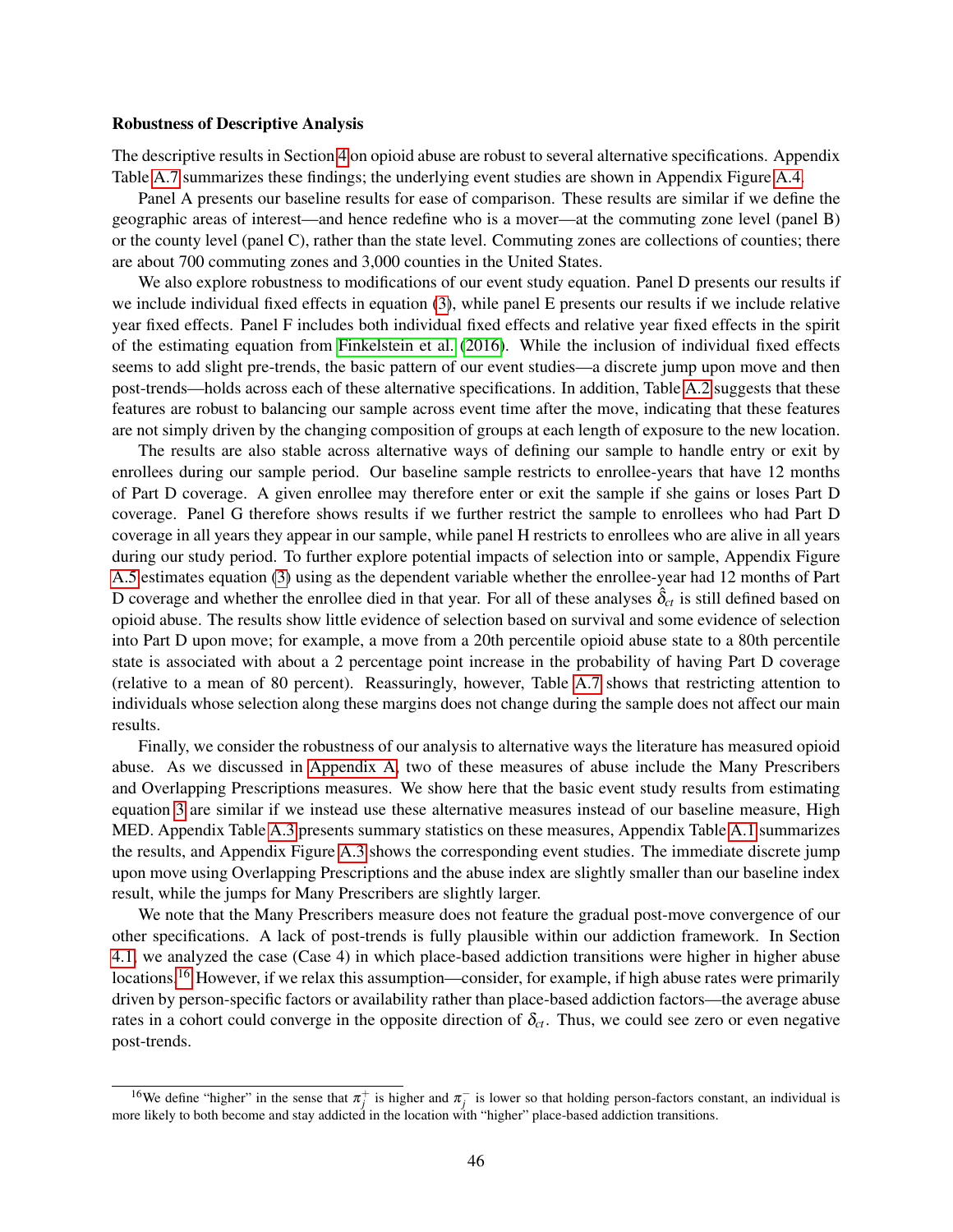# <span id="page-47-0"></span>Appendix C: Derivation of Equation [\(4\)](#page-13-2)

To derive equation [\(4\)](#page-13-2) from the event study regression in equation [\(3\)](#page-12-0), observe that the coefficient for each relative year may be simply be written as the result of a regression through the origin, such that

$$
\hat{\mu}_r = \frac{\sum_i \delta_{ict} \left( y_{ict} - \hat{y}_{ict}^{predict} \right)}{\sum_i \delta_{ict}^2} .
$$

The assumption that movers are randomly sampled from their origin population implies that  $y_{ict}^{predict}$  is simply the sample analog of  $E_{i \in \mathscr{I}_c}$  *y*<sub>*it*</sub> ( $\mathbf{h}_{ct}^0$ ). We also note that *y*<sub>*ict*</sub> is equivalent to our previously defined term  $y_{ict}(\mathbf{h}_{ct})$ . Decomposing our summation by cohort and replacing these terms yields

$$
\hat{\mu}_{r} = \frac{\sum_{c \in \mathscr{C}_{m}} \delta_{ct} \sum_{i \in \mathscr{I}_{c}} \left( y_{ict} - \hat{y}_{ict}^{predict} \right)}{\sum_{i} \delta_{ict}^{2}} \n= \frac{\sum_{c \in \mathscr{C}_{m}} \delta_{ct} \sum_{i \in \mathscr{I}_{c}} \left[ E_{i \in \mathscr{I}_{c}} \left[ y_{it} (\mathbf{h}_{ct}) \right] - E_{i \in \mathscr{I}_{c}} \left[ \hat{y}_{it} (\mathbf{h}_{ct}^{0}) \right] \right]}{\sum_{i} \delta_{ict}^{2}}.
$$

Per equation [\(1\)](#page-11-2), we denote the sample period-*t* average treatment effect on movers in cohort *c* of moving relative to remaining in their origin as  $\hat{T}_{ct} \equiv E_{i \in \mathcal{I}_c} [y_{it}(\mathbf{h}_{ct}) - \hat{y}_{it}(\mathbf{h}_{ct}^0)]$ . This allows us to simplify the coefficient for each relative year as

$$
\hat{\mu}_r = \frac{\sum_{c \in \mathscr{C}_m} \delta_{ct} |\mathscr{I}_c| \hat{T}_{ct}}{\sum_i \delta_{ict}^2} ,
$$

where  $|\mathcal{I}_c|$  denotes the number of individuals in cohort *c*. Finally, replacing  $\delta_{ct} = \bar{y}_{d(c)t} - \bar{y}_{o(c)t}$  and denoting  $w_c \equiv \frac{|\mathcal{I}_c| \cdot \delta_{ct}^2}{\sum_{c \in \mathcal{C}_m} |\mathcal{I}_c| \cdot \delta_{ct}^2}$  allows us to arrive at our desired formula

$$
\hat{\mu}_r = \sum_{c \in \mathscr{C}_m} \frac{w_c \hat{T}_{ct}}{\left(\overline{y}_{d(c)t} - \overline{y}_{o(c)t}\right)} ,
$$

where  $\hat{T}_{ct} \stackrel{P}{\rightarrow} T_{ct}$  implies that  $\hat{\mu}_r \stackrel{P}{\rightarrow} \sum_{c \in \mathscr{C}_m} \frac{w_c T_{ct}}{(\bar{v}_r \cdot \bar{v})^2}$  $\frac{w_c I_{ct}}{(\bar{y}_{d(c)t}-\bar{y}_{o(c)t})}$ .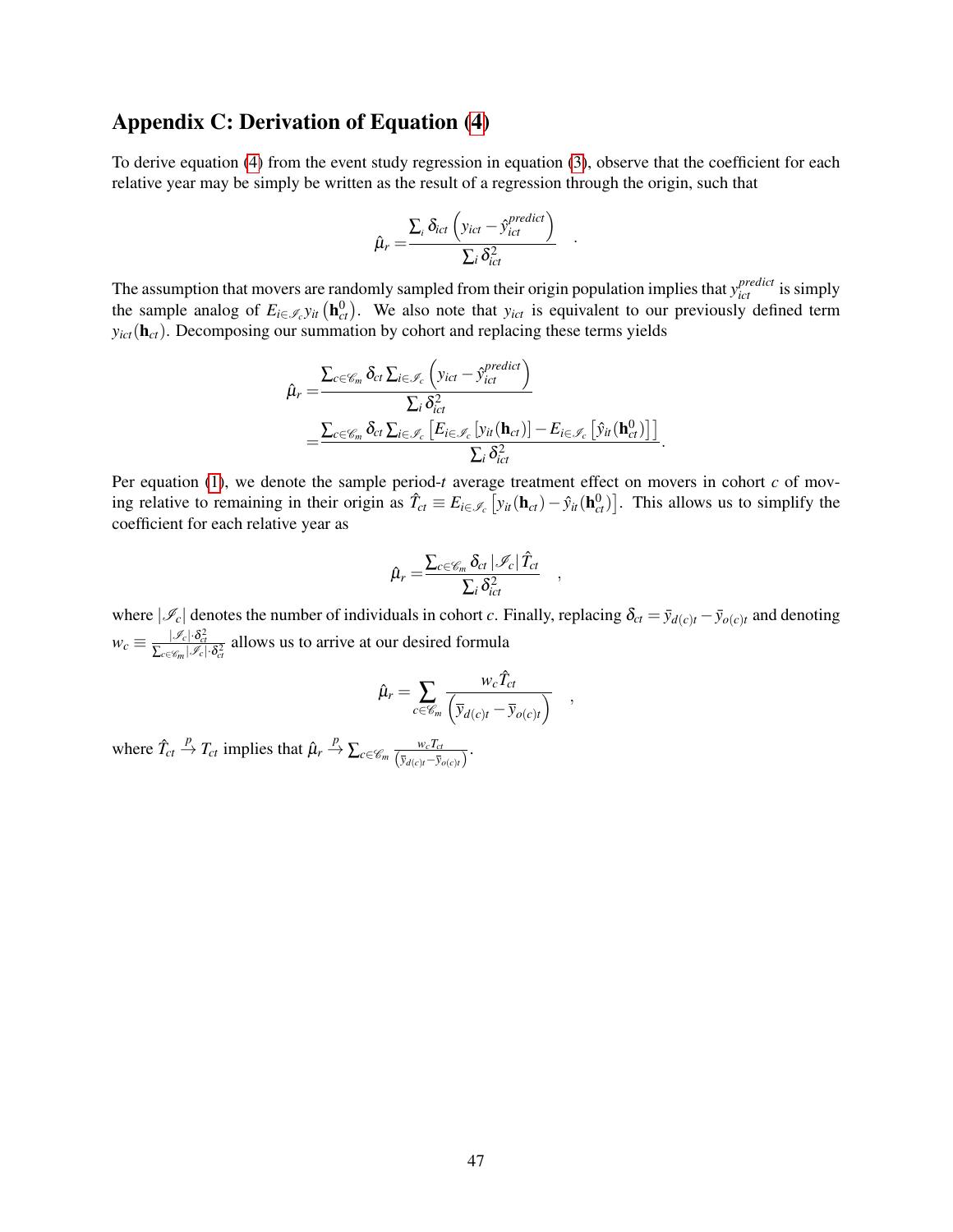# <span id="page-48-0"></span>Appendix D: Estimation Details

### Description of Estimation Sample

As we describe in Section 5.1, we construct moments using the baseline sample of movers described in Table 1. The resulting enrollee years represent approximately 12,500 cohorts, which are uniquely defined by their origin state, destination state, and move year, and each cohort is observed for an average of 6.5 years. We define the average abuse rate for each cohort and year relative to the move  $-\hat{y}_{cr}$ —and our estimation targets these nearly 80,000 empirical moments, weighting each moment in the estimation procedure by the number of enrollee-years in the sample that were used to construct the moment. We provide summary statistics for these moments in Table [A.10.](#page-65-0)The baseline parameters of our model generate predicted moments for each cohort and year relative to the move, and we describe these calculations in Section [5.1.](#page-18-1)[17](#page-0-0)

### Estimation Details

We estimate our model parameters by solving a weighted non-linear least-squares optimization, where the residuals are defined as the weighted distance between the empirical and predicted moments and weights given by the number of patient-years in the sample that we used in the moment's construction. Our solution vector consists of values for the six parameter values which vary by location— $\bar{a}_{j0}$ ,  $\gamma_j$ ,  $\pi_j^+$ ,  $\pi_j^-$ ,  $\eta_j^+$ , and  $\eta_j^-$ —for each of our fifty-one locations, as well as the separable temporal component of availability  $\tau_t$  for each of the ten years of our sample.

We estimate our model parameters by solving a weighted non-linear least-squares optimization. Our solution vector consists of values for the six parameter values which vary by location— $\bar{a}_{j0}$ ,  $\gamma_j$ ,  $\pi_j^+$ ,  $\pi_j^-$ ,  $\eta_j^+$ , and  $\eta_j^-$ —for each of our fifty-one locations, as well as the separable temporal component of availability  $\tau_t$ for each of the ten years of our sample.

We perform two normalizations in our estimation procedure. First, we fix two sets of values to zero as references: the first calendar year availability parameter and an arbitrary state's person-specific addiction transition effects. We do this in order to avoid collinearity in the sums that are used in the computation of addiction  $(\pi_j + \eta_j)$  and availability  $(\gamma_j + \tau_j)$  in our model. Thus, the solution vector consists of 313 values.

Second, we set the global mean addict share share in our study population to an arbitrarily chosen  $\bar{a}$  = 0.10. Specifically, we require our estimation to satisfy

$$
\bar{a}=\sum_{m=2007}^{2014}\sum_{c\in\mathscr{C}_m}\hat{\bar{a}}_{cr}\frac{\hat{n}_{cr}}{N},
$$

where  $\hat{n}_{cr}$  denotes the number of enrollee-years used to construct the moment  $\hat{y}_{cr}$ ,  $\bar{a}_{cr}$  denotes the average addict share in a cohort and relative year (as calculated in Section [5.1\)](#page-18-1), and *N* is the total number of enrollee-years in the sample. We perform this normalization because the multiplicative property of our outcome implies that the relative magnitudes of addiction and availability parameters are not meaningful. For example, doubling all addict shares and halving all availability parameters would leave predicted abuse unchanged in our model. Only the geographic variation—the distribution within the addiction and availability—is meaningful. Thus, we arbitrarily fix the magnitude of the global addict shares. In the section below, we show robustness of our parameter estimates to various other global addict shares, and in ongoing work (not reported) we are able to instead include this as an estimation parameter.

 $17$ Note that in order to avoid specifying the location of cohorts in the year of their move, our baseline estimation proceeds as if the year following the move follows immediately after the year before the move. Thus, cohorts are in their origin states  $o(c)$  during relative year -1. Since relative year 1 follows immediately, cohorts are in their destination state  $d(c)$  in the following year. At the end of this section we will show robustness to this assumption.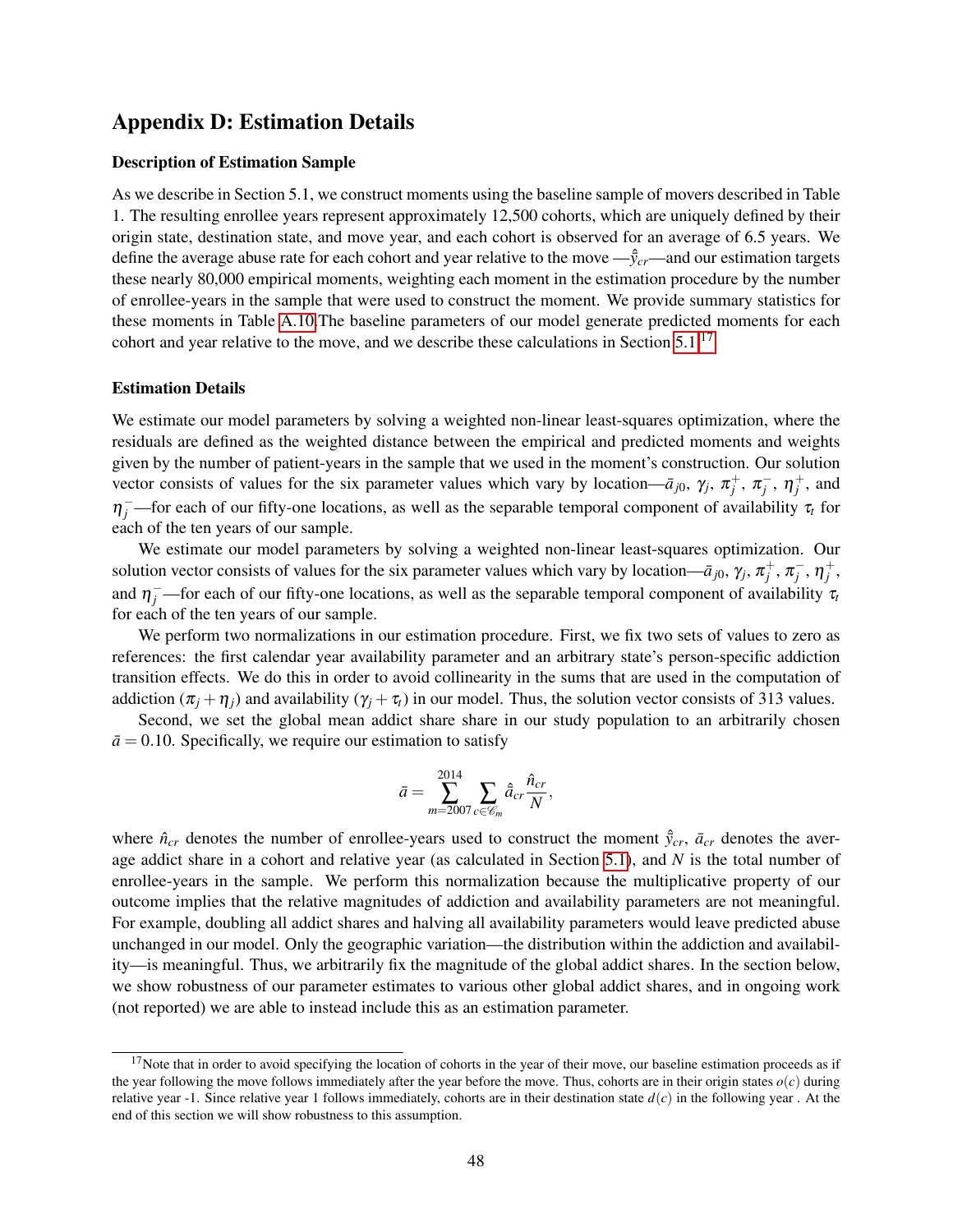Our actual estimation occurs in three steps. In the first step of our estimation, we set various initial values for the optimization algorithm. Using fifteen sets of initial values, we set all parameter values equal to a constant ranging between 0.00 and 0.15, including the end-points and evenly distributed between. Second, we solve the weighted least squares problem using the Levenberg-Marquardt algorithm separately for each of these fifteen initial values [\(Moré 1978\)](#page-28-15). Taking the penalty approach to non-linear optimization, we enforce two constraints: (i) that all addiction parameters and availability parameters that an individual is subject to in the model are bounded between 0 and 1, and (ii) that the global mean addict share is equal to  $\bar{a} = 0.10$ . The algorithm converges when the consecutive values of the sum of squares in the objective function are less than  $10^{-10}$  apart.

Finally, we select the globally optimal solution as our solution.

### Robustness

In this section, we examine several extensions and modifications of our model and show in Table [A.11](#page-66-0) that our parameter estimates across these extensions are highly correlated with estimates from our baseline model. For example, in column (1), we examine the model specification which includes the year of move in the computation of addict shares among move cohorts. Thus, mover do not move instantaneously from their origins in relative year -1 to the destinations in relative year 1, but instead undergo another year of transitioning to and from addiction. In this extension, we assume that the addict shares of move cohorts evolve according to the place-specific addiction transition parameters of their origin during their move year.

In column (2), we allow for movers to differ from non-movers through relative year fixed effects, which we denote by  $\rho_r$ . We allow these to enter through the availability channel. Thus, opioid abuse among addicts in this specification simply becomes

$$
y_{ct} = \begin{cases} \gamma_{o(c)} + \tau_t + \rho_r & \text{if } r(c, t) < 0 \\ \gamma_{d(c)} + \tau_t + \rho_r & \text{if } r(c, t) > 0. \end{cases}
$$

In column (3), we examine the specification where we allow for non-addicts to abuse opioids at a constant rate across time and geographies. Denoting this constant rate as  $\lambda$ , we have that the average abuse rate for cohort *c*in time *t* becomes

$$
\bar{y}_{j(c,t)t} = \bar{a}_{ct} \cdot \gamma_{j(c,t)t} + (1 - \bar{a}_{ct}) \cdot \lambda.
$$

We estimate this parameter  $\lambda$  as an additional parameter in our model estimation. This yields an estimate of  $\lambda$ , the probability of abuse among non-addicts, to be 1.2%. As a point of comparison, the average probability of abuse among addicts—computing  $\bar{\gamma}_{it}$  by averaging equally across calendar years and states—is 34.3%.

Finally, in columns (4) and (5), we consider modifications of our baseline model which use various specifications of the global addict share  $\bar{a}$ .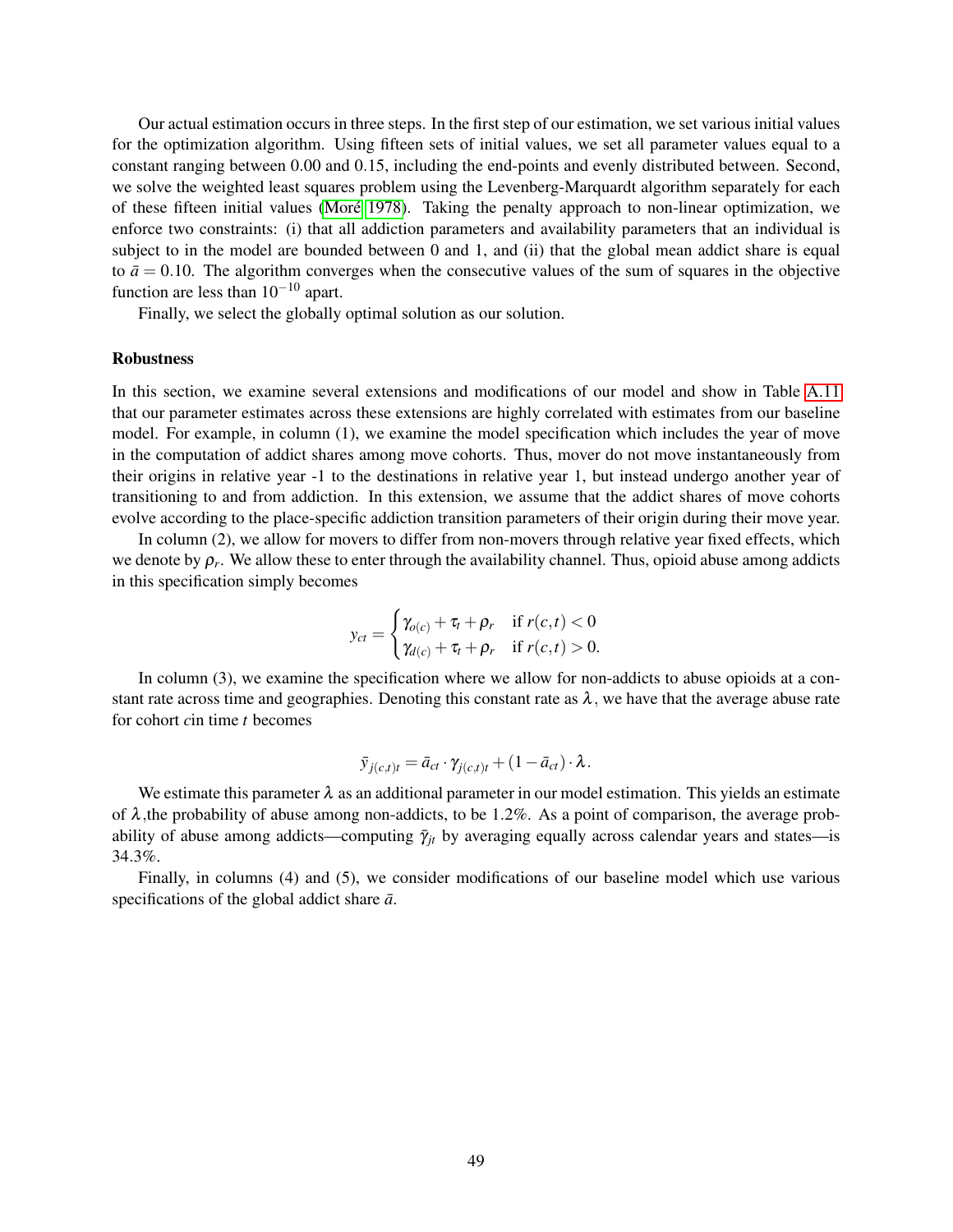# <span id="page-50-0"></span>Appendix E: Appendix Figures and Tables



Figure A.1: Age-Adjusted Opioid Overdose Death Rates

Notes: Figure presents the number of national opioid overdose deaths and the subset of those which involved prescription opioids. The years of our sample – 2006 through 2015 – are shaded. The data was directly downloaded from the CDC WONDER Multiple Cause of Death (MCD) Files [\(NCHS 2021\)](#page-28-0).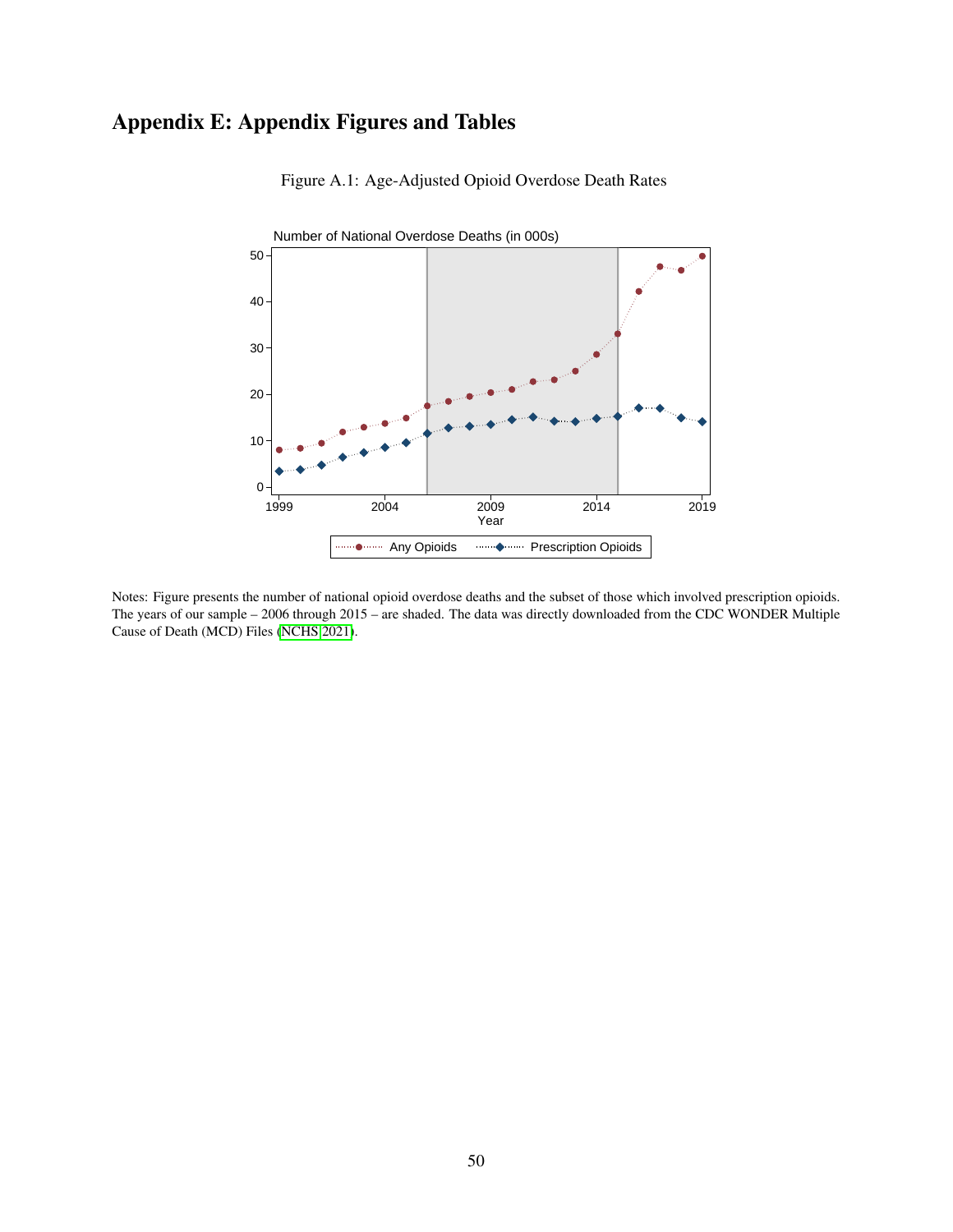<span id="page-51-0"></span>



Notes: Figure presents the average fraction of claims in a mover's destination state (as a fraction of claims in either the origin or destination state) by year relative to move. Observations are at the mover-year level. The figure shows a sharp change in the year of the move, with only a small share of claims in the destination pre-move or in the origin post-move. The claim share in the year of the move (relative year 0) is close to 0.5, consistent with moves being roughly uniform throughout the year.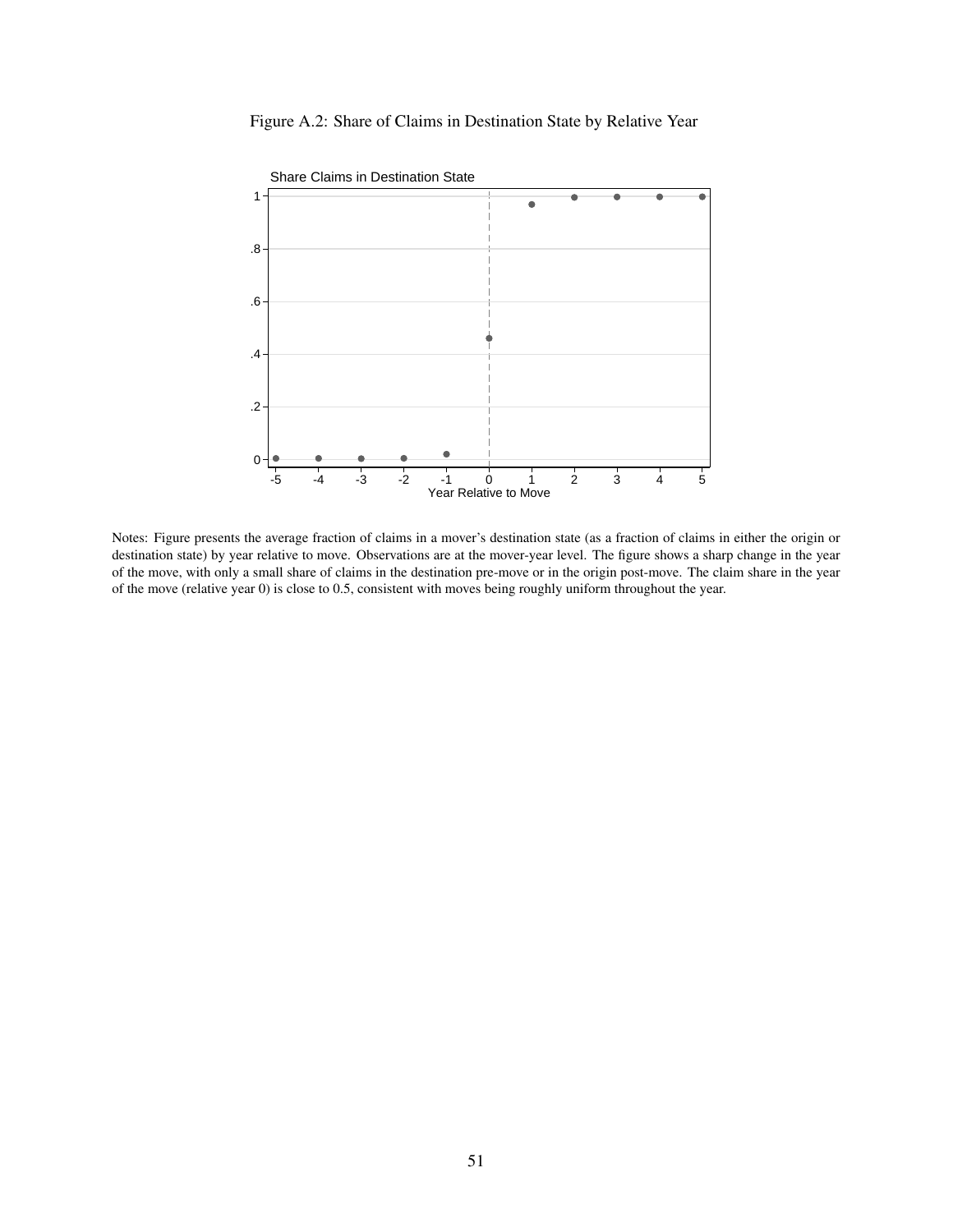

<span id="page-52-0"></span>Figure A.3: Event Studies - Other Outcomes

Notes: Figure shows the weighted average across move years of estimates from equation [\(3\)](#page-12-0) of  $\mu_{r(i,t)}$ —the coefficient on year relative to move interacted with  $\hat{\delta}_{ct}$ —where the coefficient for relative year -1 is normalized to 0 and weights are given by sample size. The dependent variable  $\tilde{y}_{ict}$  is the residual of the mover's abuse rate with the indicated opioid use measure after subtracting the predicted abuse rate using origin-year and five-year age bin fixed effects as estimated from non-movers. The dashed lines are upper and lower bounds of the 95% confidence interval. We construct this confidence interval following a three-step procedure. In the first step, for each state-year, we construct the asymptotic distribution of its average rate of abuse  $\bar{y}_{it}$  according to the central limit theorem, which is a normal distribution with mean and standard deviation calculated from the data. In the second step, we bootstrap equation [\(3\)](#page-12-0) with 50 repetitions drawn at the enrollee-year level, making a random draw from the asymptotic distribution for each mover's origin, destination, and year to construct their  $\hat{\delta}_{ct}$  for each repetition. Finally, using these bootstraps to estimate the standard errors for each move year estimate, we calculate the variance of the weighted average coefficients by assuming that the move year coefficients are independent. Panel A reports results using the baseline measure (high morphine equivalent doses or "High MED") while panels B and C report the results with alternate abuse measures of Many Prescribers and Overlapping Prescriptions. These abuse measures are discussed in [Appendix A](#page-43-0) and sample sizes are given in Table [A.1.](#page-58-0)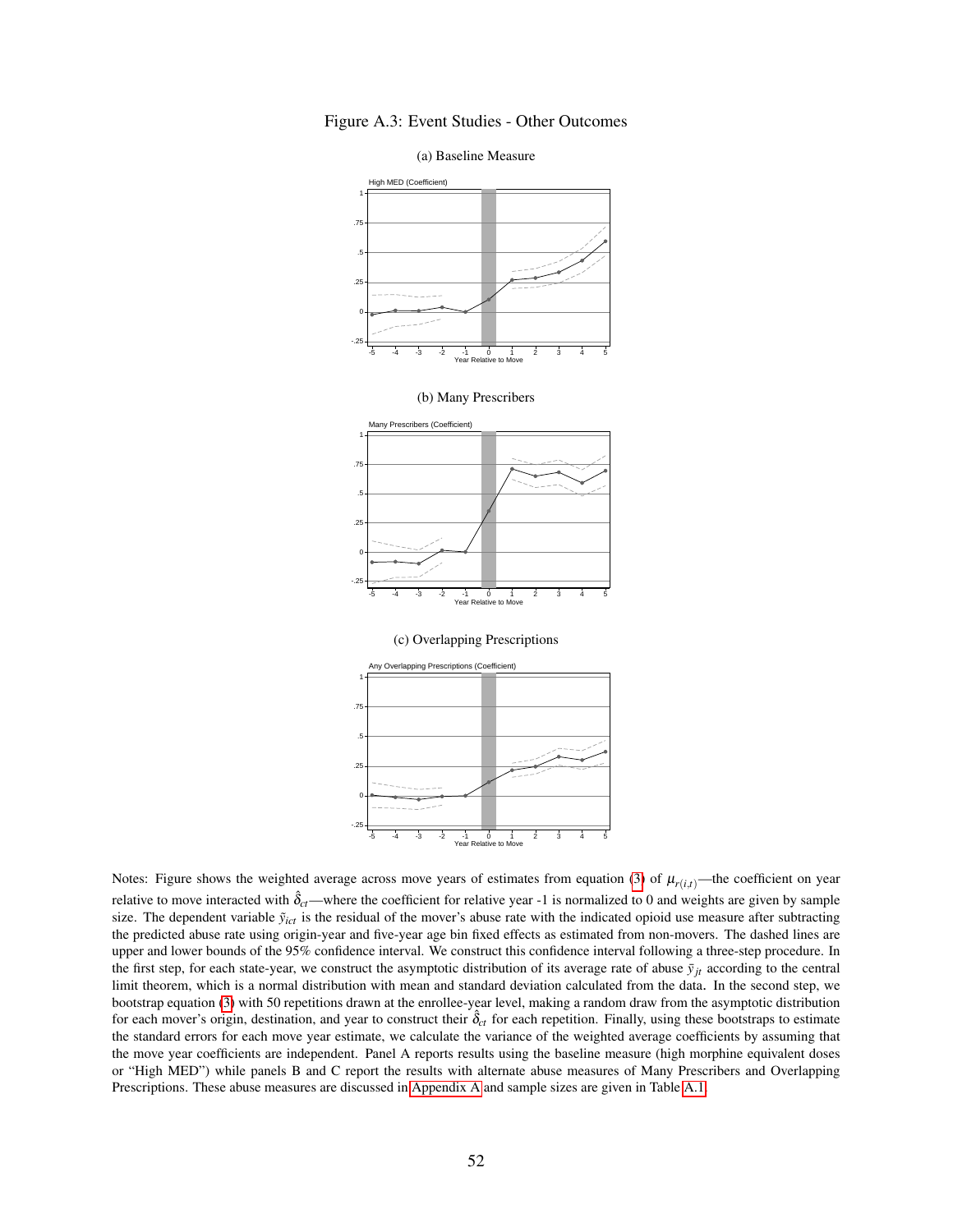<span id="page-53-0"></span>

#### Figure A.4: Event Studies - Robustness

Notes: Figure shows the weighted average across move years of estimates from equation ([3](#page-12-0)) of  $\mu_{r(i,t)}$ —the coefficient on year relative to move interacted with  $\hat{\delta}_{ct}$ —where the coefficient for relative year -1 is normalized to 0 and weights are given by sample size. The dependent variable  $\hat{y}_{ict}$ is the residual of the mover's abuse rate after subtracting the predicted abuse rate using origin-year and five-year age bin fixed effects as estimated from non-movers. The dashed lines are upper and lower bounds of the 95% confidence interval. We construct this confidence interval following a three-step procedure. In the first step, for each state-year, we construct the asymptotic distribution of its average rate of abuse  $\bar{y}_i$  according to the central limit theorem, which is a normal distribution with mean and standard deviation calculated from the data. In the second step, we bootstrap equation ([3](#page-12-0)) with 50 repetitions drawn at the enrollee-year level, making a random draw from the asymptotic distribution for each mover's origin, destination, and year to construct their  $\hat{\delta}_{ct}$  for each repetition. Finally, using these bootstraps to estimate the standard errors for each move year estimate, we calculate the variance of the weighted average coefficients by assuming that the move year coefficients are independent. Panel A is our baseline specification, panel B uses commuting zones as the moving geography, and panel C uses counties as the moving geography. Panel D uses the specification in equation [\(3\)](#page-12-0) but includes individual fixed effects, panel E instead includes relative year fixed effects, and panel F includes both individual and relative year fixed effects. Panel G restricts to movers with 12 months of Part D coverage for each year they are observed in the sample, and panel H restricts to all movers who did not die from 2006 to 2015. These specifications are discussed in [Appendix B,](#page-45-0) and sample sizes are given in Table [A.7.](#page-62-0)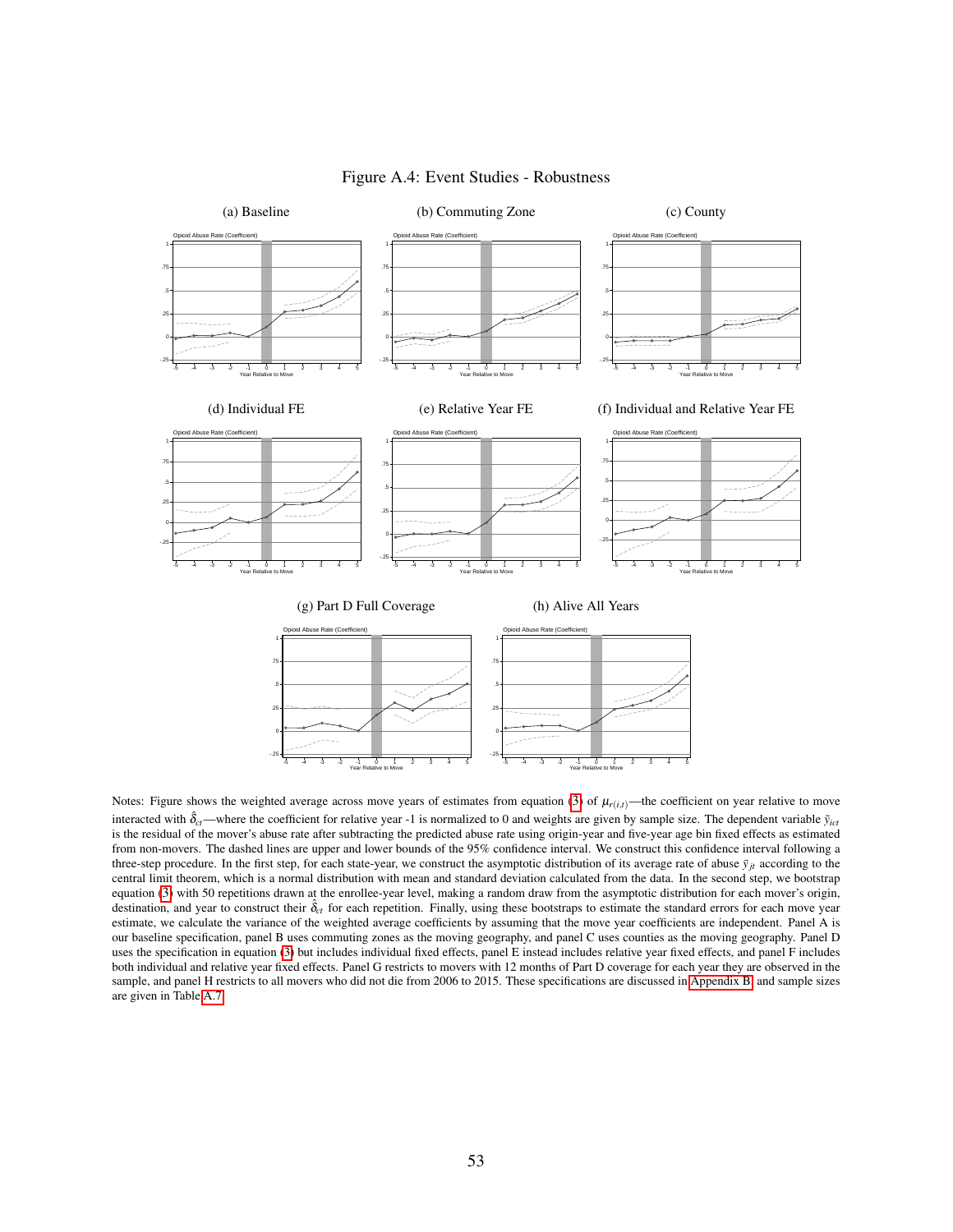<span id="page-54-0"></span>



(a) Part D Extensive Margin

Notes: Figure shows the weighted average across move years of estimates from equation [\(3\)](#page-12-0) of  $\mu_{r(i,t)}$ —the coefficient on year relative to move interacted with  $\hat{\delta}_{ct}$ —where the coefficient for relative year -1 is normalized to 0 and weights are given by sample size. The dependent variable  $\tilde{y}_{ict}$  is the residual of the mover's outcome after subtracting the predicted outcome using origin-year and five-year age bin fixed effects as estimated from non-movers, where this outcome as having twelve complete months of Part D coverage during the year (panel A) and an indicator for death during the year (panel B). The dashed lines are upper and lower bounds of the 95% confidence interval. We construct this confidence interval following a three-step procedure. In the first step, for each state-year, we construct the asymptotic distribution of its average rate of abuse  $\bar{y}_{it}$  according to the central limit theorem, which is a normal distribution with mean and standard deviation calculated from the data. In the second step, we bootstrap equation [\(3\)](#page-12-0) with 50 repetitions drawn at the enrollee-year level, making a random draw from the asymptotic distribution for each mover's origin, destination, and year to construct their  $\hat{\delta}_{ct}$  for each repetition. Finally, using these bootstraps to estimate the standard errors for each move year estimate, we calculate the variance of the weighted average coefficients by assuming that the move year coefficients are independent. The y-axis is scaled to represent a 20th percentile to 80th percentile move in the rate of opioid abuse. The sample in panel A is all movers, in addition to those without 12 complete months of Part D coverage ( $N = 662,243$  enrollee-years). The sample in panel B is all movers, in addition to the year of death for those who die in the sample  $(N = 533,185)$  enrollee-years).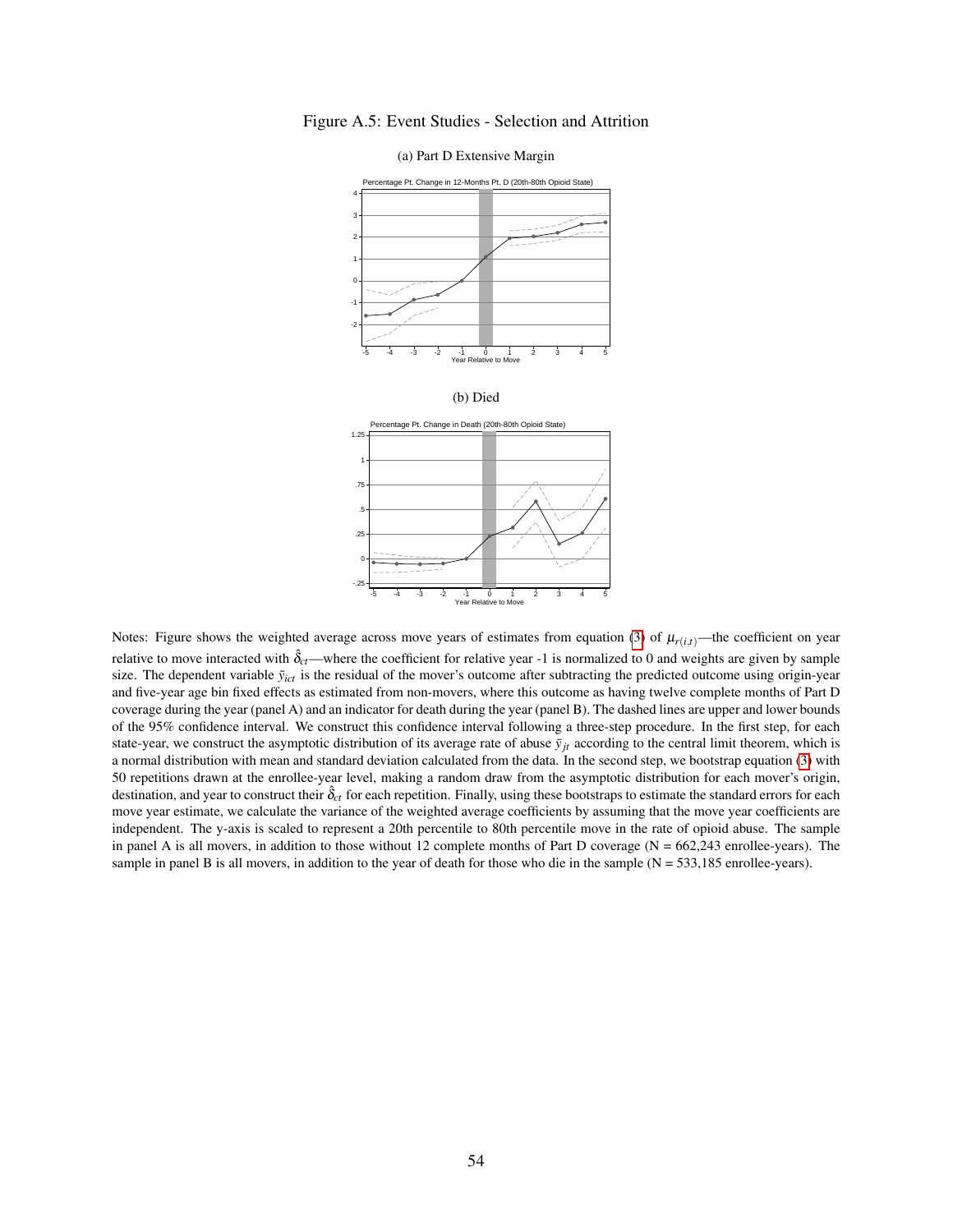

<span id="page-55-0"></span>

Notes: Figure presents averages over time for 2006-2014 of the number of prescriptions per capita among non-movers and from national QuintilesIMS data. Both prescription rates are calculated on a January-December calendar year.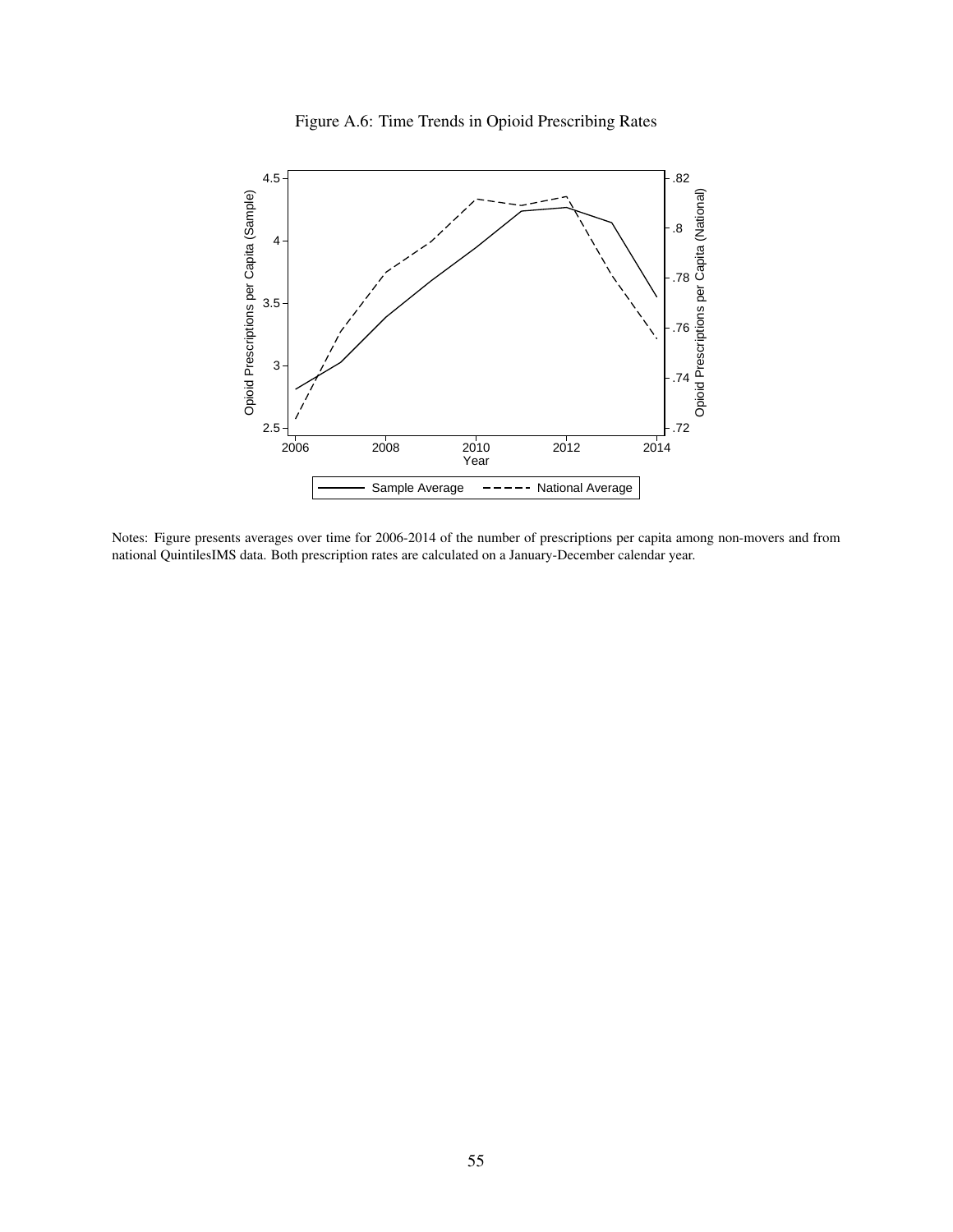

<span id="page-56-0"></span>

Notes: Figure shows the weighted average across move years of estimates from equation [\(3\)](#page-12-0) of  $\mu_{r(i,t)}$ —the coefficient on year relative to move interacted with  $\hat{\delta}_{ct}$ —where the coefficient for relative year -1 is normalized to 0 and weights are given by sample size. The dependent variable  $\tilde{y}_{ict}$  is the residual of the mover's outcomes after subtracting the predicted abuse rate using originyear and five-year age bin fixed effects as estimated from non-movers, where the outcome is defined as an indicator for whether an individual experienced a non-fatal poisoning event in that year, defined as an ER visit or inpatient admission with an ICD-9 diagnosis code indicating a poisoning. Values on the y-axis refer to the percentage point change in a poisoning event associated with a move from the 20th to 80th percentile state with respect to the rate of opioid abuse. The dashed lines are upper and lower bounds of the 95% confidence interval. We construct this confidence interval following a three-step procedure. In the first step, for each state-year, we construct the asymptotic distribution of its average rate of abuse  $\bar{y}_{it}$  according to the central limit theorem, which is a normal distribution with mean and standard deviation calculated from the data. In the second step, we bootstrap equation [\(3\)](#page-12-0) with 50 repetitions drawn at the enrollee-year level, making a random draw from the asymptotic distribution for each mover's origin, destination, and year to construct their  $\hat{\delta}_{ct}$  for each repetition. Finally, using these bootstraps to estimate the standard errors for each move year estimate, we calculate the variance of the weighted average coefficients by assuming that the move year coefficients are independent. Sample sizes are given in Table [A.9.](#page-64-0)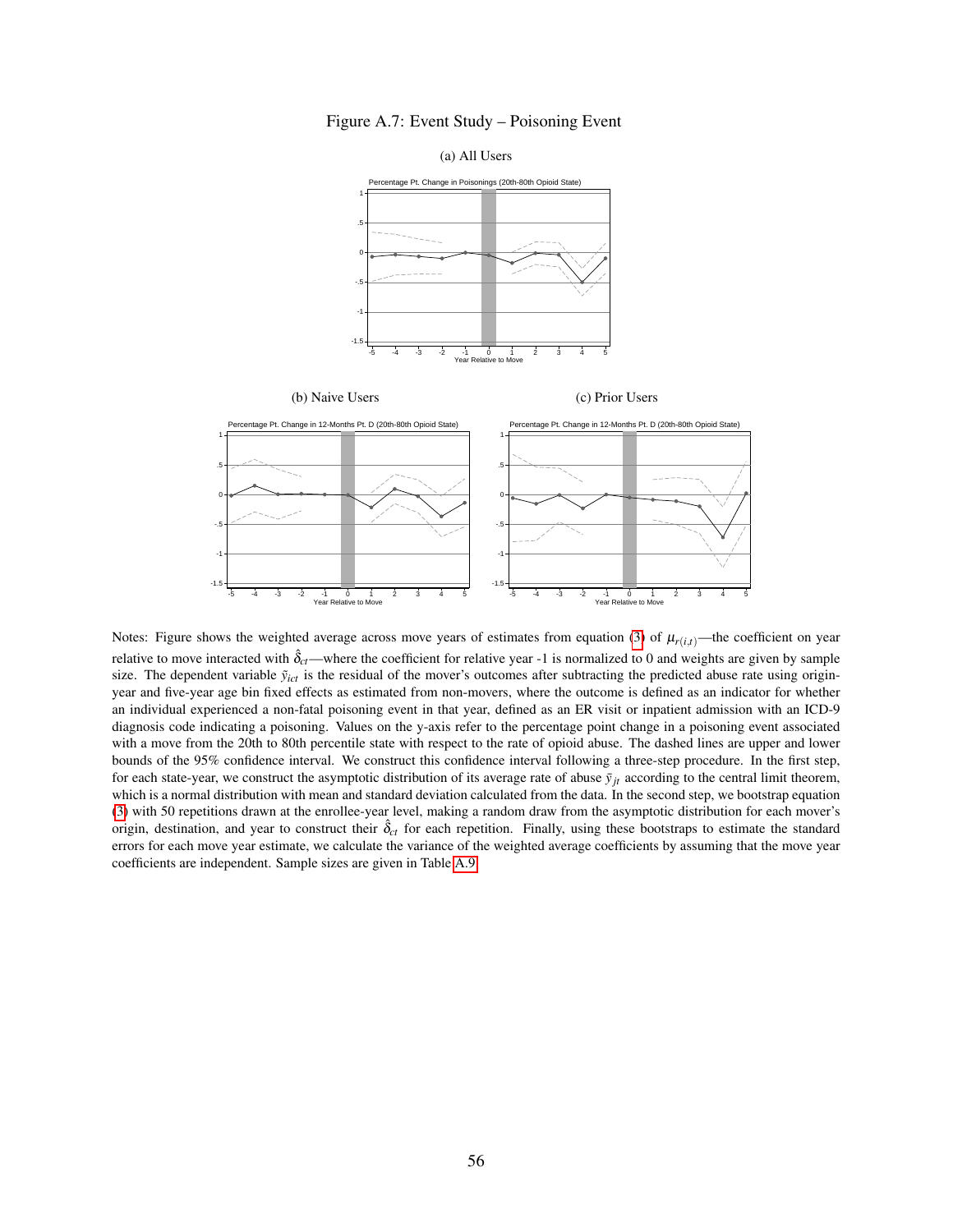### Figure A.8: Model Calibrations

<span id="page-57-0"></span>

Notes: These figures compare mover (panel A) and non-mover (panel B) mean opioid abuse rates predicted from our simulations to those in the Medicare data. Each moment is a (state, calendar year) combination. In each panel, the y-axis corresponds to the mean of each moment across 50 simulations, and the black line in each figure shows the 45 degree line. The size of each observation is proportional to the number of enrollee-years used in constructing the moment. The red line shows the line of best fit, using weighted least-squares with weights corresponding to the number of enrollee-years used in constructing the moment. Notes for each figure show the slope of the line of best fit.

<span id="page-57-1"></span>

Figure A.9: Time Series of Average Opioid Abuse Rates

Notes: These figures show time series of average abuse rates among non-movers in the 20th percentile, 50th percentile, and 80th percentile states in each year. Percentiles are calculated for each year, and each line corresponds to different states in each year. Panel A shows results from the Medicare data, while panel B shows predicted non-mover moments from parameters estimated in our state-level movers only model. Opioid abuse is measured using our baseline measure, as defined i[nAppendix A.](#page-43-0)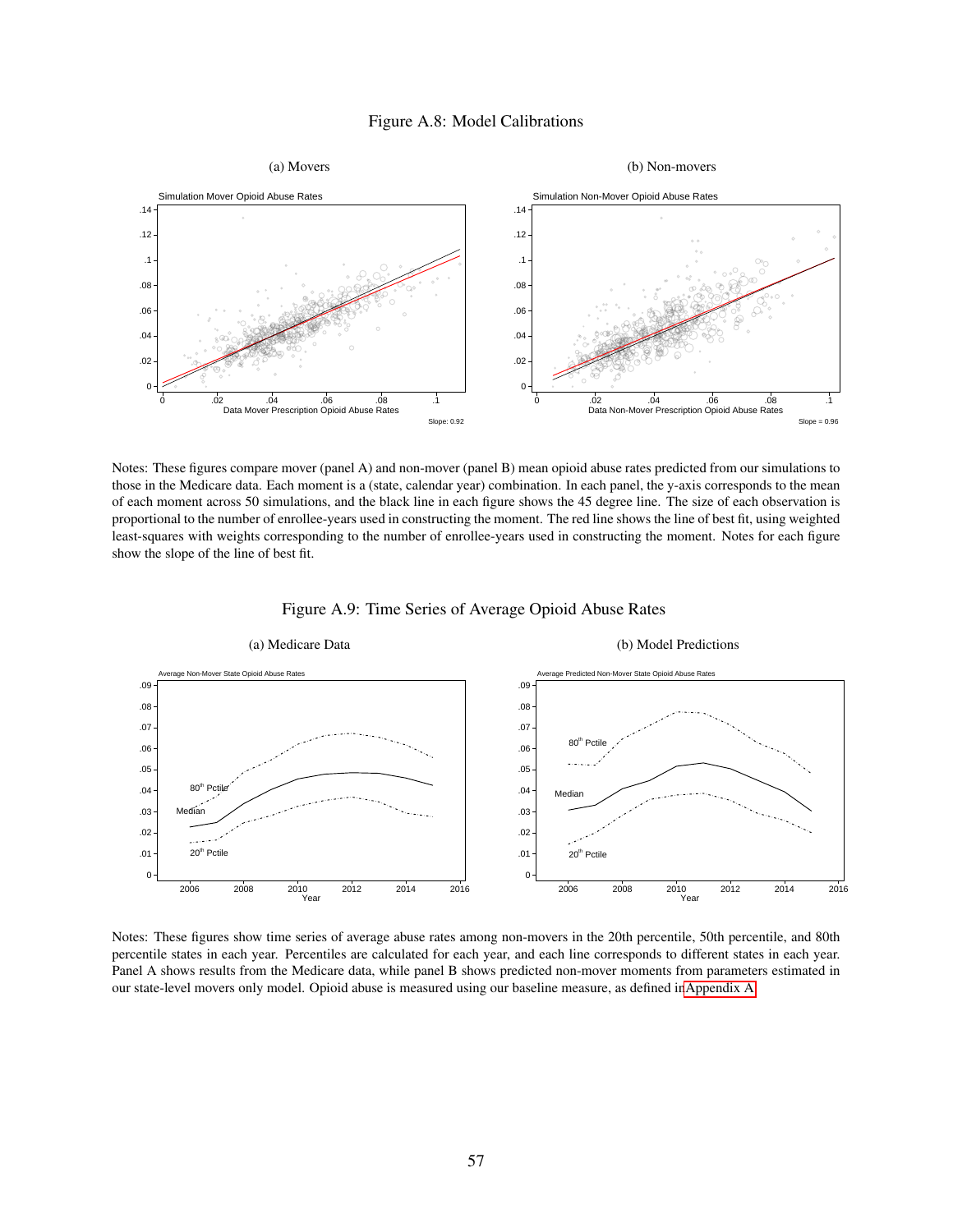<span id="page-58-0"></span>

|                                           | (1)     | (2)     | (3)        |
|-------------------------------------------|---------|---------|------------|
|                                           | All     | Naive   | Prior User |
| Panel A: Baseline Measure                 |         |         |            |
| Average of 1-5 years post-move            | 0.384   | 0.156   | 0.667      |
|                                           | (0.047) | (0.032) | (0.112)    |
| Enrollees                                 | 90,890  | 32,648  | 30,460     |
| Enrollee-years                            | 521,523 | 219,100 | 202,309    |
|                                           |         |         |            |
| <b>Panel B: Many Prescribers</b>          |         |         |            |
| Average of 1-5 years post-move            | 0.667   | 0.340   | 1.204      |
|                                           | (0.054) | (0.056) | (0.119)    |
| Enrollees                                 | 90,890  | 32,648  | 30,460     |
| Enrollee-years                            | 521,523 | 219,100 | 202,309    |
|                                           |         |         |            |
| <b>Panel C: Overlapping Prescriptions</b> |         |         |            |
| Average of 1-5 years post-move            | 0.293   | 0.240   | 0.458      |
|                                           | (0.037) | (0.038) | (0.080)    |
| Enrollees                                 | 90,890  | 32,648  | 30,460     |
| Enrollee-years                            | 521,523 | 219,100 | 202,309    |

#### Table A.1: Event Study Coefficients – Other Outcomes

Notes: Table reports the average of coefficients and bootstrapped standard errors (in parentheses) in relative years 1-5 for the sample of all movers, naive enrollees, and prior users. Estimates correspond to the weighted average across move years of estimates from equation [\(3\)](#page-12-0) of  $\mu_{r(i,t)}$ —the coefficient on year relative to move interacted with  $\hat{\delta}_{ct}$ —where the coefficient for relative year -1 is normalized to 0 and weights are given by sample size. Each panel reports results for a different outcome: our baseline measure (high morphine equivalent doses or "High MED"), Many Prescribers, and Overlapping Prescriptions. These opioid abuse measures are discussed in [Appendix A.](#page-43-0) The omitted category is relative year -1. Opioid naive enrollees are those with no opioid use in relative year -1, while prior users filled at least one opioid prescription in that year. Except in the sample of all movers, we omit the approximately 20% of enrollee-years for enrollees who are not observed in the year before moving. Standard errors are calculated following a three-step procedure. In the first step, for each state-year, we construct the asymptotic distribution of its average rate of abuse  $\bar{y}_{it}$  according to the central limit theorem, which is a normal distribution with mean and standard deviation calculated from the data. In the second step, we bootstrap equation [\(3\)](#page-12-0) with 50 repetitions drawn at the enrollee-year level, making a random draw from the asymptotic distribution for each mover's origin, destination, and year to construct the  $\hat{\delta}_{ct}$  for each repetition. Finally, using these bootstraps to estimate the standard errors for each move year estimate, we calculate the standard deviation of the weighted average coefficients by assuming that the move year coefficients are independent.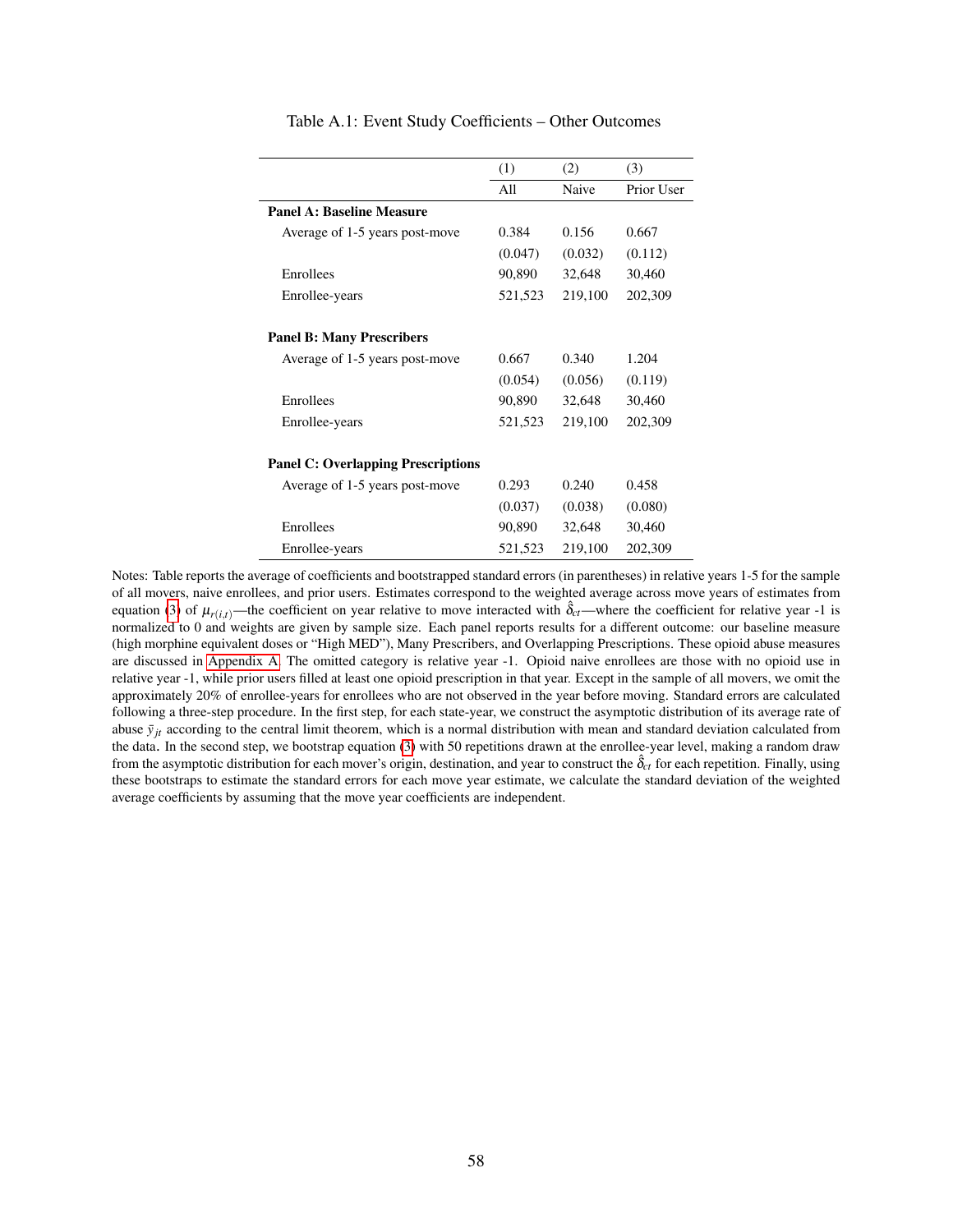<span id="page-59-0"></span>

|                   | Observed Post-Move for at Least |         |         |         |         |         |
|-------------------|---------------------------------|---------|---------|---------|---------|---------|
|                   | <b>Baseline</b>                 | 1 Year  | 2 Years | 3 Years | 4 Years | 5 Years |
| 1 year post-move  | 0.270                           | 0.273   | 0.270   | 0.264   | 0.243   | 0.270   |
|                   | (0.037)                         | (0.038) | (0.036) | (0.042) | (0.052) | (0.057) |
| 5 years post-move | 0.596                           | 0.599   | 0.617   | 0.616   | 0.586   | 0.545   |
|                   | (0.062)                         | (0.031) | (0.029) | (0.036) | (0.048) | (0.054) |
| Enrollees         | 90,890                          | 87,607  | 79,025  | 61.132  | 46,020  | 33.394  |
| Enrollee-years    | 521,523                         | 510.931 | 486,347 | 405,380 | 325,267 | 245,980 |

Table A.2: Event Study Coefficients - Balanced Panels

Notes: Table reports the average of coefficients and bootstrapped standard errors (in parentheses) in relative years 1 and 5 for our baseline sample as well as subsamples where units are observed in the post-move period for at least the number of years indicated. Estimates correspond to the weighted average across move years of estimates from equation [\(3\)](#page-12-0) of  $\mu_{r(i,t)}$ —the coefficient on year relative to move interacted with  $\hat{\delta}_{ct}$ —where the coefficient for relative year -1 is normalized to 0 and weights are given by sample size. This balancing follows [Callaway and Sant'Anna](#page-24-13) [\(2020\)](#page-24-13). Standard errors are calculated following a three-step procedure. In the first step, for each state-year, we construct the asymptotic distribution of its average rate of abuse  $\bar{y}_{jt}$  according to the central limit theorem, which is a normal distribution with mean and standard deviation calculated from the data. In the second step, we bootstrap equation [\(3\)](#page-12-0) with 50 repetitions drawn at the enrollee-year level, making a random draw from the asymptotic distribution for each mover's origin, destination, and year to construct the  $\hat{\delta}_{ct}$  for each repetition. Finally, using these bootstraps to estimate the standard errors for each move year estimate, we calculate the standard deviation of the weighted average coefficients by assuming that the move year coefficients are independent.

<span id="page-59-1"></span>

|                           | 25th Percentile | Median | 75th Percentile | Interquartile<br>Range |
|---------------------------|-----------------|--------|-----------------|------------------------|
| <b>Baseline Measure</b>   | 0.028           | 0.040  | 0.054           | 0.026                  |
| <b>Many Prescribers</b>   | 0.044           | 0.058  | 0.073           | 0.030                  |
| Overlapping Prescriptions | 0.114           | 0.146  | 0.175           | 0.061                  |

#### Table A.3: State-Level Opioid Abuse Measure Summary Statistics

Notes: Table presents the 25th percentile, median, and 75th percentile of state averages of the indicated opioid prescription measure: our baseline measure (high morphine equivalent doses or "High MED"), Many Prescribers, and Overlapping Prescriptions. These various opioid abuse measures are discussed in [Appendix A.](#page-43-0) Each state average is determined by averaging the opioid prescription measure outcome within a year across non-movers and then taking another simple average across years in the sample. The final column presents the interquartile range of each opioid prescription measure to represent the difference between the 75th percentile and 25th percentile state.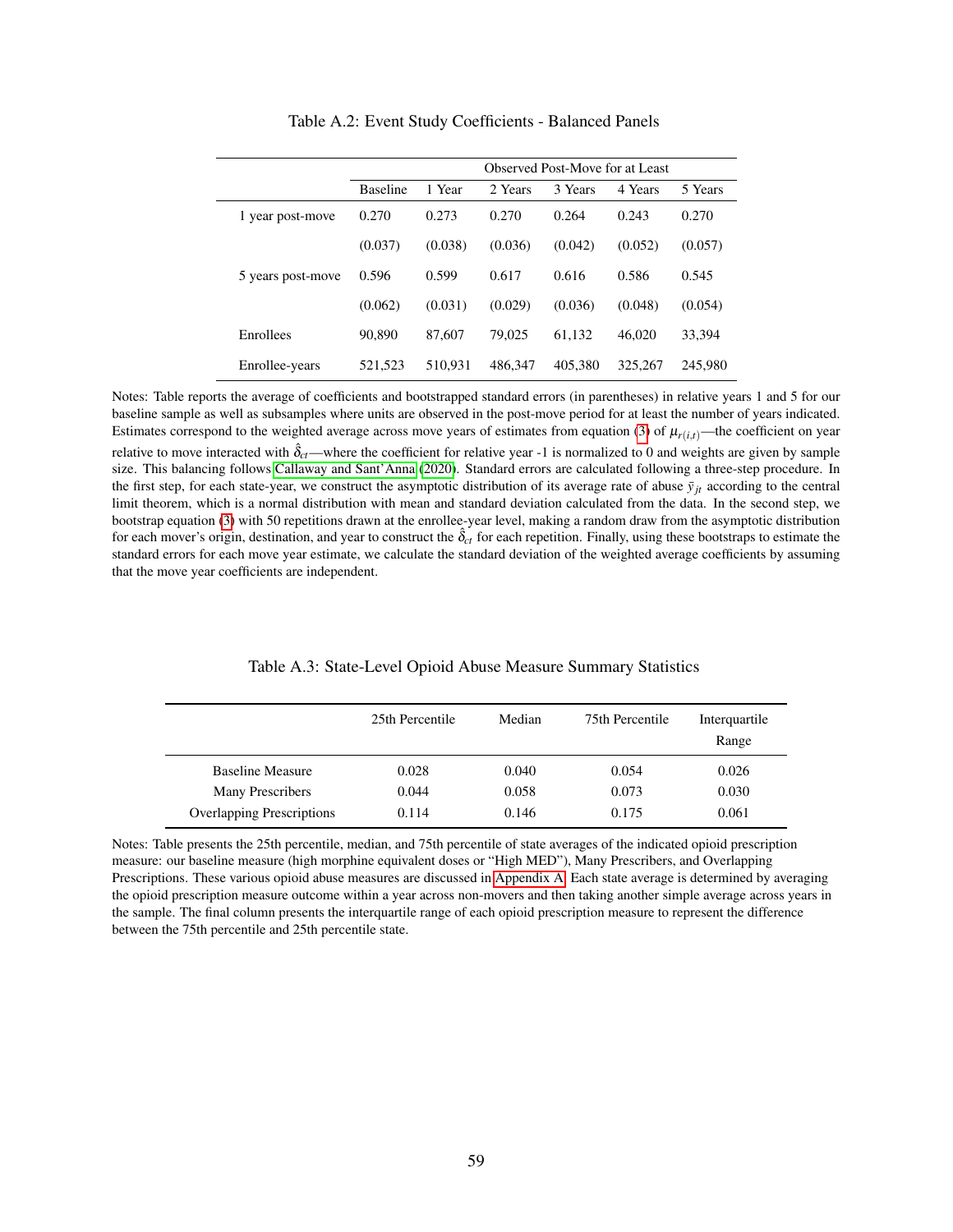| Opioid Active Ingredient | Morphine Equivalents per Milligram |
|--------------------------|------------------------------------|
| Codeine                  | 0.15                               |
| Dihydrocodeine           | 0.25                               |
| Fentanyl (transdermal)   | 2.4                                |
| Fentanyl (oral)          | 0.1                                |
| Hydrocodone              | 1                                  |
| Hydromorphone            | 4                                  |
| Levorphanol              | 12                                 |
| Meperidine               | 0.1                                |
| Methadone                | 4                                  |
| Morphine                 | 1                                  |
| Oxycodone                | 1.5                                |
| Oxymorphone              | 3                                  |
| Pentazocine              | 0.3                                |
| Propoxyphene             | 0.6                                |
| Tapentadol               | 0.367                              |
|                          |                                    |

<span id="page-60-0"></span>Table A.4: Morphine Equivalents Conversion Table

Notes: This table identifies opioid conversion factors used in construction of our baseline measure of abuse. Adapted from [Meara](#page-28-5) [et al.](#page-28-5) [\(2016\)](#page-28-5) supplementary material as well as http://www.agencymeddirectors.wa.gov/calculator/dosecalculator.htm.

<span id="page-60-1"></span>

| <b>Baseline</b> | Many               | Overlapping   | Any Opioid | Chronic Opioid |
|-----------------|--------------------|---------------|------------|----------------|
| Measure         | <b>Prescribers</b> | Prescriptions |            | Use            |
| 000.1           |                    |               |            |                |
| 0.714           | 1.000              |               |            |                |
| 0.729           | 0.797              | 1.000         |            |                |
| 0.486           | 0.690              | 0.929         | 1.000      |                |
| 0.533           | 0.659              | 0.948         | 0.976      | 1.000          |
|                 |                    |               |            |                |

### Table A.5: Measures of Hazardous Opioid Prescriptions

Notes: Table presents pairwise rank correlations between the baseline measure (high morphine equivalent doses or "High MED"), Many Prescribers, Overlapping Prescribers, Any Opioid, and Chronic Opioid Use variables for 2006-2015, averaged across years at the state level. These various opioid abuse measures are discussed in [Appendix A.](#page-43-0) State-level correlations are weighted by the 2010 Census population.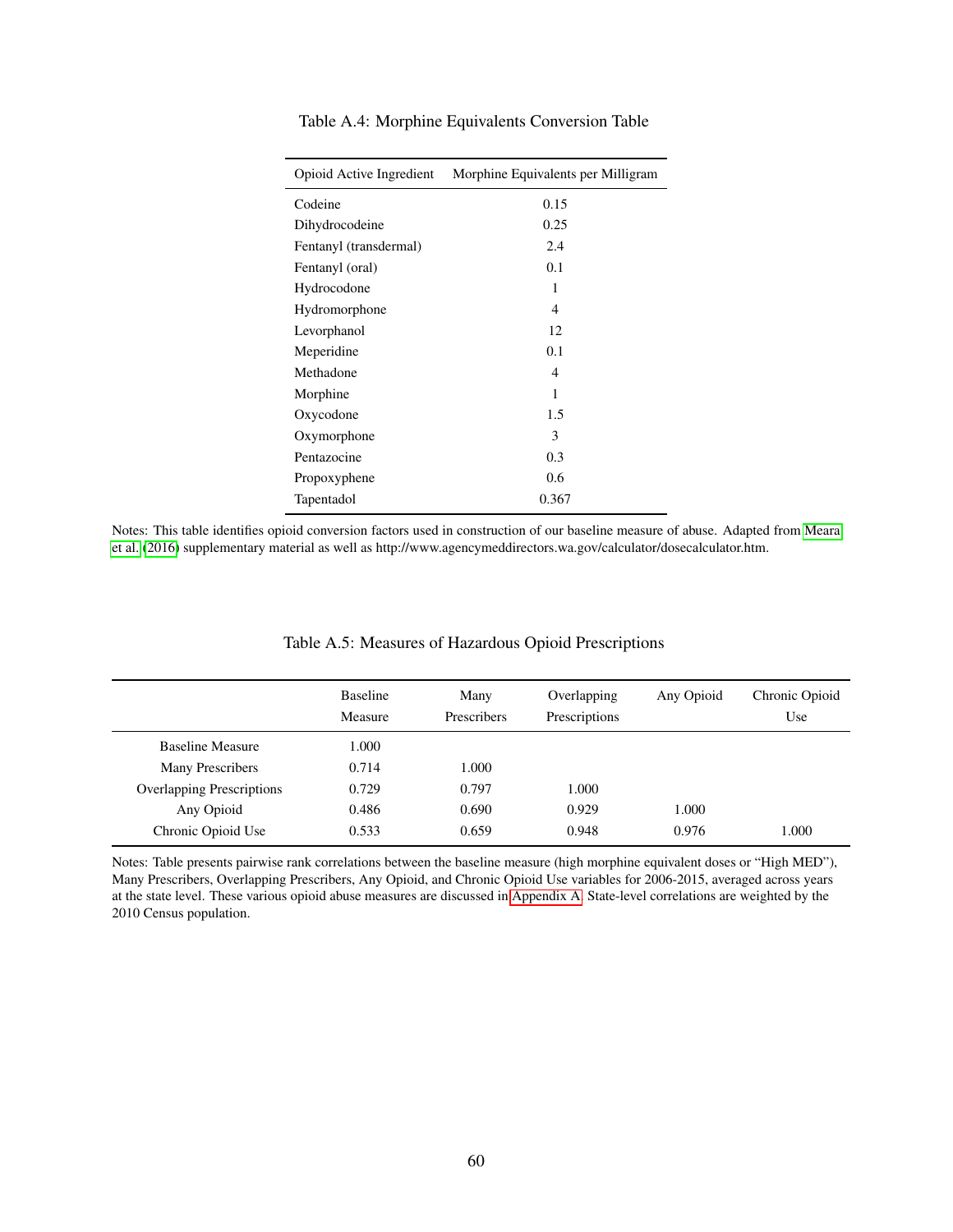| (a) Opioid Prescribing Measures |                |                 |                       |  |
|---------------------------------|----------------|-----------------|-----------------------|--|
|                                 | Enrollees with |                 | Enrollees with Opioid |  |
|                                 | All Enrollees  | Poisoning Event | Use Disorder in Year  |  |
|                                 |                | in Year $t+1$   | $t+1$                 |  |
| <b>Baseline Measure</b>         | 0.044          | 0.335           | 0.282                 |  |
| <b>Many Prescribers</b>         | 0.061          | 0.379           | 0.338                 |  |
| <b>Overlapping Prescribers</b>  | 0.154          | 0.676           | 0.567                 |  |
| Any Opioids                     | 0.420          | 0.905           | 0.808                 |  |
| Chronic Opioid Use              | 0.210          | 0.733           | 0.610                 |  |
| Share of Non-Movers             | 1.000          | 0.002           | 0.011                 |  |
| N                               | 4,678,601      | 7,195           | 49.399                |  |

### <span id="page-61-0"></span>Table A.6: Opioid Prescribing Measures and Adverse Opioid Outcomes

(b) Predictive Power: Positive Likelihood Ratios

|                                | Poisoning Event in | Opioid Use Disorder |
|--------------------------------|--------------------|---------------------|
|                                | Year $t+1$         | in Year $t+1$       |
| <b>Baseline Measure</b>        | 7.67               | 7.12                |
| <b>Many Prescribers</b>        | 5.76               | 5.58                |
| <b>Overlapping Prescribers</b> | 4.37               | 3.88                |
| Any Opioids                    | 2.12               | 1.95                |
| Chronic Opioid Use             | 3.54               | 3.12                |

Notes: These tables show the relationship between adverse opioid outcomes (opioid poisonings and diagnoses of opioid use disorders) with our proxies for opioid abuse and opioid prescribing measures. Panel A shows the rate of these measures among non-mover enrollee years covered by traditional Medicare for the full year (for which we observe the following year). The first column shows all enrollee-years while the second and third columns restrict to enrollees with adverse opioid outcomes in the year following. Panel B shows the positive likelihood ratios defined for each opioid measure and adverse outcome. The positive likelihood ratio is defined as the ratio of true to false positives when the opioid abuse or prescribing measure is used as a diagnostic for adverse opioid outcomes in the following year. These various opioid abuse measures are discussed in [Appendix A.](#page-43-0)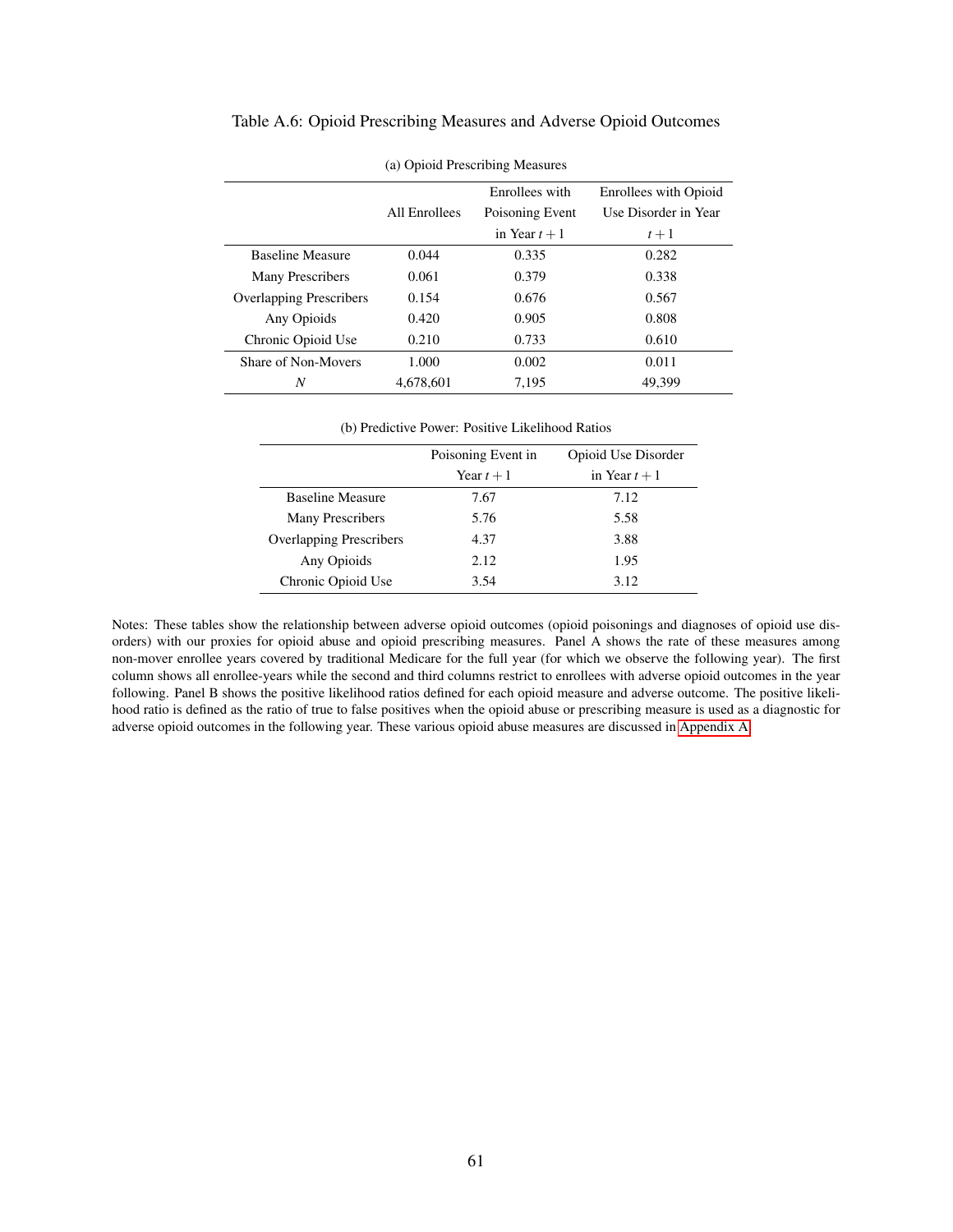|                                          | (1)     | (2)     | (3)        |
|------------------------------------------|---------|---------|------------|
|                                          | All     | Naive   | Prior User |
| Panel A: Baseline Geography (State)      |         |         |            |
| Average of 1-5 years post-move           | 0.384   | 0.155   | 0.667      |
|                                          | (0.047) | (0.032) | (0.112)    |
| Enrollees                                | 90,890  | 32,648  | 30,460     |
| Enrollee-years                           | 521,523 | 219,100 | 202,309    |
| <b>Panel B: Commuting Zone</b>           |         |         |            |
| Average of 1-5 years post-move           | 0.297   | 0.070   | 0.494      |
|                                          | (0.026) | (0.020) | (0.080)    |
| Enrollees                                | 120,760 | 45,001  | 39,434     |
| Enrollee-years                           | 694,963 | 303,379 | 260,660    |
| <b>Panel C: County</b>                   |         |         |            |
| Average of 1-5 years post-move           | 0.189   | 0.0401  | 0.298      |
|                                          | (0.020) | (0.016) | (0.060)    |
| Enrollees                                | 131,790 | 49,958  | 41,788     |
| Enrollee-years                           | 755,233 | 336,787 | 273,475    |
| <b>Panel D: Individual FE</b>            |         |         |            |
| Average of 1-5 years post-move           | 0.348   | 0.144   | 0.584      |
|                                          | (0.087) | (0.053) | (0.180)    |
| Enrollees                                | 90,890  | 32,648  | 30,460     |
| Enrollee-years                           | 521,523 | 219,100 | 202,309    |
| Panel E: Relative Year FE                |         |         |            |
| Average of 1-5 years post-move           | 0.405   | 0.143   | 0.692      |
|                                          |         |         |            |
|                                          | (0.048) | (0.031) | (0.111)    |
| Enrollees                                | 90,890  | 32,648  | 30,460     |
| Enrollee-years                           | 521,523 | 219,100 | 202,309    |
| Panel F: Individual and Relative Year FE |         |         |            |
| Average of 1-5 years post-move           | 0.366   | 0.128   | 0.635      |
|                                          | (0.087) | (0.053) | (0.181)    |
| Enrollees                                | 90,890  | 32,648  | 30,460     |
| Enrollee-years                           | 521,523 | 219,100 | 202,309    |
| <b>Panel G: Part D All Years</b>         |         |         |            |
| Average of 1-5 years post-move           | 0.356   | 0.161   | 0.603      |
|                                          | (0.078) | (0.043) | (0.157)    |
| Enrollees                                | 20,869  | 11,123  | 9,746      |
| Enrollee-years                           | 168,179 | 89,812  | 78,367     |
| <b>Panel H: Alive All Years</b>          |         |         |            |
| Average of 1-5 years post-move           | 0.372   | 0.147   | 0.638      |
|                                          |         |         |            |
|                                          | (0.050) | (0.033) | (0.1105)   |
| Enrollees                                | 76,332  | 27,434  | 24,779     |
| Enrollee-years                           | 453,963 | 191,904 | 172,834    |

### <span id="page-62-0"></span>Table A.7: Event Study Coefficients – Robustness

Notes: Table reports the average of coefficients and bootstrapped standard errors (in parentheses) in relative years 1-5 for the sample of all movers, naive enrollees, and prior users. Estimates correspond to the weighted average across move years of estimates from equation [\(3\)](#page-12-0) of  $\mu_{r(i,t)}$ —the coefficient on year relative to move interacted with  $\hat{\delta}_{ct}$ —where the coefficient for relative year -1 is normalized to 0 and weights are given by sample size. Panel A reports estimates for our baseline result, Panel B reports estimates for moves by commuting zone, and Panel C reports estimates for moves by county. Panel D uses the specification in equation [\(3\)](#page-12-0) but includes individual fixed effects, panel E instead includes relative year fixed effects, and panel F includes both individual and enoting the strengt to the central limit theorem, which is a normal distribution with mean and standard deviation calculated from the data. In the second step, we bootstrap equation [\(3\)](#page-12-0) with 50 repetitions drawn at the enrollee-year level, making a random draw from the asymptotic distribution for each mover's origin, destination, and year to construct the δ<sub>ct</sub> for each repetition. Finally, using these bootstraps to estimate the standard errors for each move year estimate, we calculate the standard deviation of the weighted average coefficients by assuming that the move year coefficients are independent.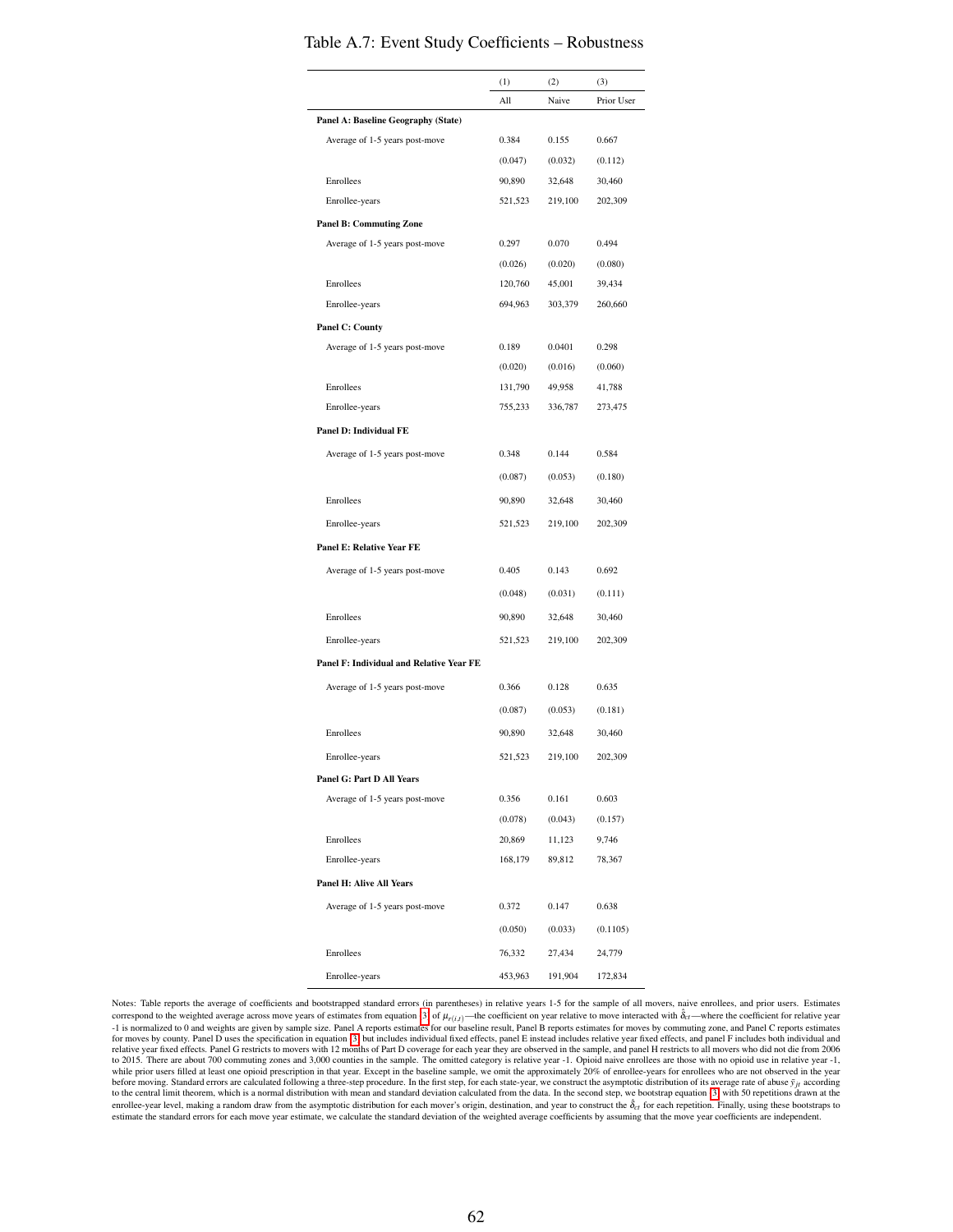|                            | (1)     | (2)      | (3)        |
|----------------------------|---------|----------|------------|
|                            | All     | Naive    | Prior User |
| Panel A: Moves Up          |         |          |            |
| 1 year post-move           | 0.045   | 0.109    | $-0.170$   |
|                            | (0.048) | (0.027)  | (0.125)    |
| 5 years post-move          | 0.638   | 0.395    | 1.111      |
|                            | (0.084) | (0.076)  | (0.223)    |
| Enrollees                  | 49,857  | 18,243   | 16,212     |
| Enrollee-years             | 284,929 | 122,464  | 107,671    |
|                            |         |          |            |
| <b>Panel B: Moves Down</b> |         |          |            |
| 1 year post-move           | 0.589   | $-0.018$ | 1.213      |
|                            | (0.056) | (0.029)  | (0.129)    |
| 5 years post-move          | 0.584   | 0.119    | 1.073      |
|                            | (0.082) | (0.053)  | (0.210)    |
| Enrollees                  | 41,033  | 14,405   | 14,248     |
| Enrollee-years             | 236,594 | 96,636   | 94,638     |

<span id="page-63-0"></span>Table A.8: Event Study Coefficients – Moves Up and Moves Down

Notes: Table reports the average of coefficients and bootstrapped standard errors (in parentheses) in relative years 1 and 5 for the sample of all movers, naive enrollees, and prior users. Estimates correspond to the weighted average across move years of estimates from equation [\(3\)](#page-12-0) of  $\mu_{r(i,t)}$ —the coefficient on year relative to move interacted with  $\hat{\delta}_{ct}$ —where the coefficient for relative year -1 is normalized to 0 and weights are given by sample size. The table reports estimates for moves up and moves down based on the difference in the rates of opioid abuse between the origin and destination state in the year of the move. The omitted category is relative year -1. Opioid naive enrollees are those with no opioid use in relative year -1, while prior users filled at least one opioid prescription in that year. Except in Column (1), we omit the approximately 20% of enrollee-years for enrollees who are not observed in the year before moving. Standard errors are calculated following a three-step procedure. In the first step, for each state-year, we construct the asymptotic distribution of its average rate of abuse  $\bar{y}_{it}$  according to the central limit theorem, which is a normal distribution with mean and standard deviation calculated from the data. In the second step, we bootstrap equation [\(3\)](#page-12-0) with 50 repetitions drawn at the enrollee-year level, making a random draw from the asymptotic distribution for each mover's origin, destination, and year to construct the  $\hat{\delta}_{ct}$  for each repetition. Finally, using these bootstraps to estimate the standard errors for each move year estimate, we calculate the standard deviation of the weighted average coefficients by assuming that the move year coefficients are independent.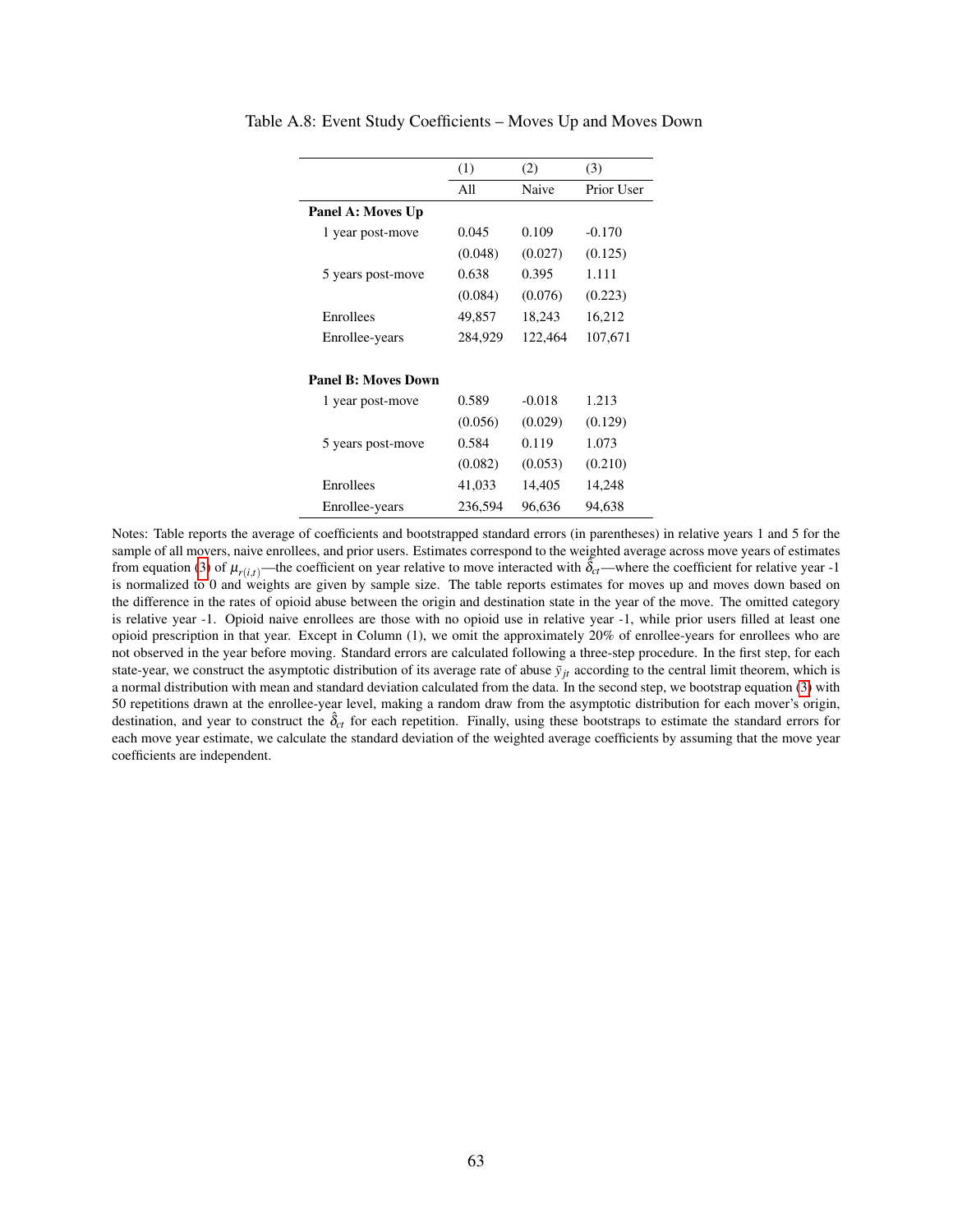<span id="page-64-0"></span>

|                                | (1)      | (2)      | (3)        |
|--------------------------------|----------|----------|------------|
|                                | All      | Naive    | Prior User |
| Average of 1-5 years post-move | $-0.163$ | $-0.132$ | $-0.219$   |
|                                | (0.108)  | (0.155)  | (0.229)    |
| Enrollees                      | 90,890   | 32,648   | 30,460     |
| Enrollee-years                 | 521.523  | 219,100  | 202,309    |

Table A.9: Event Study - Poisoning Event

Notes: Table reports the average of coefficients and bootstrapped standard errors (in parentheses) in relative years 1-5 for the sample of all movers, naive enrollees, and prior users. Estimates correspond to the weighted average across move years of estimates from equation [\(3\)](#page-12-0) of  $\mu_{r(i,t)}$ —the coefficient on year relative to move interacted with  $\hat{\delta}_{ct}$ —where the coefficient for relative year -1 is normalized to 0 and weights are given by sample size. The outcome is an indicator for whether an individual experienced any non-fatal poisoning event, defined as an ER visit or inpatient admission with an ICD-9 diagnosis code indicating a poisoning. Coefficient is scaled to represent a 20th to 80th percentile move in the opioid abuse rate. The omitted category is relative year -1. Opioid naive enrollees are those with no opioid use in relative year -1, while prior users filled at least one opioid prescription in that year. Except in the baseline sample, we omit the approximately 20% of enrollee-years for enrollees who are not observed in the year before moving. Standard errors are calculated following a three-step procedure. In the first step, for each state-year, we construct the asymptotic distribution of its average rate of abuse  $\bar{y}_{it}$  according to the central limit theorem, which is a normal distribution with mean and standard deviation calculated from the data. In the second step, we bootstrap equation [\(3\)](#page-12-0) with 50 repetitions drawn at the enrollee-year level, making a random draw from the asymptotic distribution for each mover's origin, destination, and year to construct the  $\hat{\delta}_{ct}$  for each repetition. Finally, using these bootstraps to estimate the standard errors for each move year estimate, we calculate the standard deviation of the weighted average coefficients by assuming that the move year coefficients are independent.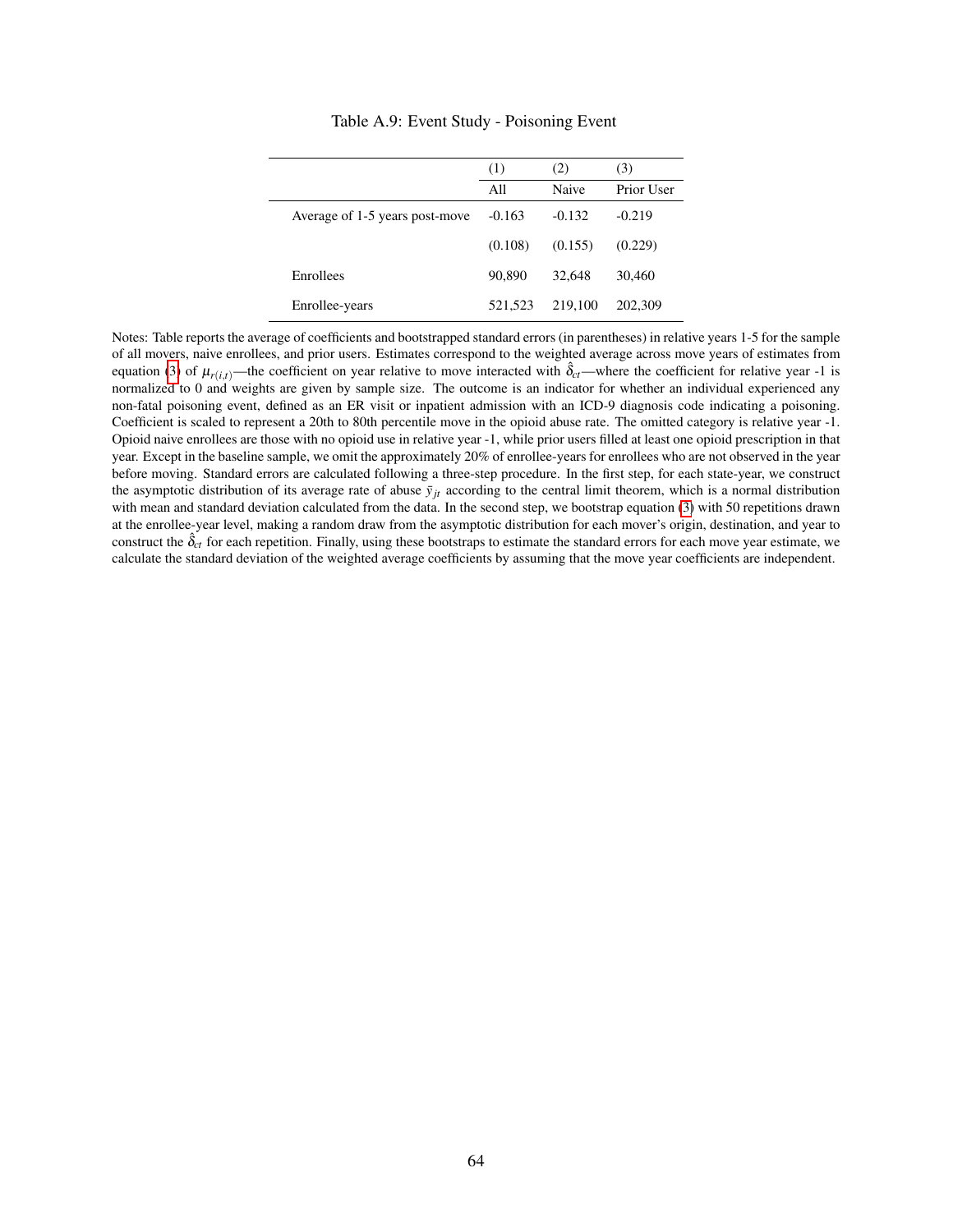### Table A.10: Estimation Sample Summary Statistics

<span id="page-65-0"></span>

| $\sim$                   |         |  |
|--------------------------|---------|--|
| Number of Movers         | 90,301  |  |
| Number of Cohorts        | 12,528  |  |
| Number of Enrollee-Years | 451,124 |  |
| Average Abuse Rate       | 4.8%    |  |

*Sample Used to Construct Moments*

*Moments Targeted in Model Estimation (Years Relative to Move for Each Cohort)*

| Number of Moments                           | 81,892 |
|---------------------------------------------|--------|
| Median Number of Enrollee-Years per Moment  | 2      |
| Mean Number of Enrollee-Years per Moment    | 5.5    |
| Minimum Number of Enrollee-Years per Moment | 1      |
| Maximum Number of Enrollee-Years per Moment | 316    |

Notes: Table presents summary statistics on the empirical moments that are targeted in the estimation of the model as well as the sample used to construct those moments. The sample used to construct the moments is simply the sample of all movers presented in Table [1](#page-40-0) column 1, excluding enrollee-years observed during the year of move. The empirical moments are average abuse rates constructed at the cohort – relative-year level, where cohorts are defined by a mover's origin, destination, and move year.